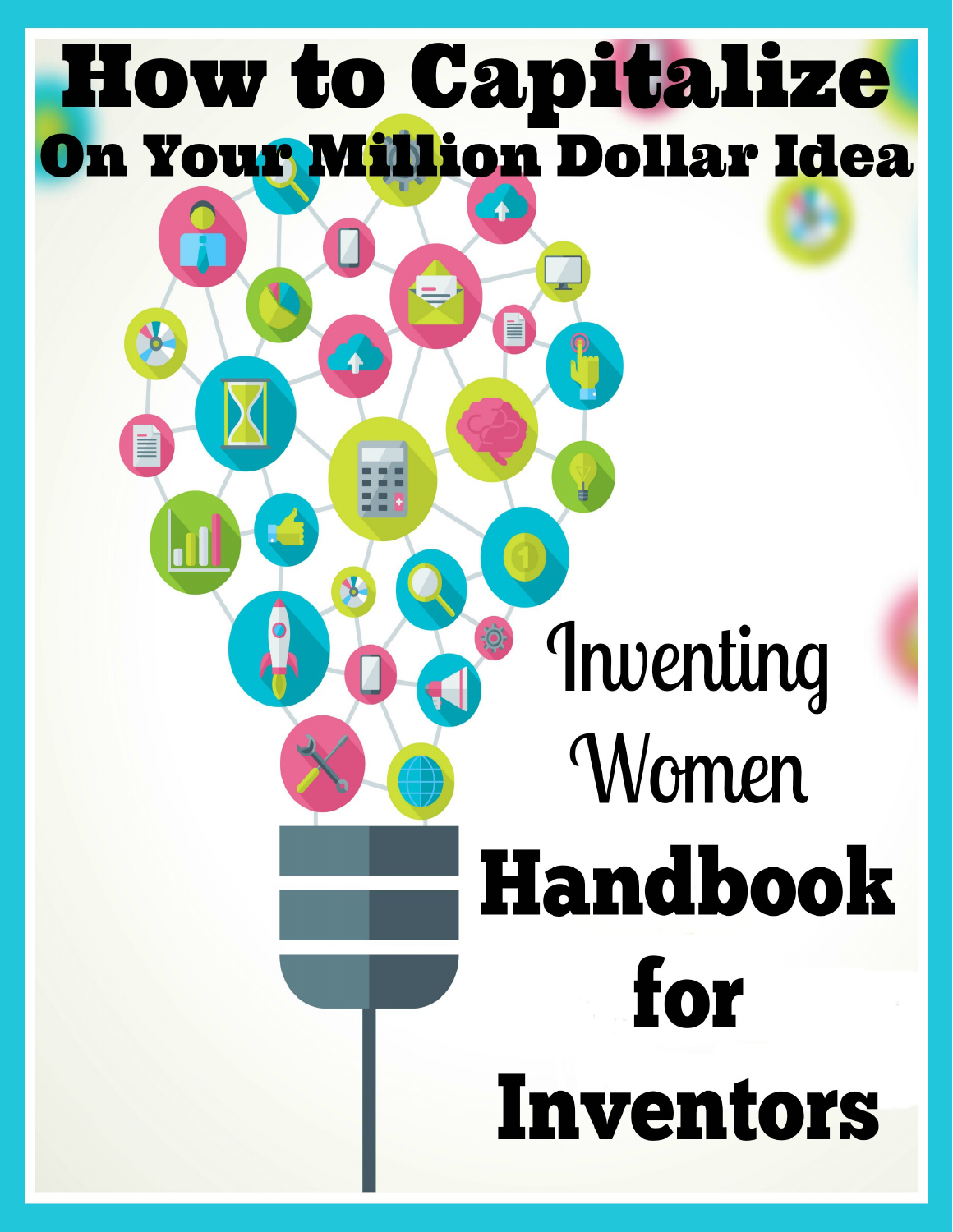#### **Famous quotes about innovation and inventions**

*"Innovation is the specific instrument of entrepreneurship... the act that endows resources with a new capacity to create wealth." Peter Drucker (1909 - 2005), Innovation and Entrepreneurship, 1985*

#### *"IF YOU CAN DREAM IT, YOU CAN DO IT" Walt Disney*

*"He who builds a better mousetrap these days runs into material shortages, patent-infringement suits, work stoppages, collusive bidding, discount discrimination --and taxes." H. E. Martz*

#### *"Everything that can be invented has been invented."*

*Charles H. Duell, Commissioner, U.S. patent office, 1899 (attributed)*

*"This is patently absurd; but whoever wishes to become a philosopher must learn not to be frightened by absurdities." Bertrand Russell (1872 – 1970)*

 **[www.InventingWomen.co](http://www.InventingWomen.co/)[m](http://Www.InventingWomen.com/) ©Copyright 2015 - All Rights Reserved. 2**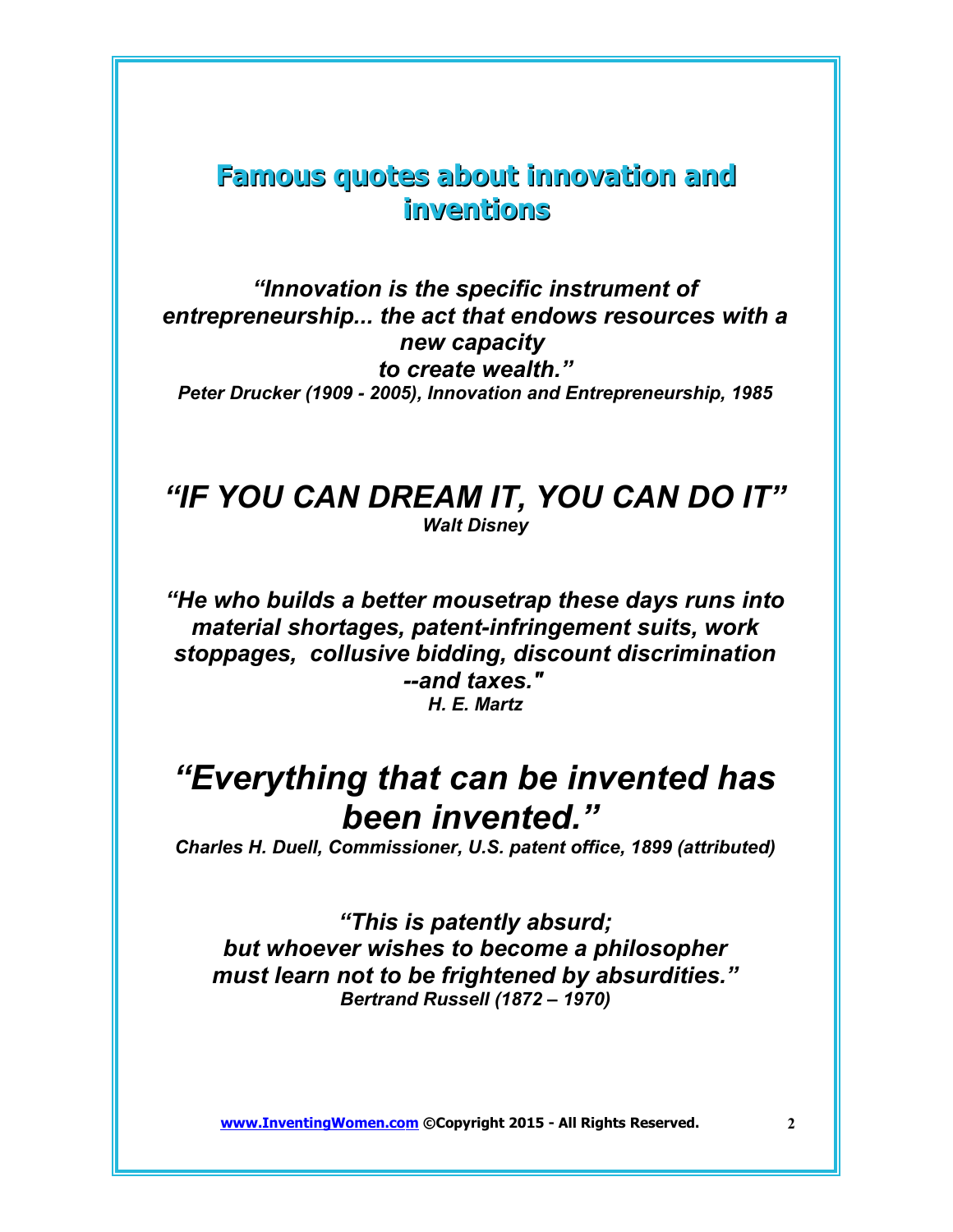## **TABLE OF CONTENTS**

- Introduction, Foreword, Overview And Layout Of The Book 4-7
- Creation And Birth Of Ideas, Innovations, Patents And Brilliant Million Dollar Thoughts, Products And Services (From Need To Needed!) 8-18
- Defining And Protecting Innovation THREE QUESTIONS 18
	- *Is There A Need For This?*
	- *Is This A Truly Original Idea?*
	- *What Is The Potential Of This New Idea Of Patent?*
- Patents, Copyright And Trademarks 20
- Packaging, Pitching And Presenting Your New Idea Or Patent 21
- Securing Capital, Funding And Dollars 24
- The Intricacies And Complexities That Are Contracts And Profits 27
- New Economy And Online Marketing, Virtual Marketplace 30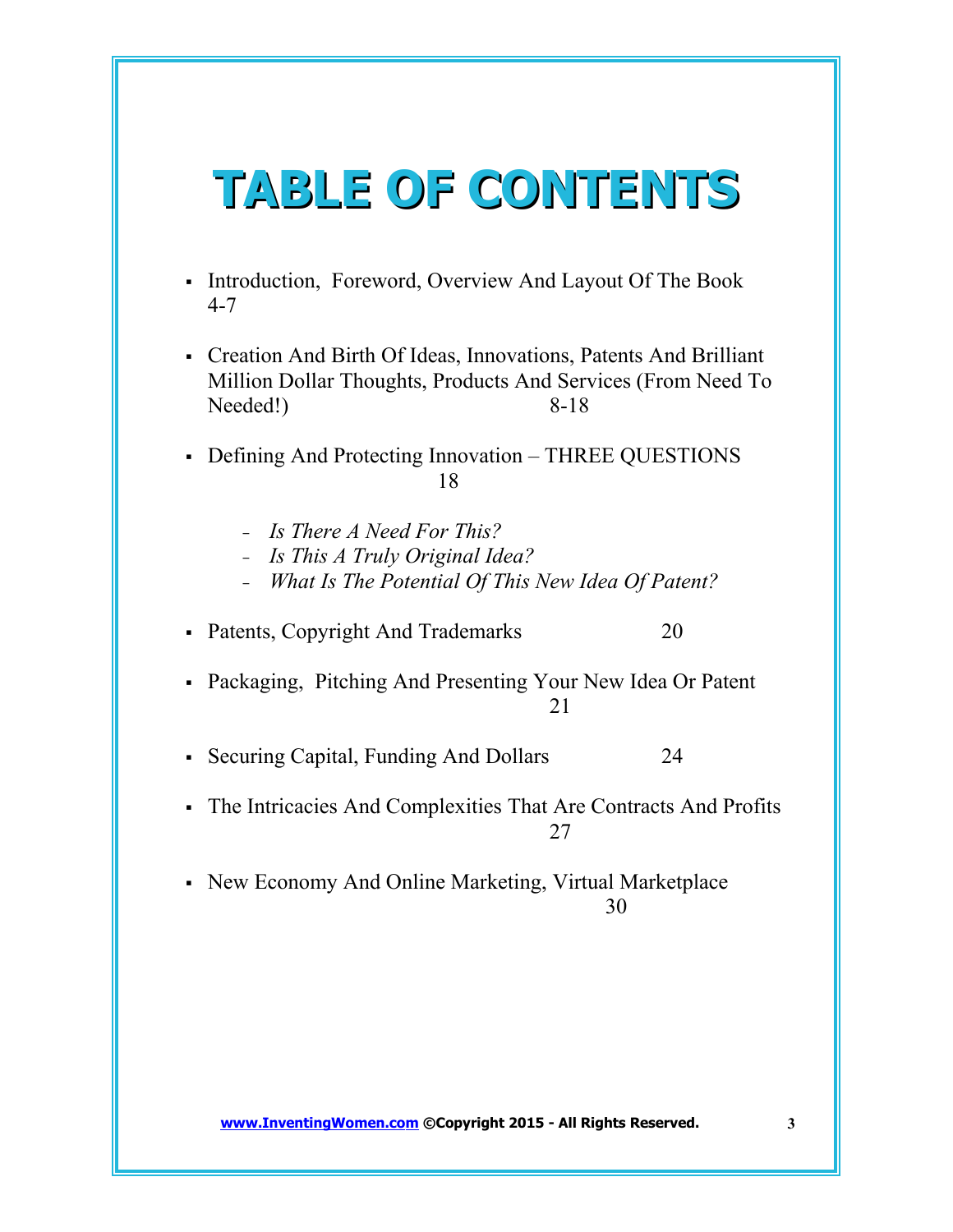| • How Licensing Helps You Optimize Your New Idea, Patent And |  |
|--------------------------------------------------------------|--|
| Innovation                                                   |  |

- A Frequently Asked Question About Ideas, Patents And New Ideas 32
- Conclusion 33-43 Glossary 44-50
- Resources 50-54

## **"To invent, you need a good imagination and a pile of junk."**

Thomas A. Edison (1847 - 1931)

 **[www.InventingWomen.co](http://www.InventingWomen.co/)[m](http://Www.InventingWomen.com/) ©Copyright 2015 - All Rights Reserved. 4**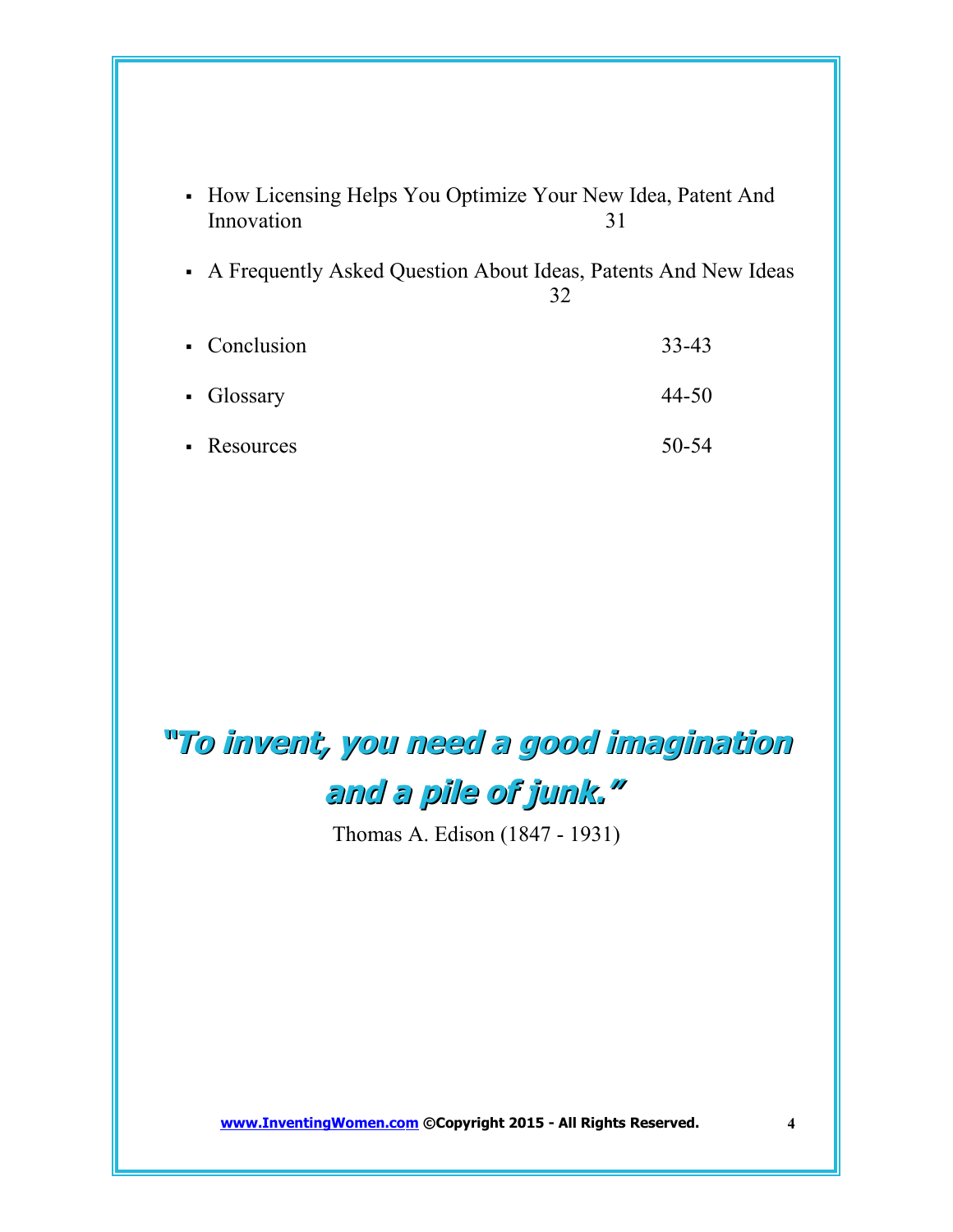## **Introduction, Foreword, Overview And Layout Of The Book**

For most of us coming up with our ideas, especially innovative ones sometimes seem like the easy part of doing things and making money off it, the harder, more challenging part of the equation and process! Both can be challenging.

These days, working smarter, NOT harder, seems to be the way to go. Commodities, products, as well as innovations change with the times and advancements in society. New needs and demands drive the market and many capitalize on these types of opportunities.

#### There are THREE main ways you can profit from a new idea:

- Licensing to a manufacturer
- Licensing to a full service firm
- Manufacturing your product on your own

It is all about limiting your exposure and financial risk as the 'inventor' . This guide is about how to make the most of your patents and new ideas. How to capitalize (make it count FOR YOU!) on what the market has to offer, tapping your ingenuity, innovation and invention, for all it has to give and MORE! It would attempt to answer some of the more practical questions surrounding how to get a million dollar idea to market, profit and pocket!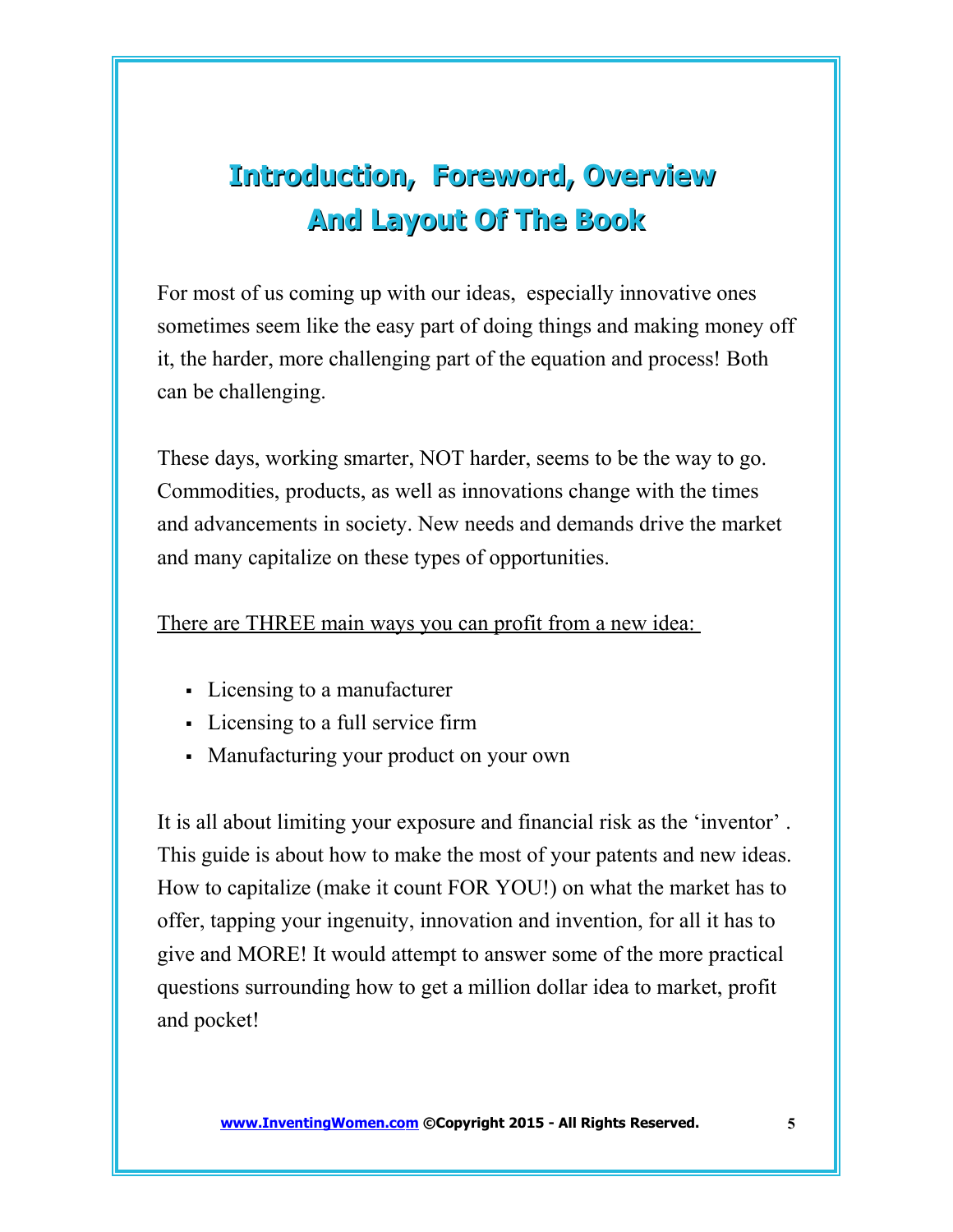But, what is an 'idea' and what does it have to be, in order for it to be considered 'NEW' or patentable? How can we make the most of these ideas?

These TWO questions will form the core of this brief musing provided here. Coming up with and making these ideas count, making money off them!

The FREE online encyclopedia [\(www.wikipedia.org\)](http://www.wikipedia.org/) defines an idea (Greek: ιδέα) as a *specific thought which arises in the mind*. We would argue, in order for it to be new, you will either have to be the first person ever to think it up, **OR** be the first to market, to **capitalize** on it!

We can come up with ideas all the time because of our human capacity for reason and self-reflection. Ideas give rise to concepts, which are the basis for any kind of knowledge, invention, innovation etc. Ideas can also happen spontaneously as well, without reflection or planning, sheer genius in-the-moment! All is possible…WELCOME TO THE WORLD OF NEW IDEAS!

How we deal with these ingenious IDEAS, moments, planned or otherwise, is enabled, regulated and governed by intellectual property rights and patent law.

Patents have a direct relationship with ideas! How we bring them to market, how we improve them and how they are executed an dealt with in business is at the center of our musings here.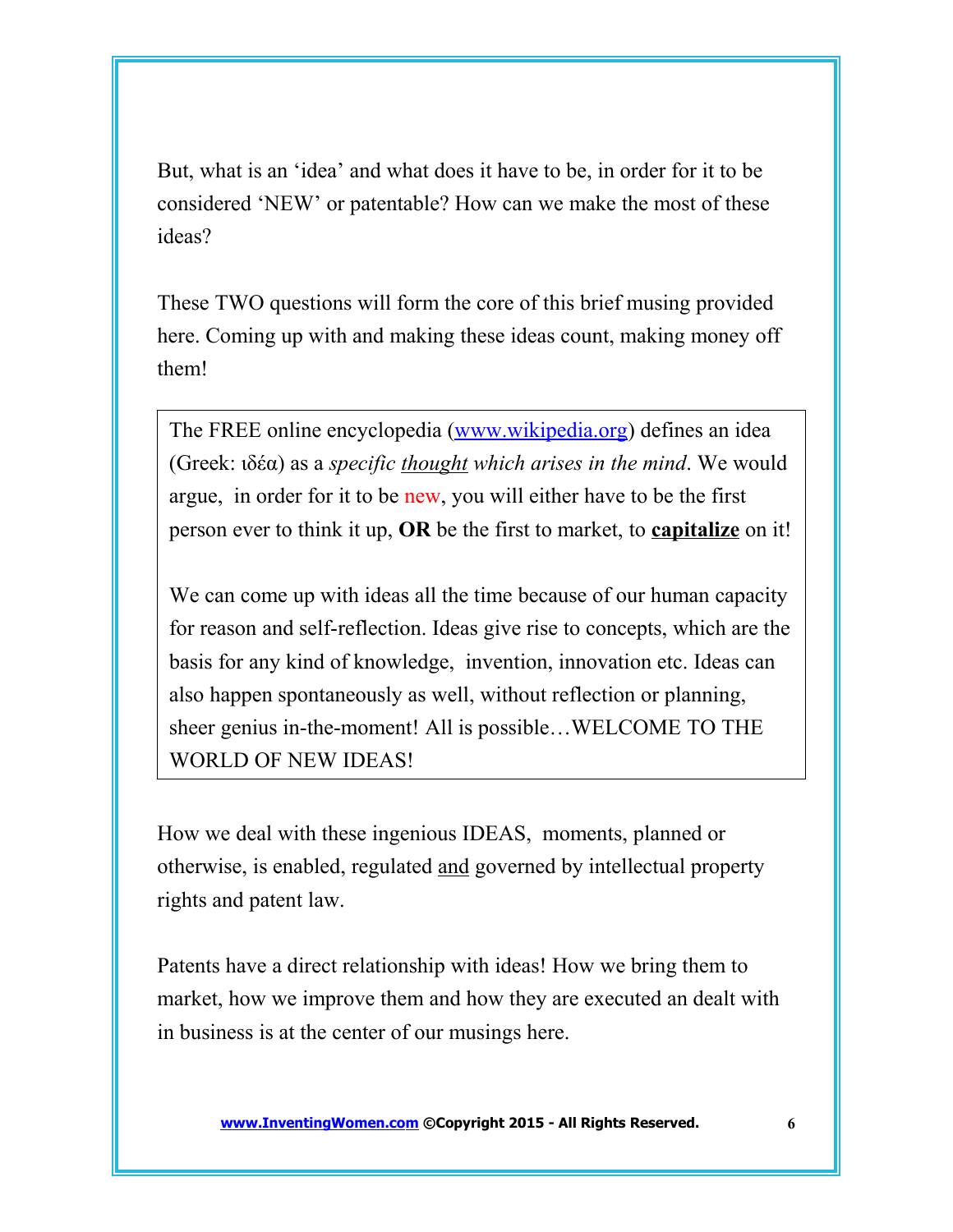Intellectual property and/or copyright, exclusivity or legal monopoly on ideas, relating to the use, copy, production, sale or other form of profitization from the idea or idea itself.

Copyright for example does not pertain to the intellectual 'rights' or properties of an idea, just the usage and application of same. In business there are complex guidelines and rules governing ideas. Here are some examples of them:

- (i) Confidentiality agreements
- (ii) nondisclosure agreements
- (iii) legal instruments that assist corporations and individuals in keeping ideas from escaping to the general public.
- (iv) covered by contract law

Getting a new idea off the ground, is NEVER easy. It can succeed greatly, or fail miserably and everything in-between! The GOOD NEWS however is that YOU DO NOT HAVE TO GO IT ALONE, RISK (OR LOSE!) ALL IN AND THROUGH THIS PROCESS! There are numerous companies and investors, willing to spend lots of capital on getting an idea off the ground or a new product, service, invention or useful tool to market and in the hands of the general population. This guide will show you how to mitigate business risk and get the capital you need, generate interest, market and reap reward!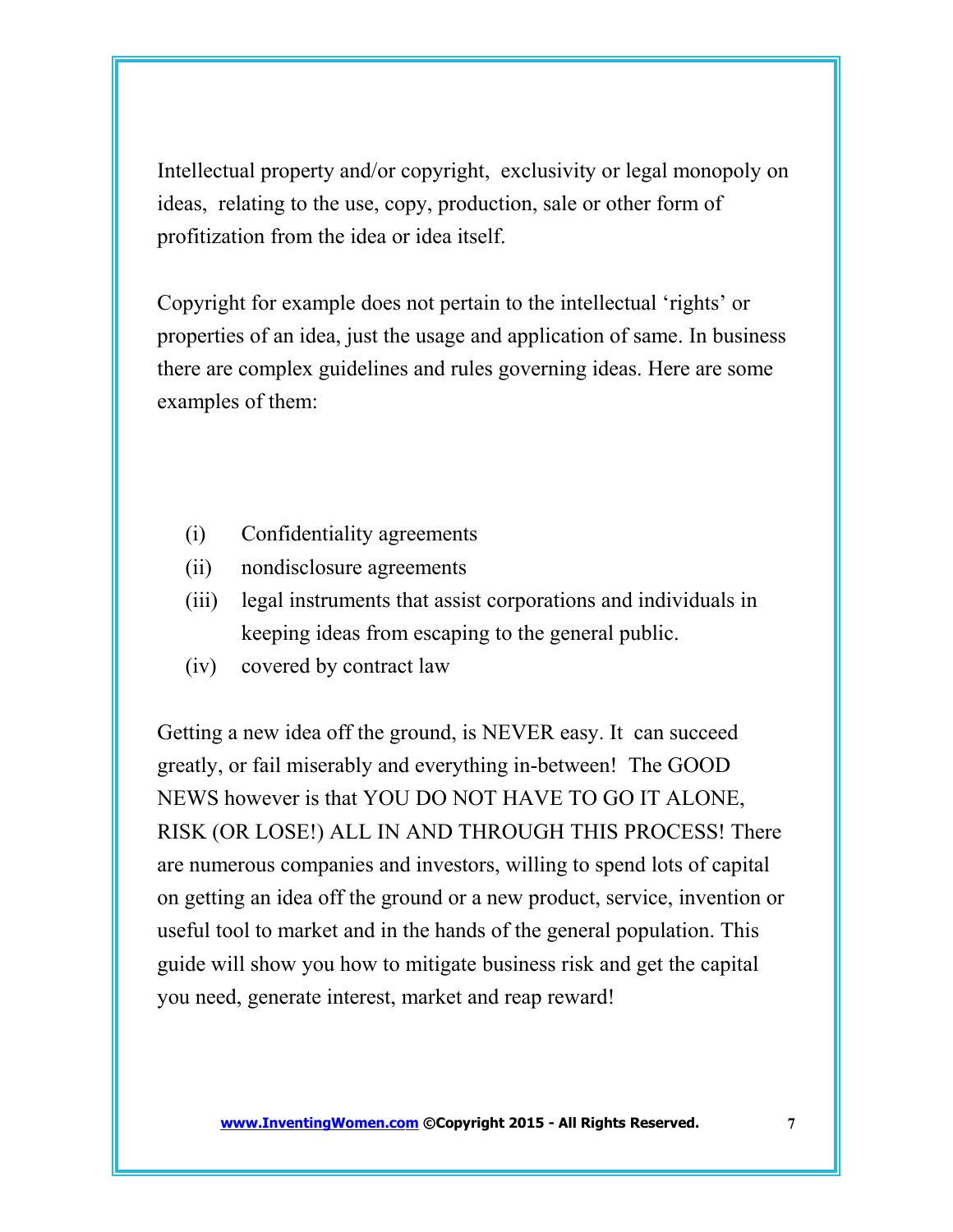Royalties, licensing fees and more abound in the modern business world, with patents and secrets getting more prominence than ever before. These are tools and processes that are at your disposal. You can opt to utilize them or not in your pursuits, passions and undertakings (OR NOT!).

If you consider yourself an ordinary Joe/Jill with a GREAT idea, you too can reach higher, beyond and further than you have ever imagined possible! Insights and inspiration from these pages will set you well on your way. We trust that you find them useful.

In addition to the above, in this life, there are not many purely original ideas. There are lots of variations on a theme, improvements or expansions, substitutes etc., but very few TOTALLY NEW inventions and products. There are very few REALLY GOOD AND NEW IDEAS. There are just smart ways of getting there first! Translating ideas (your own, or those of others) into marketable products, with licenses, patents and royalties.

Human thought, ingenuity and the process of invention itself cannot be patented, but licensing of an item, product, invention or service is a totally different story. If you act on an idea or thought, be sure to protect your best interests. The last thing you want to have happen to you, is that someone claims or proves that they had thought of it before! YOU TOO CAN CAPITALIZE ON IDEAS and reap rewards STARTING TODAY and right now.

**REMEMBER, The good news is** *you do not have to go it alone.* You DO NOT HAVE TO RISK LIFE, LIMB AND FUTURE TO GET these rights, royalties and new ideas, patents protected either!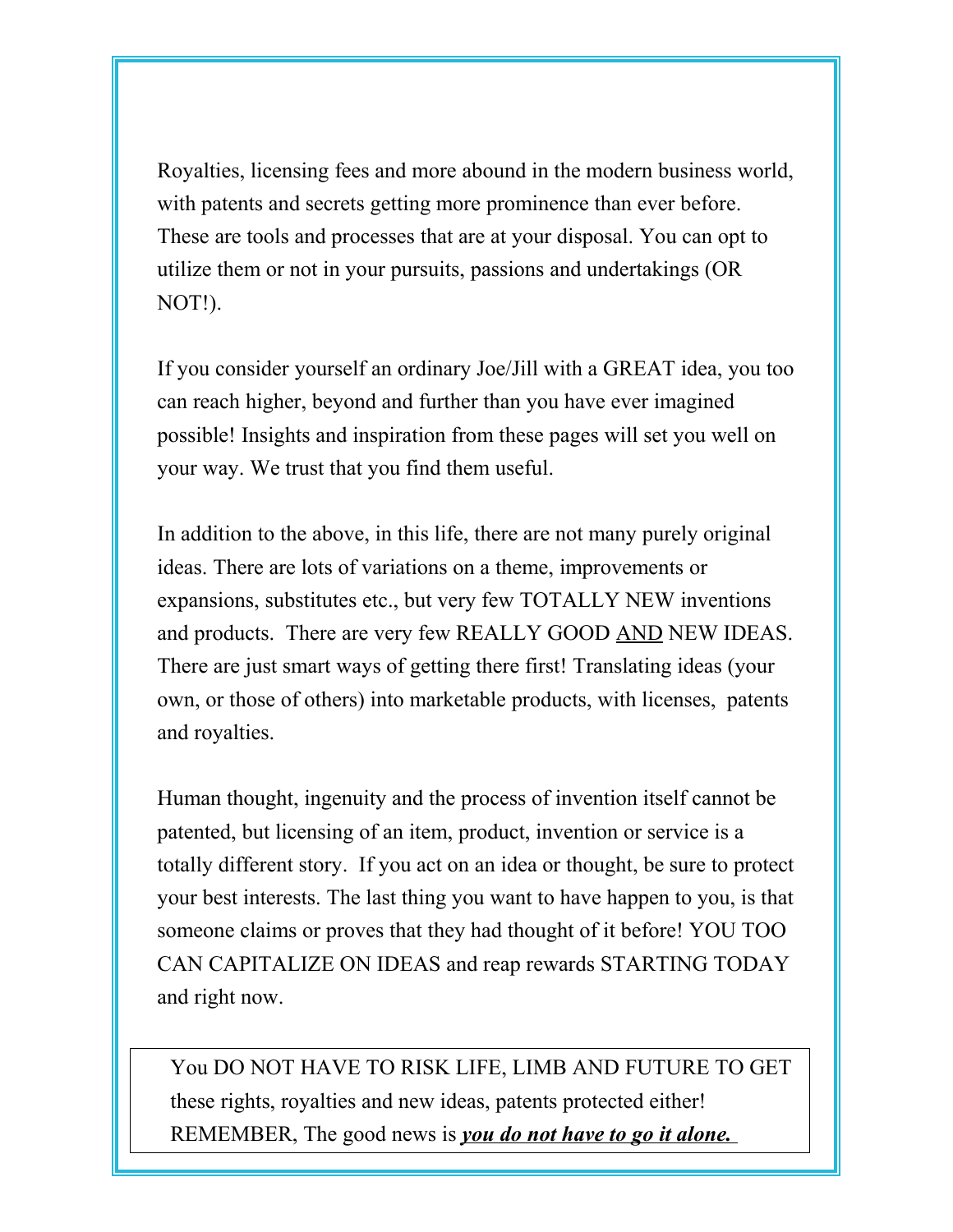This journey has many peripheral willing participants, that are standing by to assist you, throughout this licensing and launch process, from start to finish. Having other individuals, investors and groups, businesses or consortiums assume the costs and risks, have been a trusted method of 'going about business' and still presents a great avenue to get your idea off to a great start.

Money-making ideas are not necessarily easy to come by, but once you have it, you will be set for life! Imagination and creativity are the chief ingredients for new ideas. They do not just automatically happen. You have to work on and act on your idea to really make something GREAT unfold and happen for you and your 'new' IDEA.

This guide will attempt to shed some needed light on this topic and provide practical suggestions, in a workshop fashion

So, how are new ideas born and bringing dreams into reality every day?

## **Creation And Birth Of Ideas, Innovations, Patents And Brilliant Million Dollar Thoughts, Products And Services (From Need To Needed!)**

In related law, intellectual property (IP) is a broad and encompassing nomer for numerous exclusivity rights and other legal entitlements pertaining to information, ideas, or other intangibles.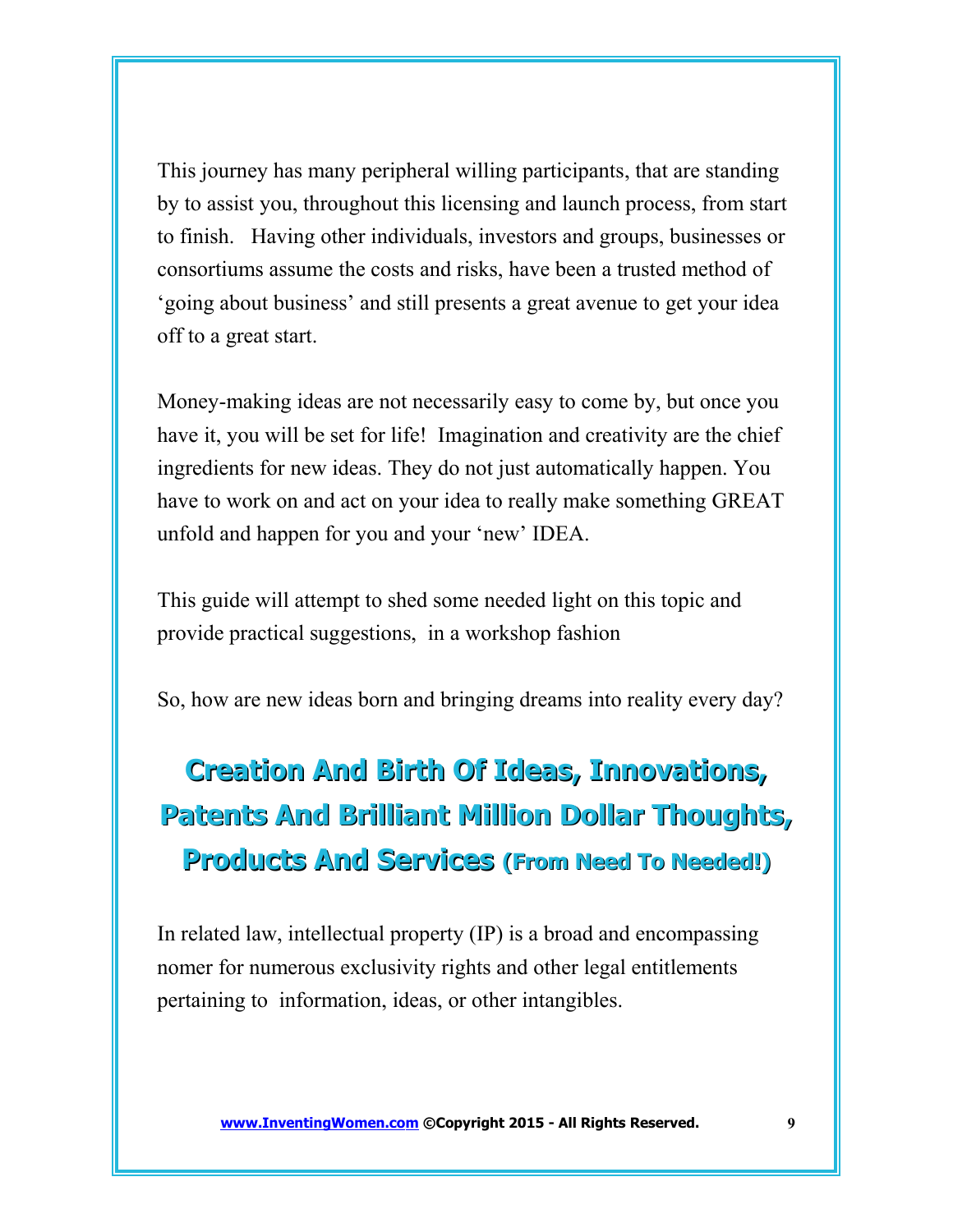The 'owner' or inventor of these ideas is generally empowered for a limited time to control all related ownership, distrobution, sales etc. of it.

These ideas, patents or outcomes are seen as the result or product of the mind or the intellect, which is PROTECTED BY LAW. It is seen and dealt with in a similar fashion as any other type of property.

The laws and application might vary and depend on location, state regulation and more. The processe involved in the acquisition, registration or enforcement of these owner and 'product/property type' rights, have to be dealth with and addressed seperately, locally, nationally and internationally, in each region, district, state, country etc. Interntaional agreements and treaties have all made these processes more streamlines.

Increasingly there are idea trade-networks and professional niche, specialist providers all wanting to capitalize on this market of new ideas, patents and licensing. There are domestic, zones, regional and international, limited and unlimited scope patents available. Sometimes you can file for a patent for protection in more than one area at once.

Information is the new commodity in our lives and times and if you can figure out how to get ideas to market quickly, before everyone else, protecting the right to benefit and profit from its brilliance and success, all the better.

You can license, buy or sell ideas, new inventions, as well as patents and trademarks, through myriads of different channels and means.

 **[www.InventingWomen.co](http://www.InventingWomen.co/)[m](http://Www.InventingWomen.com/) ©Copyright 2015 - All Rights Reserved. 10**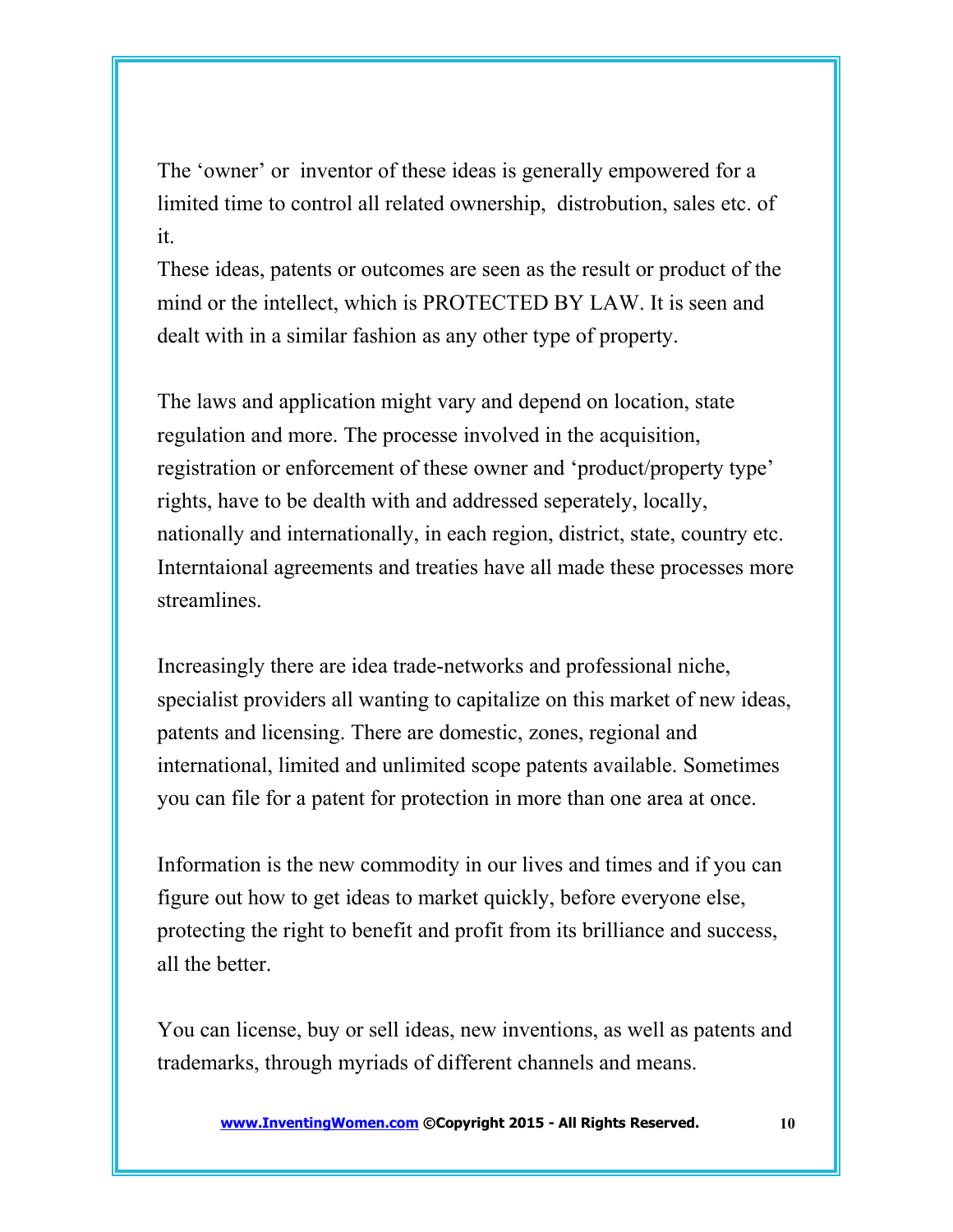Some are even internationally recognized, but can also be extremely costly, if you do not know your way around the process, legal documentation and intricacies etc.

FAST FACT: Intellectual property laws are designed to protect different forms of intangible subject matter, although in some cases there is a degree of overlap.

Copyright and patents are different from each other.

#### **Copyright**

- This protection format covers creative and artistic works (eg. books, movies, music, paintings, photographs and software).
- It secures exclusive use and right to it regarding adapting and/or reproducing, distributing and profiting from it, for a period of time.

#### **Patents**

- may be granted in relation to an invention that is new, useful and not simply an improvement or variation on and existing idea or product.
- Exclusivity regarding commercial potential and profits are given
- Normally for a period of 20 years from the filing date.

#### **Trademarks**

- Used for branding
- a distinctive sign to tell services, products and businesses apart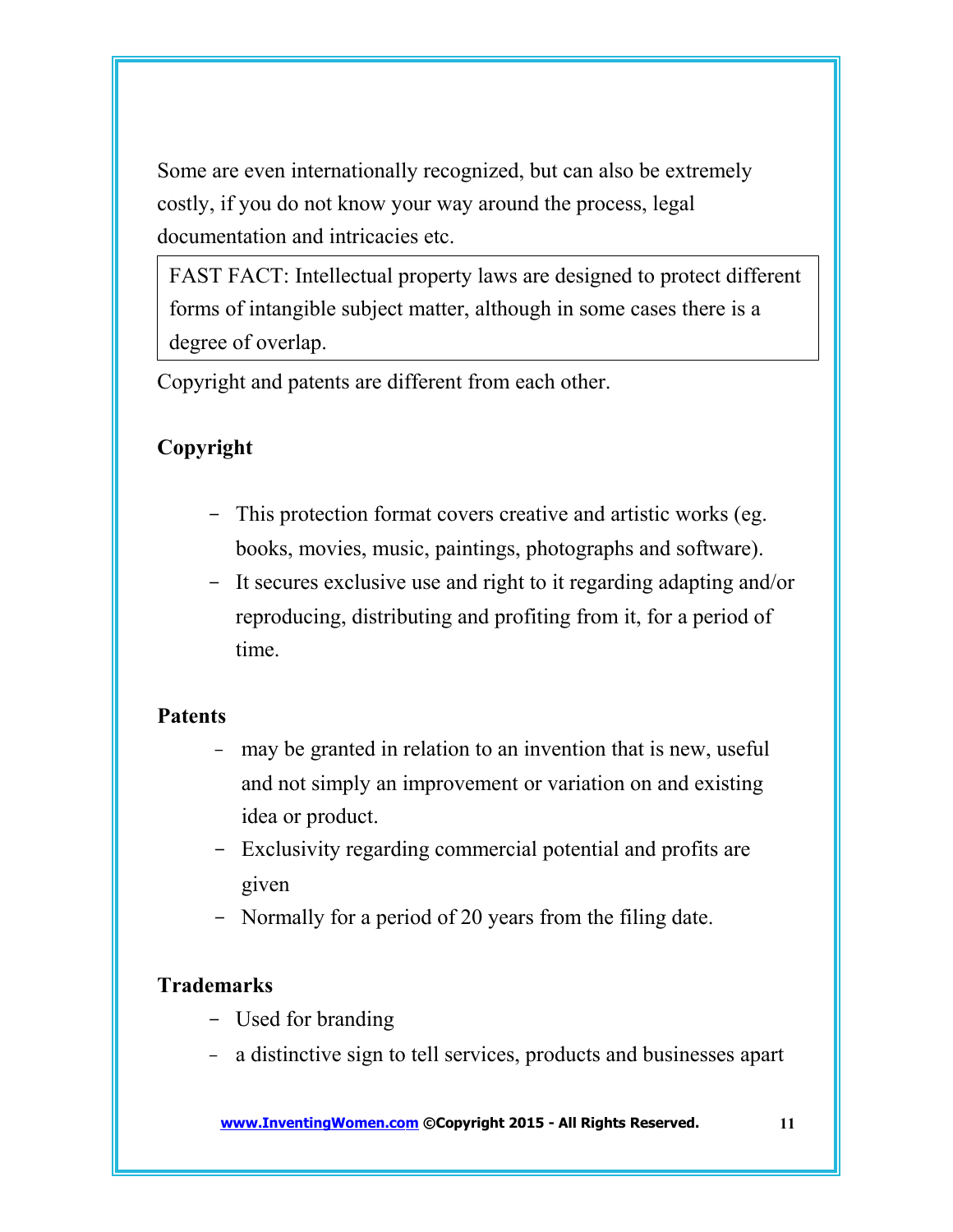#### **Industrial design rights**

- Protective measures regarding the form of appearance, style or design of an industrial object (eg. spare parts, furniture or textiles).

#### **Trade secrets**

- Deals with confidential information
- secret, non-public information
- Like the commercial practices or proprietary knowledge of a business.

NOTE: Patents, trademarks and designs rights are all part of IP, also called industrial property.

These types of protective measures and exclusivity rights actaully facilitate and encourage the on-going pursuit, growth and disclosure of innovation for prosperity, greater good of society. Owners and inventors of ideas can benefit and utilize, as well as control the 'rights and priviledges' of these for a limited period of time to reap the ultimate benefit. Using these processes you can also make the most of your million dollar idea and get most of that into your profits and pockets in the process, while still meaningfully contributing to society and the betterment of all!

Some wonder and contemplate whether these protective measures are actually more about greed, money and profits than the greater good.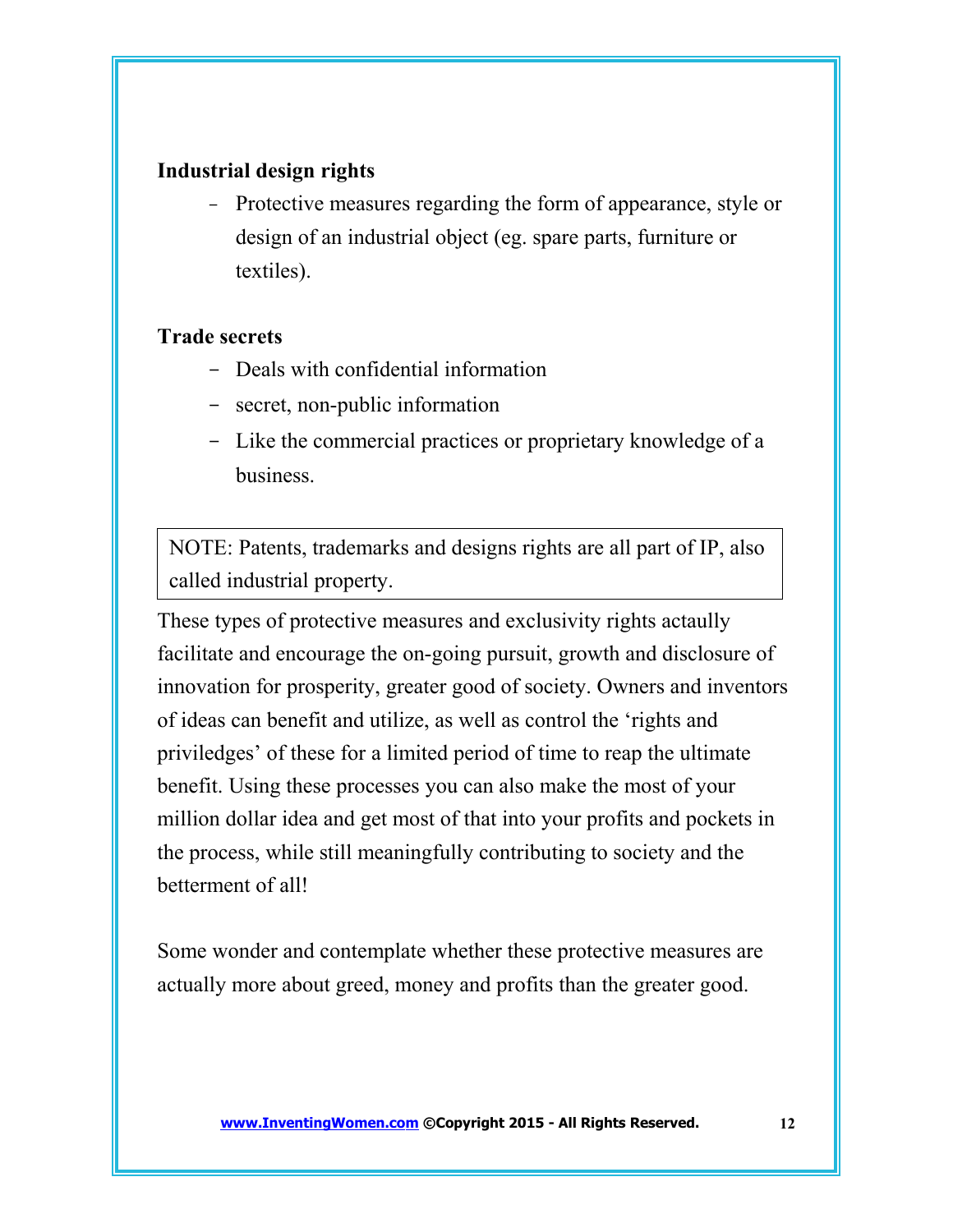These so-called exclusivity rights only allows you to protect your interests against legal 'infringement' per se. They are fully transferable, can be licensed to third parties as well.

The TWO types of protective measures have to do with preventing someone from doing something with your idea for a limited period of time.

Copyrights do not stop others from coming up with variations or improvements, competing ideas etc. with regards to your idea, product or service.

Trademarks and patents are more powerful and robust. This has to do with property and esclusivity rights. It has to do with registered rights or so-called "sui generis" rights.

Things to pay attention to when filing these instruments and processes are:

-Field of specialization and product, subject matter may actaully vary -What they permit or not specifically with respect to the idea, patent or product

-The period, scope and duration of particular exclusions

-What they do not protect or limitations on these rights.

-They typically have to do with unauthorized reproduction or commercial exploitation that is prohibited and controlled.

These processes and outcomes will help you actaully keep someone else from capitalizing on your idea(s). This is however NOT giving the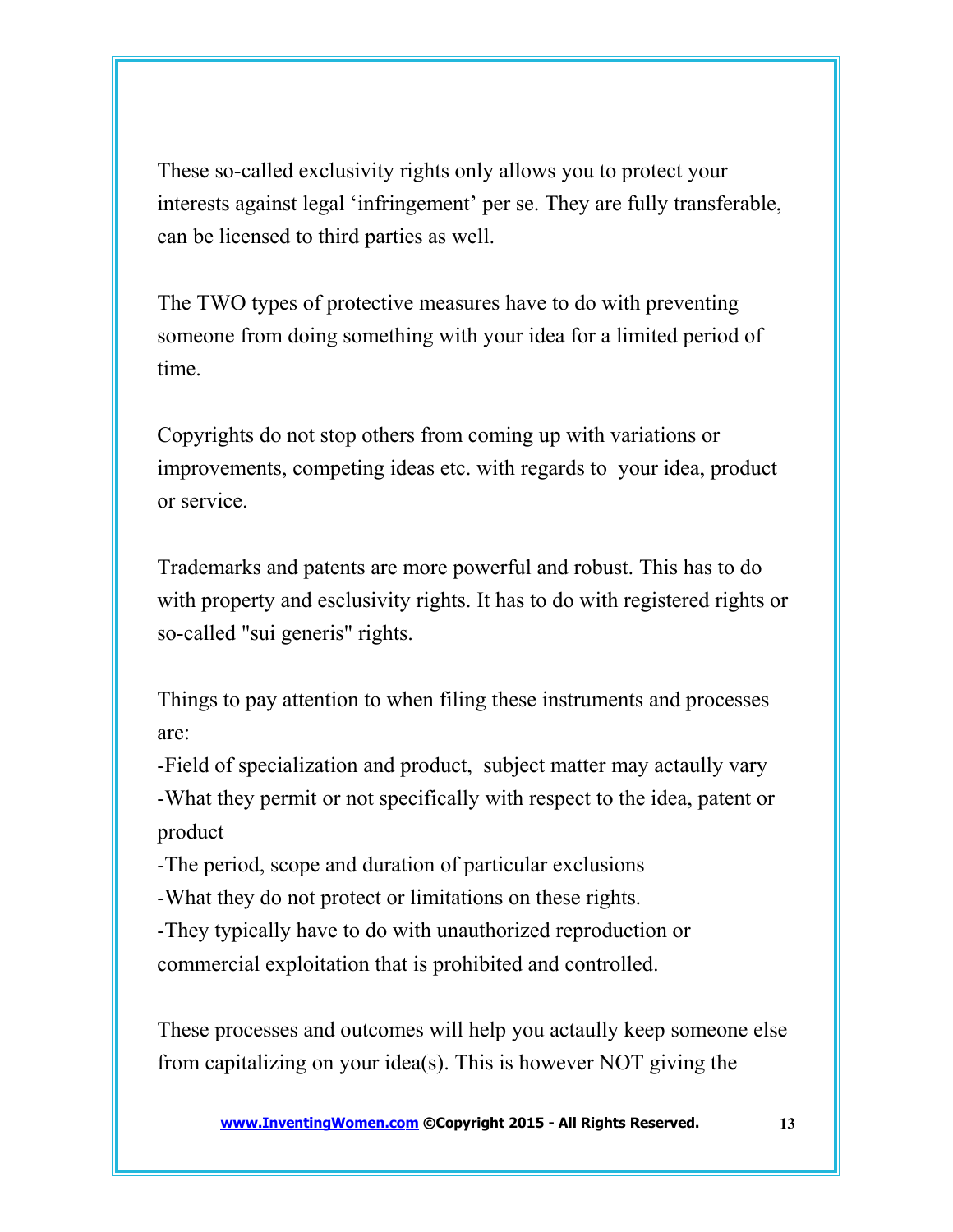owner all rights and priviledges licensing by default. Some regulatory guidelines and requirements will still have to be met. It is not automatically granted, just because these 'rights' are in place.

These protective measures also give you recourse of action that can form the means for legal action. Others will approach you in writing for the rights and permission, fees to do something with this great idea of yours! These licensing mechanisms drive business and online enterprise. There are many entrepreneurial opportunities globally that wait to be enacted upon.

Copyright licenses for example will grant parties permission to do something specific, normally at a cost.

These processes are touted by the trade organizations worldwide to be the way to stimulate and encourgae the economy to grow and reach higher and beyond! It can be a costly process if you are not aware of all the implications, considerations and potential consequences. It is not about merely granding monopoly type rights and permissions. These are meant to act as impetus for greater things!

Our minds and intellect are used everyday to come up with new ideas. Innovation is a powerful human capacity. Originality,new and useful inventions, unique identifiers, regardless of the process, purpose of instrument, making the most of your patent or new idea is crucial! You have to use all means and channels at your disposal to best prepare, pacakge, pitch and present your idea to the world, to your best advantage of course!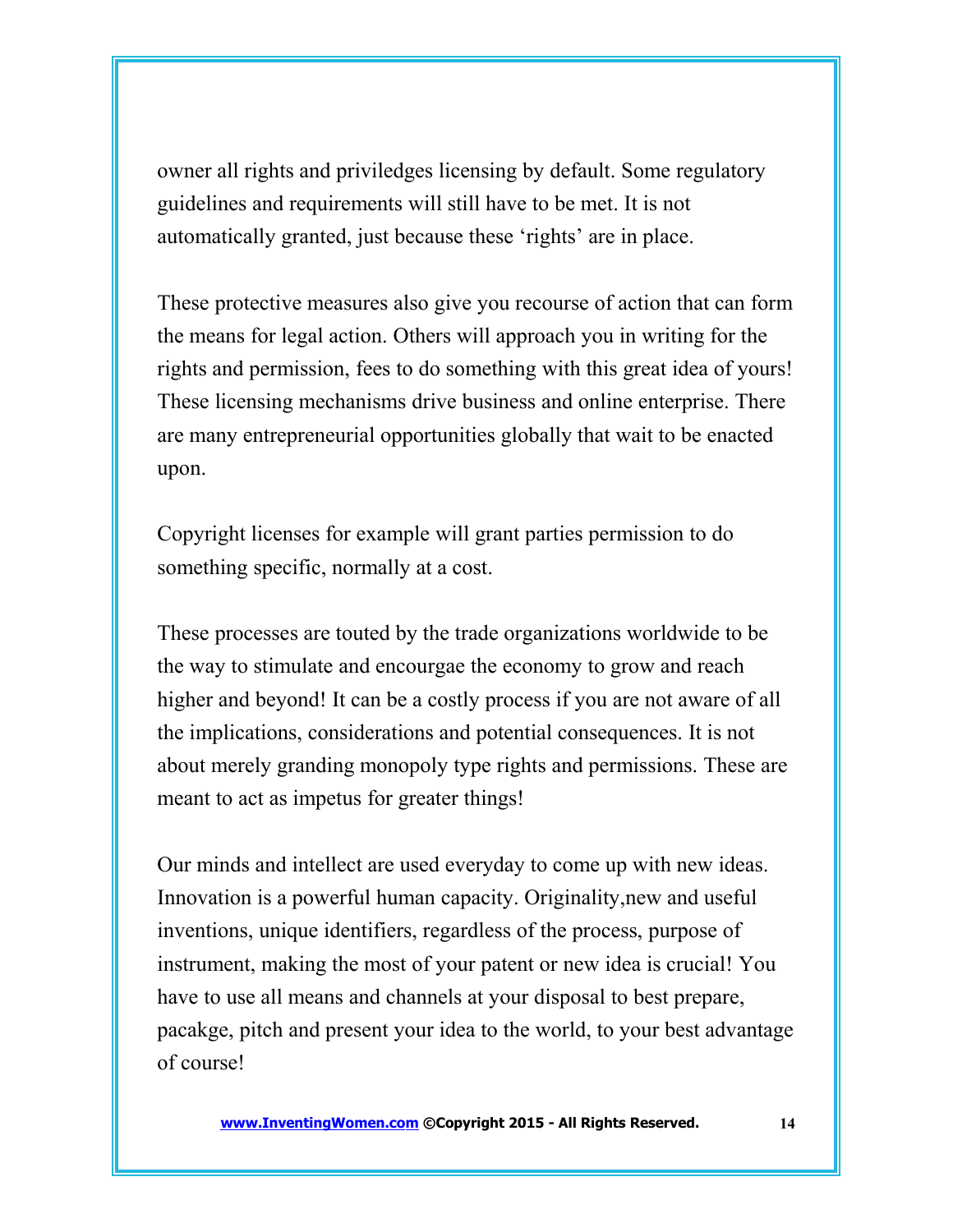These measures have also been referred to recently as individual capital, instructional capital and social capital You are making the reservation of the right to sell, or license 'rights' to ideas and patents for a limited period of time. You will be the exclusive seller of this particular item in the market for a while, putting you in the perfect position to make the most of it! You could see it as YOUR OWN MONOPOLY! (at least for a brief and specified time)…

You can make this exclusivity work best for you, particularly utilizing things like niche marketing to further target your audience and market, standing out amongst and above the rest of the offerings.

This is not about only competition and monopoly however. You are utilizing powerful legal processes to make the most of your possibilities. Rivalry and tragedy or conflic and unhealthy competition can also arise if it is not dealt with effectively. These exclusivity rights are commonplace and accepted standard practice and there for your use and optimization! IT IS UP TO YOU TO USE THEM AND PUT THEM TO WORK IN YOUR OWN BEST INTEREST.

The incentives are also not always monetary. Sometimes it is just about the ownership and pride of coming up with something novel and new! Recognition and exclusivity go a long way to protect ideas that way as well. Creditbility and reputable, quality and improvement thus also stay top priorities, stimulating the economy and ingenuity even MORE!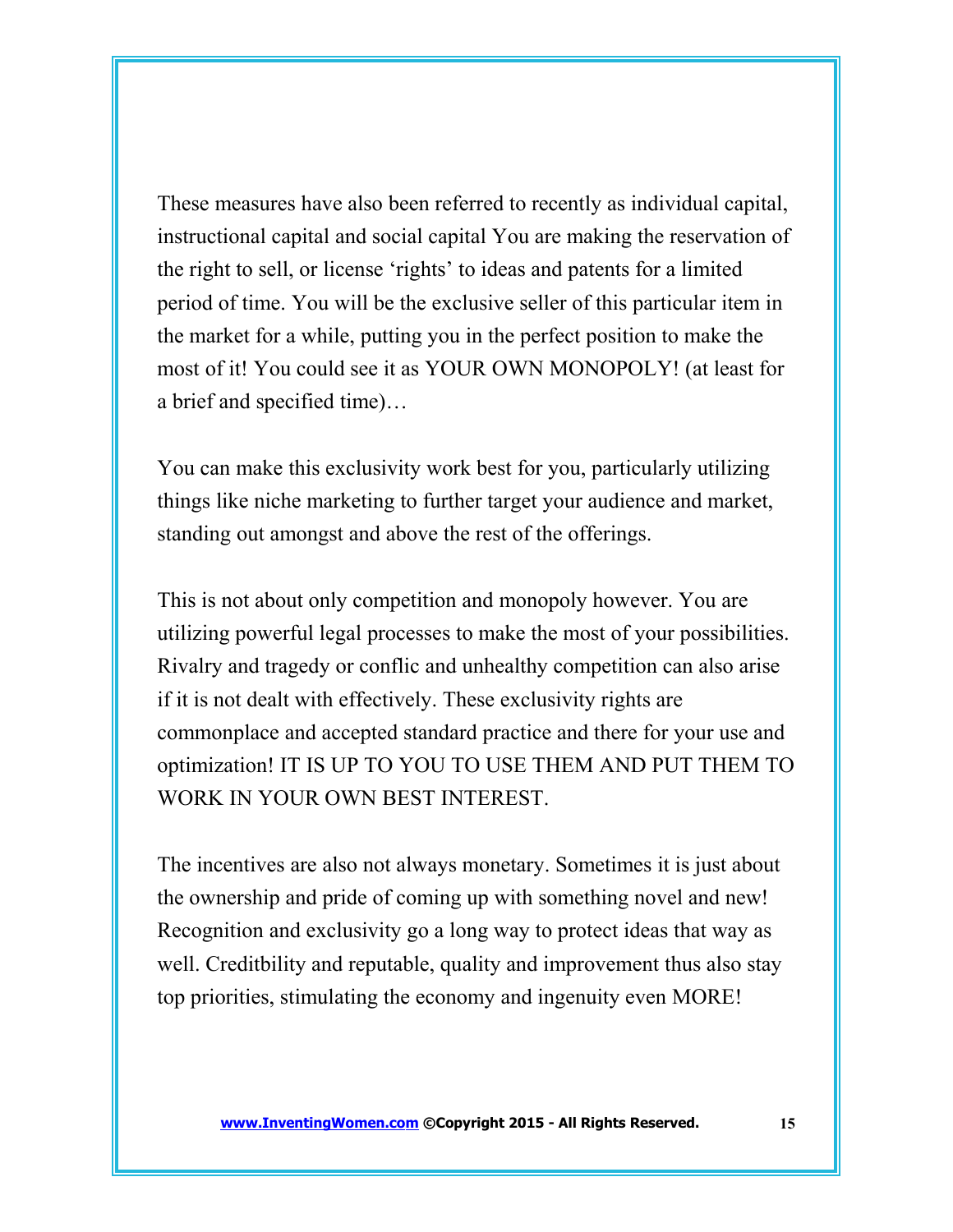The developing countries and economies of scale often compete and differ on the advantages and necessities of these IP, processes and outcomes.

There are many examples from around the globe, where the newest trends with new ideas and patents are for the greater good for all, reutilization and extraction of substantial parts, rather than fostering monopolies. It is more about development and advancement and sharing information, than unhealthy competition! Public information is a fundamental right according to some and these processes at heart actually want to affect and enable this by sharing information. Its economic contributions are touted as the best way to stimulate and grow the economy and therefore remains a necessity of means!

It is all really quite simple. By using these new idea and patent processes, you can ensure and expand your rights and benefits, as it pertains to the idea itself and its use.

It also helps the general public in the sense that the product and information gets to market in a timely fashion with recognition to its origin and originator!

Infringements on these rights typically costs global business millions of dollars each year. Just look at software and music piracy and you quickly understand the back-drops, playing field and contexts of these processes.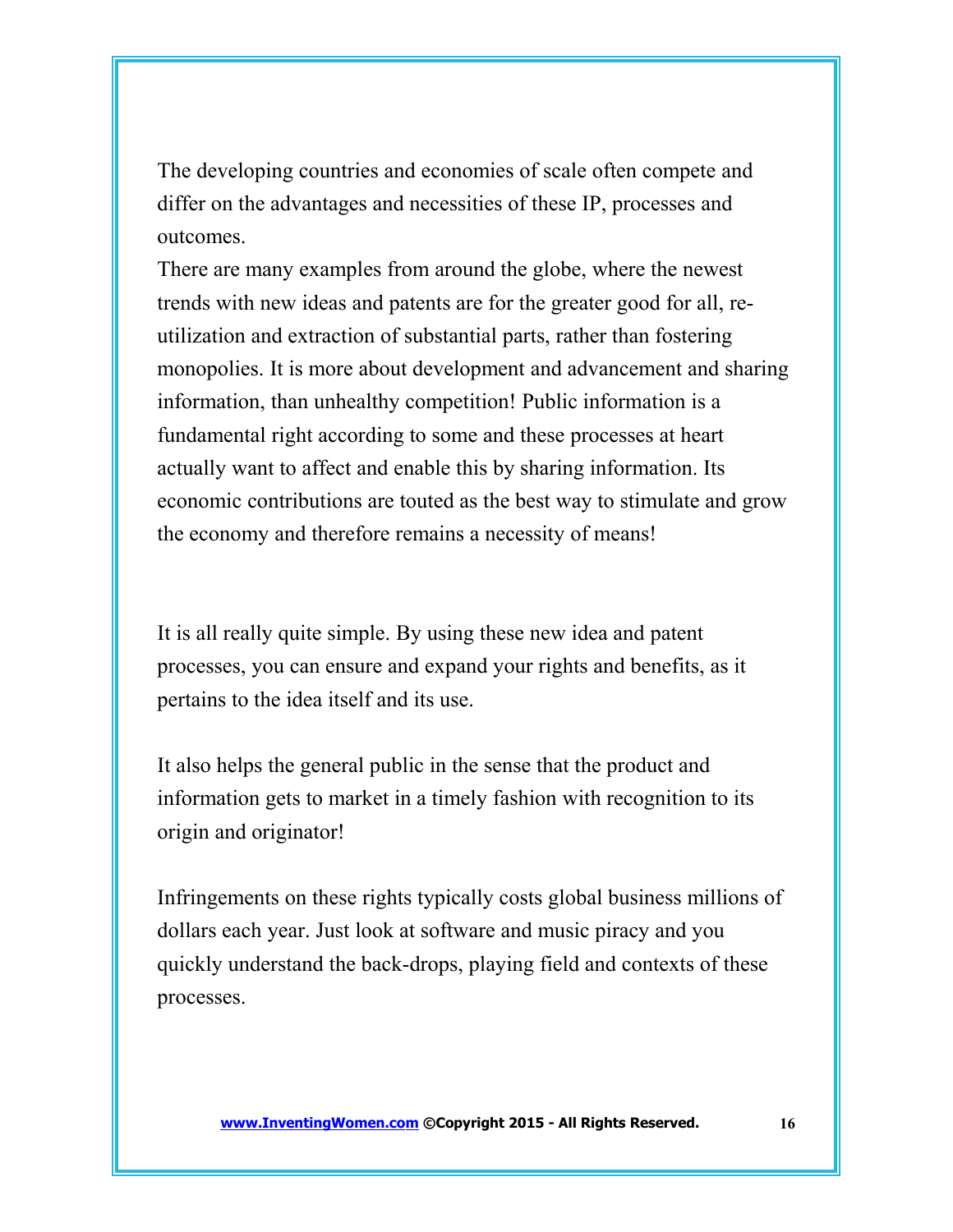There are different types of intellectual property as our discussion has already shown. Here are some more examples:

- Copyright
- Domain Names
- Geographical indications and filings
- Industrial design rights
- IP cores used in electronic design
- Moral rights
- Patents
- Personality rights
- Plant breeders' rights
- Plant variety protection
- Trade secret
- Trademark
- Traditional knowledge

If you want to be an inventor, innovator, pioneer or leader, taking your new idea all the way, there are ways to secure and guarantee your success, protecting your intellectual property, structuring profit and royalty payments as well. Linking innovation and investors is a crucial step and we will spend some time later in this guide on how to best do that.

Taking an idea, abstraction, concept to market, tangible deliverable, commodity to buy and sell is everyone's dream. TO MAKE IT BIG!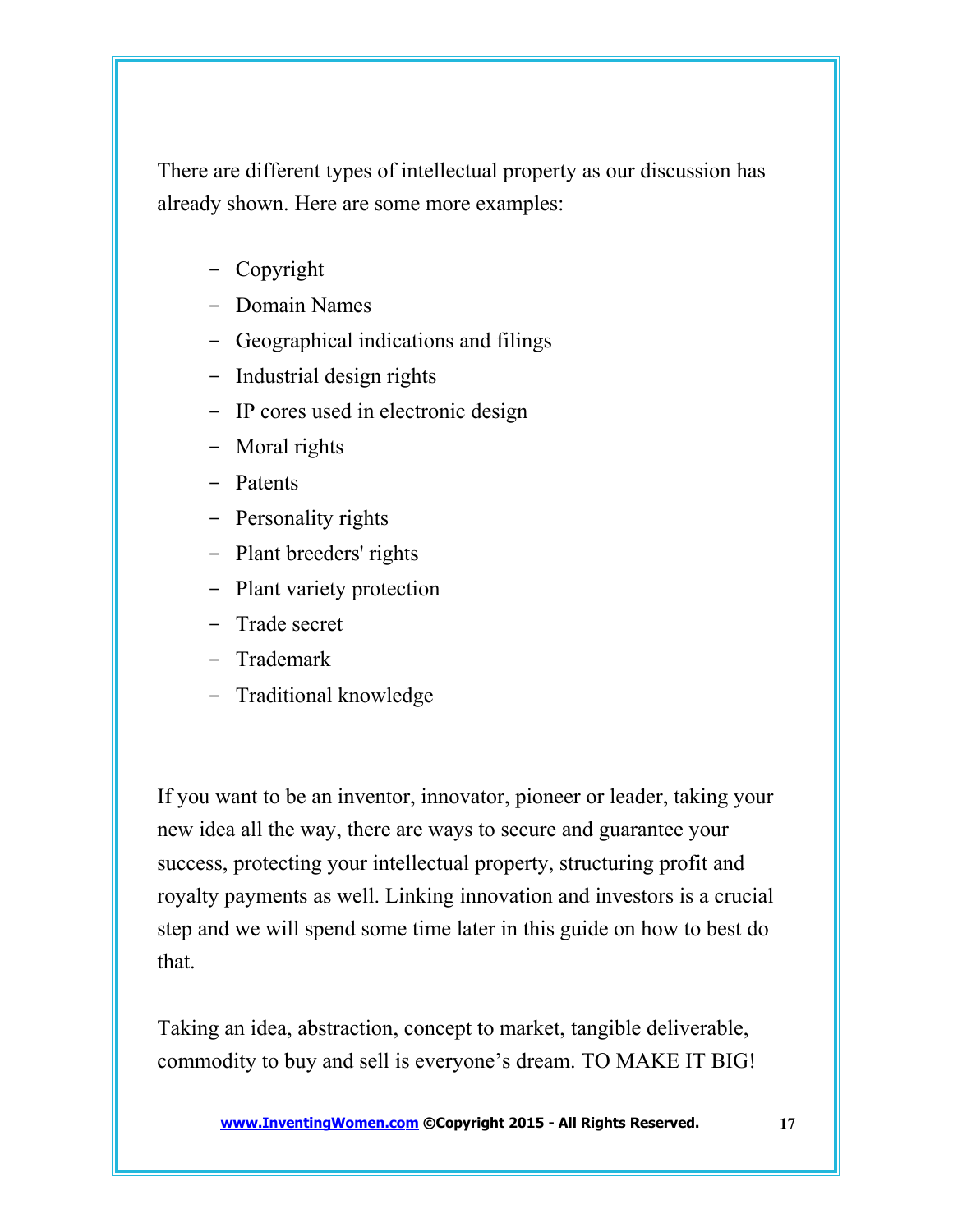HAVE THAT ONE GREAT BIT IDEA THAT WILL SET YOU UP FOR LIFE, the ever-elusive pursuit! Well, now it can be possible and all yours, with the right kind of steps, strategies and action plan to make your idea a moneymaker, earning you millions.

But, I am sure you still have lots of questions lingering. Here are some examples from entrepreneurs, inventors and innovators just like YOU:

- *Can you commercialize your idea?*
- *What about expertise and resources to deliver this product effectively to market?*
- *How do you make sense of intellectual property?*
- *Where do you start if you have a great idea and you are not sure what to do with it?*

All of these questions and MORE, will be addressed as the text continues to unfold and we explore the practical side of what to do and when, a little closer and in specific detail.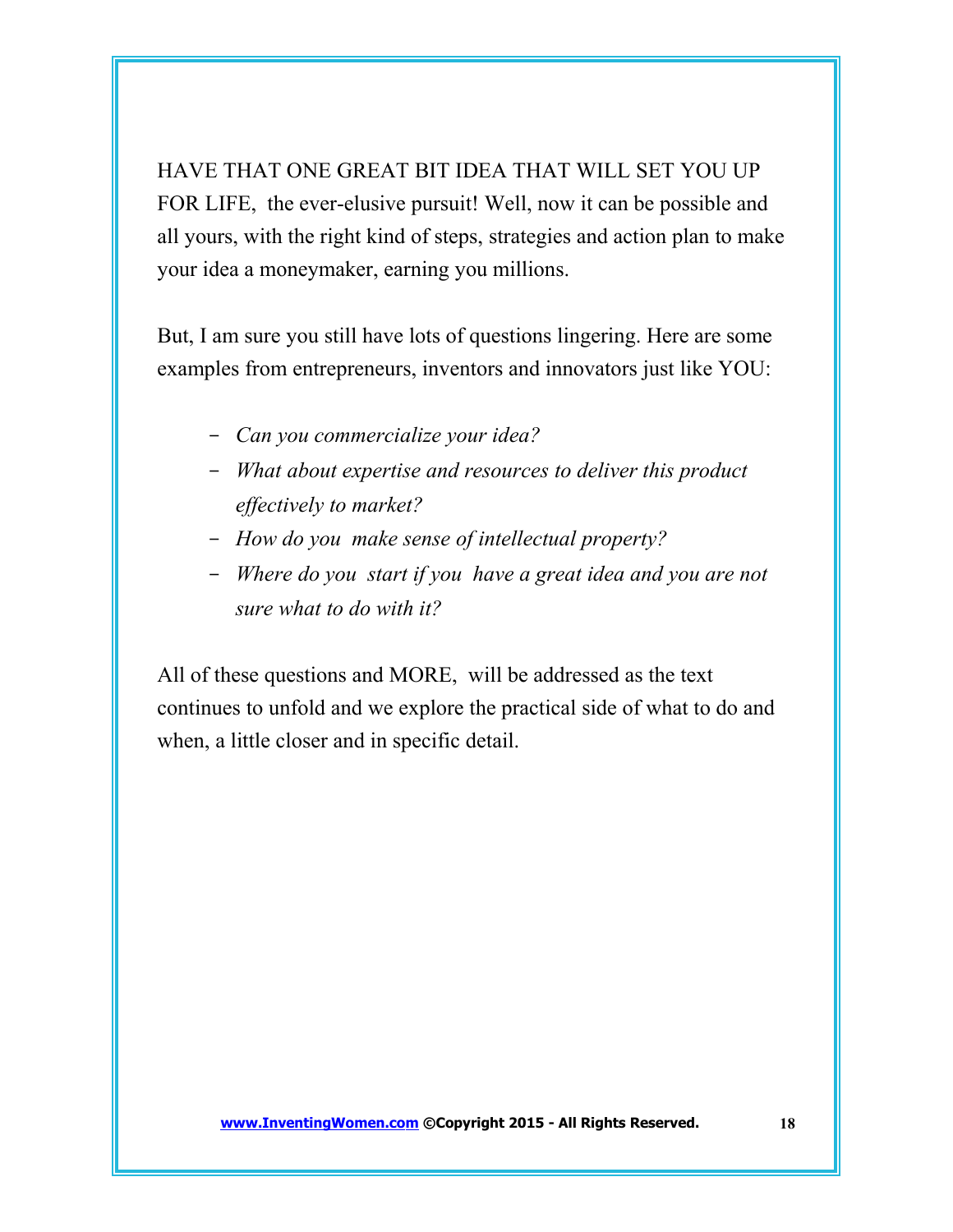FAST FACT: When it comes to dealing effectively with new ideas and making them COUNT FOR YOU, there are many considerations and consequences to be thinking about as well. You will need to have a dual focus on BOTH process and outcome for optimal results.

Here are just some examples of what to think of initially to get your juices and motivation flowing, point you in the right direction making the most of your new ideas:

- YOU HAVE TO START SOMEWHERE! For all new ideas and patents as well as new inventions for sale, you need to go where the market is (and/or bring the market to you!). What are you most likely to have and need? What are the inventions, licenses and patents, royalties etc., that you will need both locally, domestically, nationally and internationally. How will you go about getting worldwide exposure quickly, affordably and effectively?
- New ideas and new inventions need secure contexts and protection, expedient and decisive action to get to market. How can you safely go about ensuring that this in fact happens, (without someone beating you to it or stealing your ideas) How do you plan to position, pitch, present, promote and sell your idea? What are your strategies and plans?
- In our new fast-paced, globalized economy, how will and can you benefit, making the traditional transfer of intellectual property processes and intricacies work for you, without getting lost in the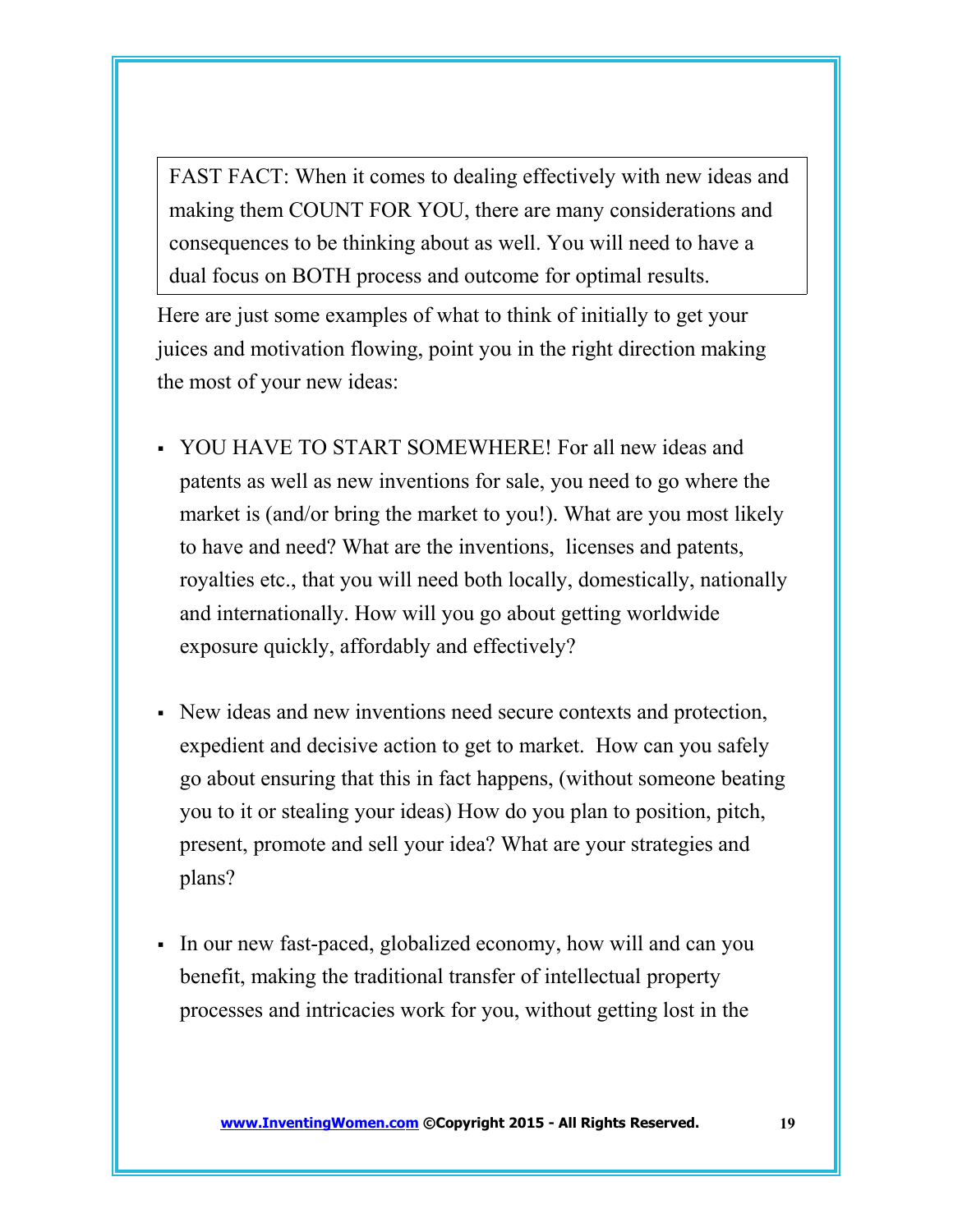complexities, complications, costs, expertise etc. required to get things done?

- How would you go about speeding up this process of innovative, ingenious, invention submission or invention marketing and licensing of new ideas and new inventions.
- How could you learn more and all you need to know on how to post your patent ideas or inventions for sale, while protecting your best interest, intellectual rights and potential profits?
- How would you go about promoting, advertising, marketing and delivering your new inventions or patents for sale? How would you market new ideas and what would you have to be on the look-out for?
- You should also, always be thinking about how you would go about making the most return on and from research and development investment.
- Ask yourself if you are in a position to be licensing your unused new inventions and patents as well as pitching new ideas to and of others.
- How could you get your product/idea to market without all the associated costs, marketing, risks etc.
- If you are convinced that you are in business wanting to buy ideas, licenses inventions and patents, then this guide is for YOU!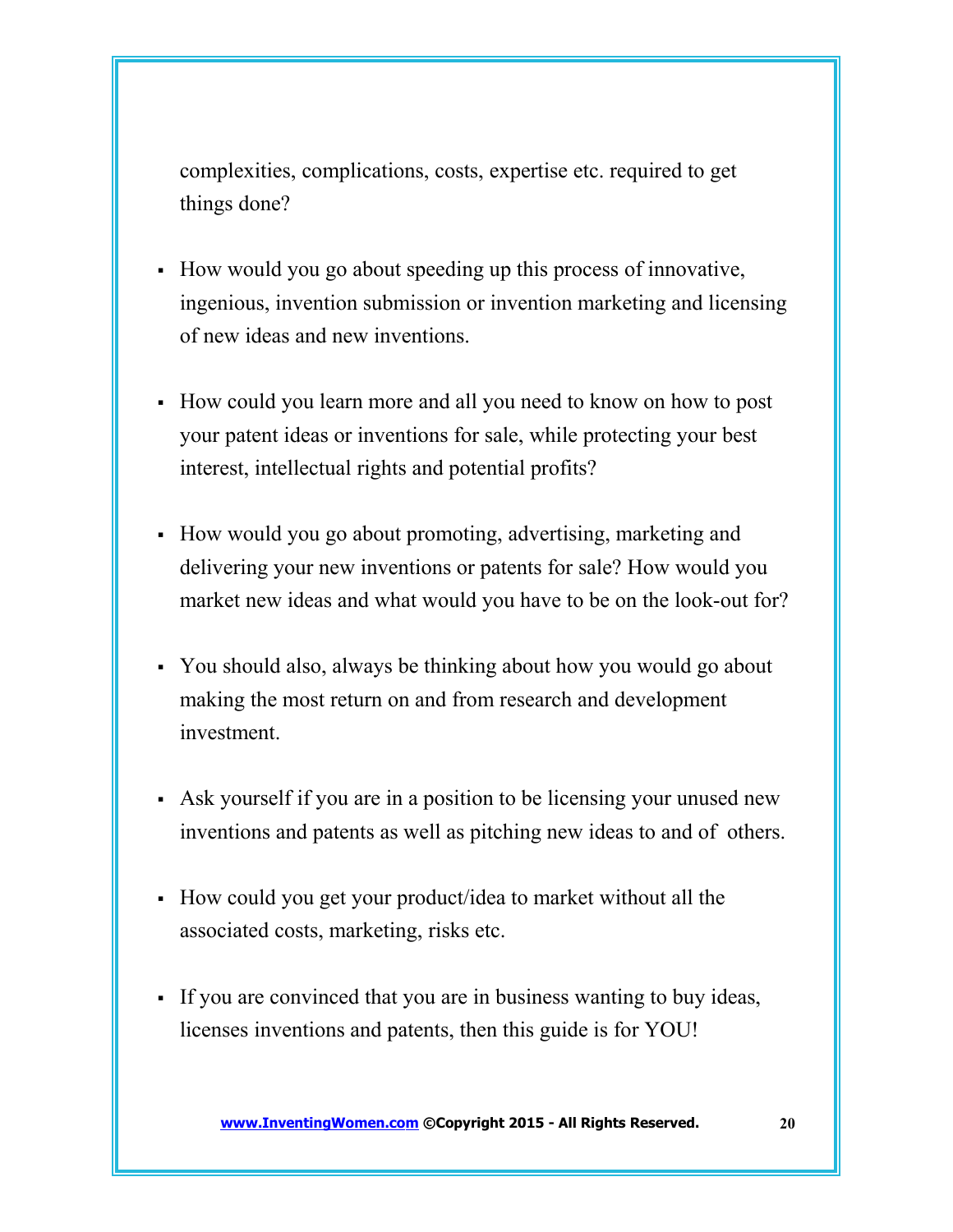- How would you deal with competitors, claims to your idea, lawsuits and more?
- What are the traditional geographic, industrial and marketing barriers to getting your idea into production, to market and in the hands of consumers?. What can you realistically do about it?
- Invention submission and marketing is an exciting and highly competitive arena, how are you positioning and preparing yourself for it?

#### **In the end, it is about MORE than mere ideas, patents and licenses. It is MORE about turning YOUR dreams into reality! What are you doing with yours?**

Intellectual patent laws can be extremely complex. Especially once you get into issues (even legalese) regarding fair use, copyright law, ideaexpression

patents and patent law, patentability, sufficiency of disclosure, patent infringement, trademarks, passing off and/or dilution , geographical implications and reach, industrial design rights, trade secrets, *sui generis* rights, database rights, traditional knowledge, even moral rights! There is more here than typically meets the eye. What do you need to consider upfront, even BEFORE you start thinking about bringing your product, idea, patent to market, turning it into that million (or billion!) dollar all-time GREAT idea!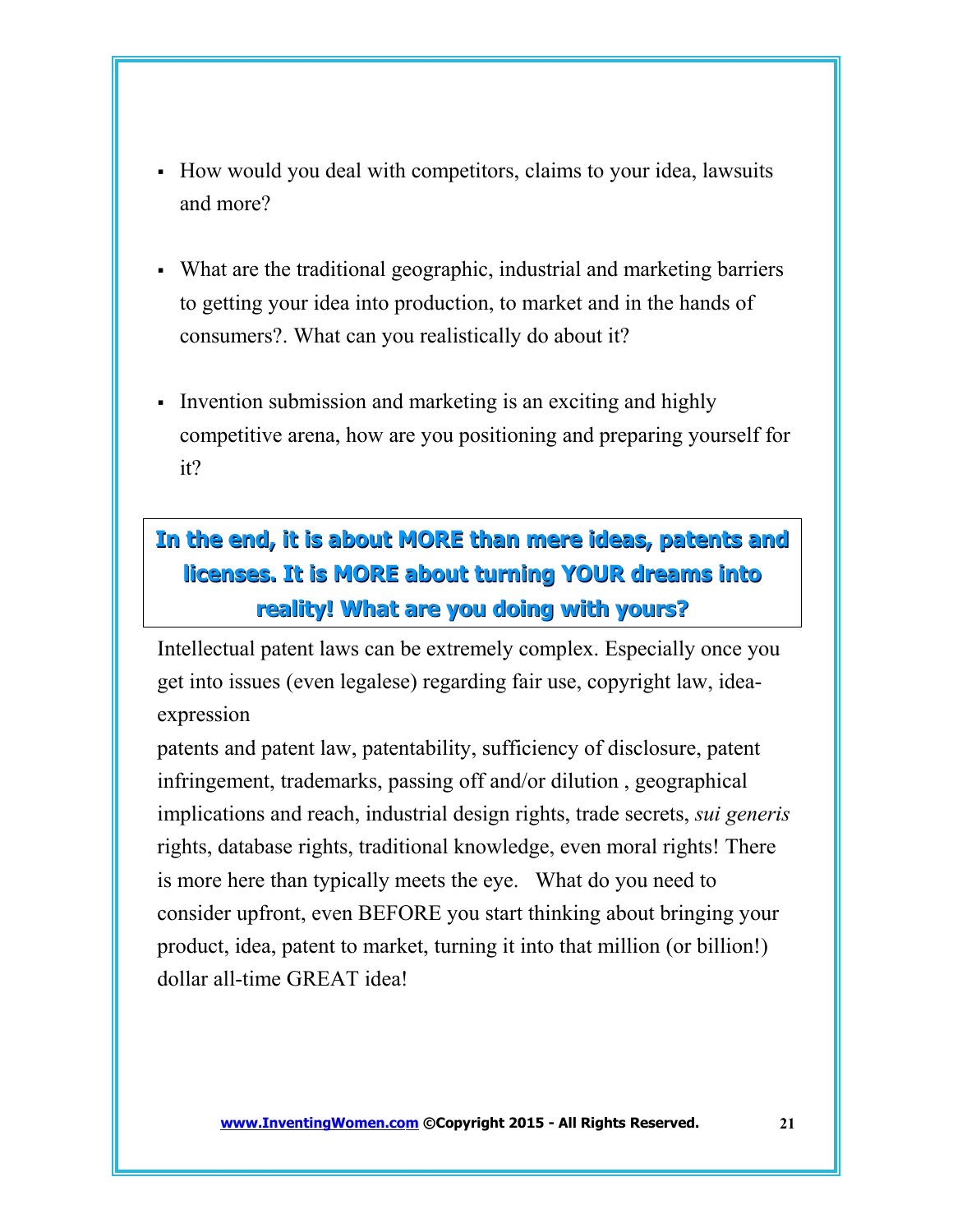## **Defining And Protecting Innovation THREE QUESTIONS**

In actual fact, all these processes, protective measures and steps you are taking are meant to characterize, define, distinguish and give life to your idea. It brings it into reality. It makes dreams REAL! In the process, you are also safe-guarding the innovation and inventing itself. You are the source and originator of this idea. To keep this intact, your 'owner' rights, considerations and privileges are secured and guaranteed.

Part of bringing any new product to market is effectively researching, seeing, analyzing and evaluating if it is an effective, needed, original idea, patent, feasible and useful, with a viable market and interested, motivated consumer base, prospective clients. THREE questions you can ask yourself to assess this for yourself are:

- *Is There A Need For This?*
- *Is This A Truly Original Idea?*
- *What Is The Potential Of This New Idea Of Patent?*

There are obviously numerous ways to go about each of these individually and collectively. It is up to you to make them each work for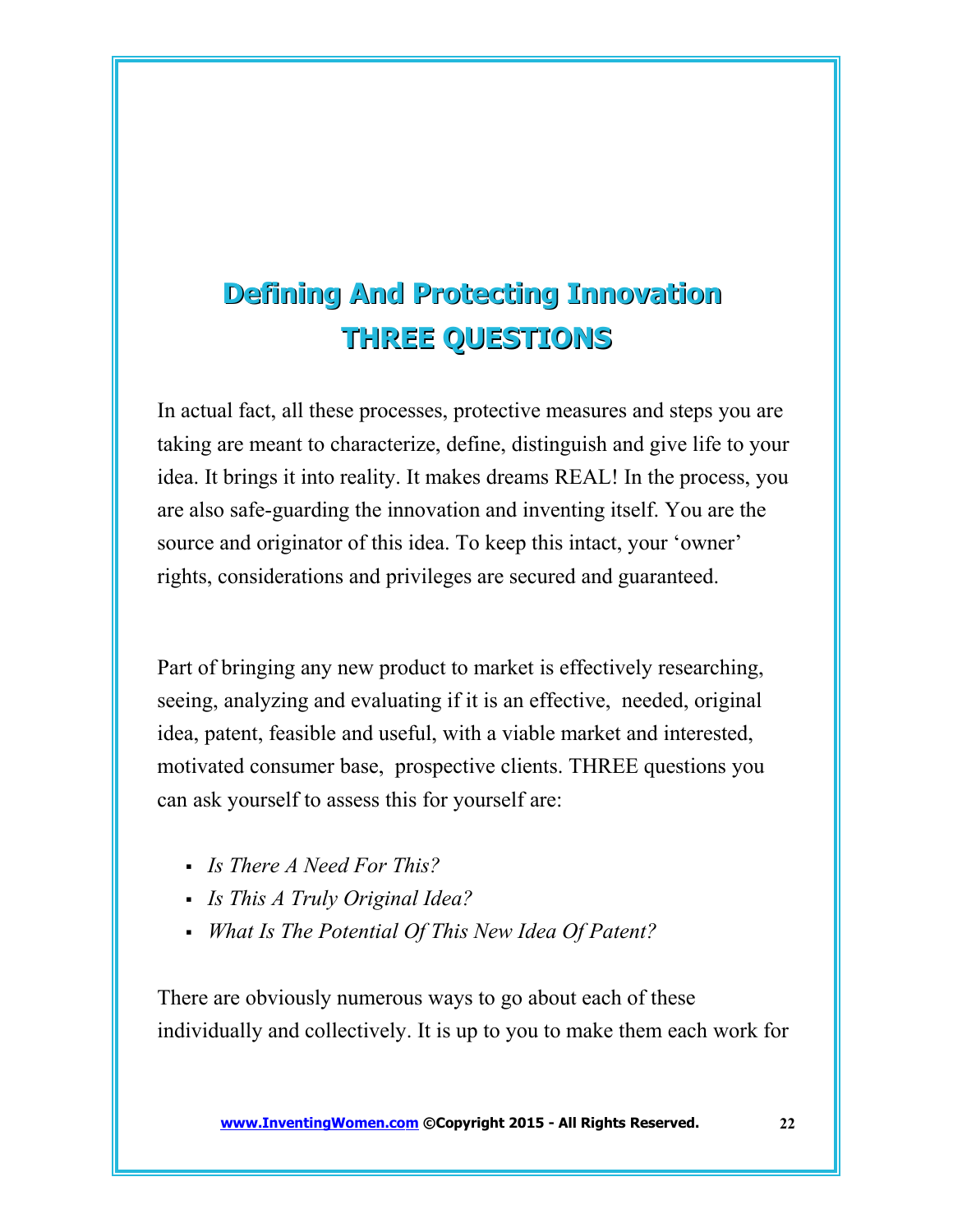its best magic for you and your idea. Market research, talking to experts, others, surveys and more will pay and serve you well in the long run as you go about collecting data and input for your presentation and marketing pitch, define and refine what your idea actually is, offers and could mean to you, others, investors and more.

Claims to originality has to be investigated too. Comparisons and contrasting from existing markets, products, competitors and more will also help you more clearly lineate what makes your idea special, unique and NEW!

Market analysis, financial forecasting and more all form part of this process too. If you are not comfortable to be doing this research yourself, there are numerous specialist and niche providers out there to assist you with this part of the process (see reference and links at the end of this text for some useful parties)

Let us dive in together a little deeper on how to make your million dollar idea a reality utilizing these different processes at your disposal.

#### **Patents, Copyright And Trademarks**

A patent is about exclusivity! It is defined by numerous sources as a

- *collection of exclusive rights granted by a state or body,*
- *to an individual (or group),*
- *for a fixed period of time,*
- *in exchange for the regulated, public disclosure*

 **[www.InventingWomen.co](http://www.InventingWomen.co/)[m](http://Www.InventingWomen.com/) ©Copyright 2015 - All Rights Reserved. 23**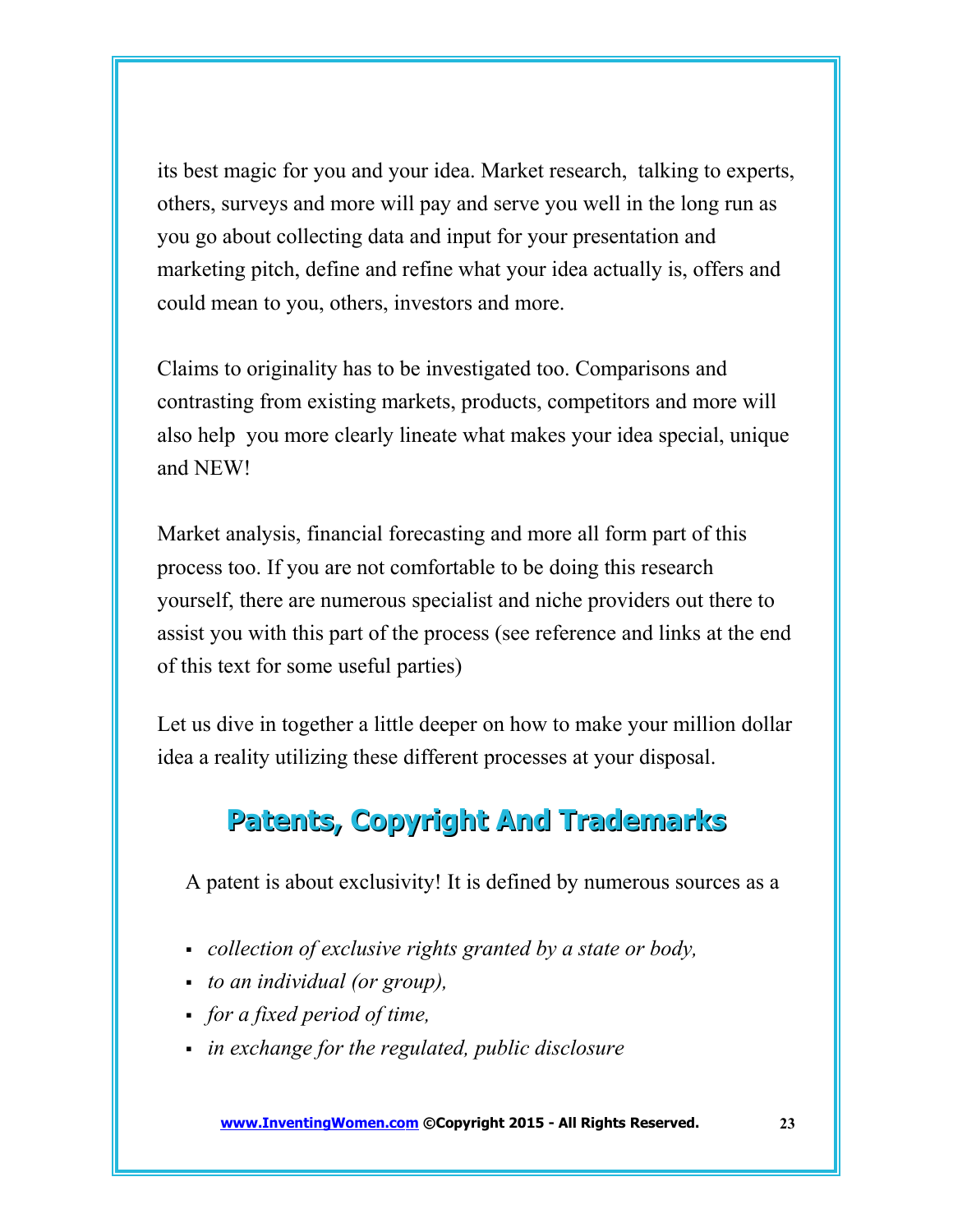*pertaining to certain details of a device, method, process or composition of matter (substance) (known as an invention)* 

*which is new, inventive, and useful or industrially applicable.*

Globally speaking, these exclusivity rights center around the right to CONTROL, OR EVEN PREVENT others from making, using, selling, offering to sell or importing the claimed invention, idea or patent for a period of time. That much we have established. But it is also about more than that.

Claimed originality, source of origin and invention is guaranteed, secured and protected, which also means the profits, royalties and recognition goes where it belongs! WITH YOU – the owner of the 'idea'. It becomes property of sorts. However, you also want to show your willingness and enthusiasm of sharing this 'precious item' with the general populace and broader society.

Going back to the root of the word used here, according to online sources [\(www.wikipedia.org\)](http://www.wikipedia.org/), the term "patent" originates from the Latin word *patere* which means "to lay open" or make avaiable for and to public scrutiny.

Patents have a proud history and origin themselves. It stems from earlier practises and the ancient term letters, which originally denoted royal decrees granting exclusive rights to certain individuals or businesses, bestowed for recognition, award and reward for their enjoyment and benefit.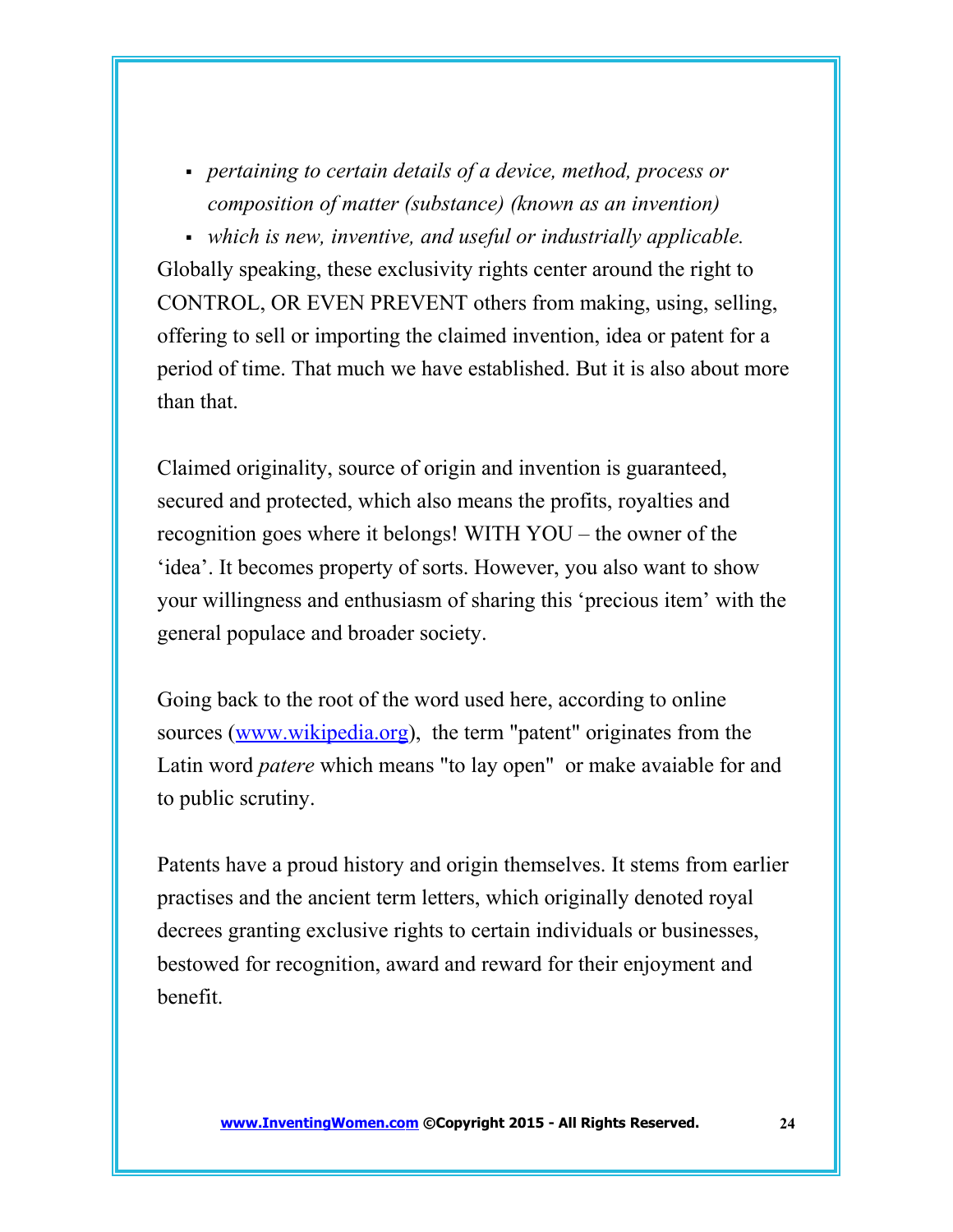Modern patent rights are like property rights of sorts. You are excluding others form making, using, selling, offering, or importing it for the duration of the patent. It is like reserving and exercising the right of exclusivity, by means of formal process!

You will be sharing your idea(s) with the general populace in exchange for the exclusive rights to be the inventor and one to bring it to market! Even this patent or new idea can be sold, licensed, mortgaged, assigned or transferred, or simply given away. The opportunities, promise, potential and profit seems endless! These processes can help you make our million, first and many to come! Channeling and funneling the potential

#### **Packaging, Pitching And Presenting Your New Idea Or Patent**

#### The patent process

*So, without further ado, here is what you have to consider and effectively do, if you want to 'register' a patent of new idea:* 

- You have to give a full written description of the idea, innovation or invention
- It has to have enough detail to have others understand and grasp what it is, how it works and how it has to be made.
- It has to make sense from all perspectives, including their use and usefulness!
- Some call this a patent specification
- It may have drawings, diagrams, or figures that show how the invention is made and how it operates.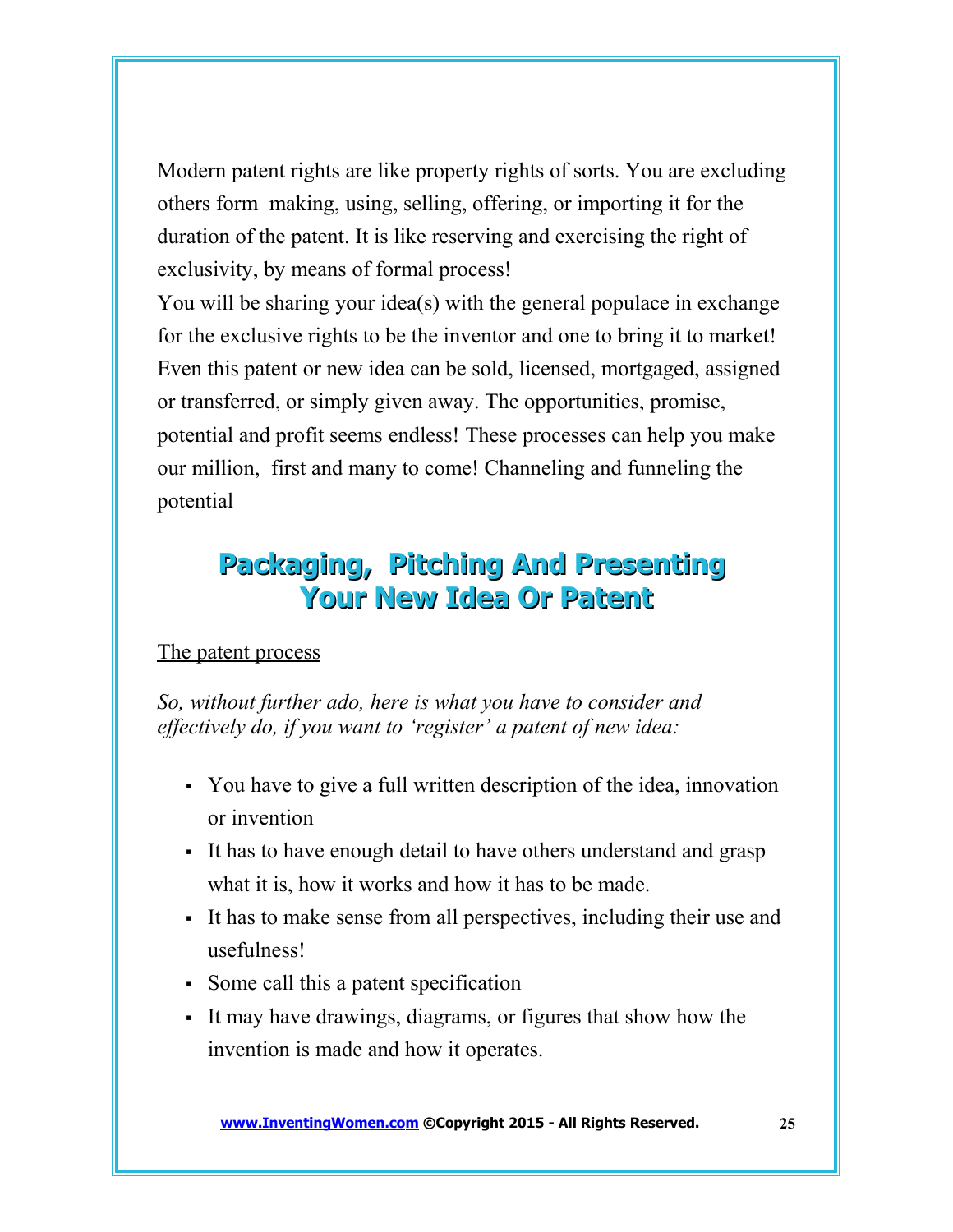- You have to also specifiy in detail what your individual claims to innovation or idea actaully constitutes or is!
- This description or declaration will give due notice as to what you are potentially saying is your own. This will contain the detail of the patent you are filing, in other works what exactly and precisely, as the idea, invention, innovation, product, service, or patent owner is. This in turn will secure the right to exclude others from making, using, or selling it for a period of time. This will form the real basis of evaluation of your 'right' or claim to fame and exclusivity.
- It states what is covered and what not.
- Each patent that is filed, might have many claims to it, covering lots of inventions.
- To take any legal effect, standing and acceptance, this patent application must meet the requirements of the national law related to patentability.
- ONLY The inventor themselves and/or legal counsel representing the inventor can apply for patents.

A patent is an exclusionary right. It effectively gives YOU the right to exclude others from infringing on the patent, it does not mean that you have FREE reign to exploit the patent. It might just be a slight varaition or improvement on an exiting patent and will be filed accordingly.

Civil law protect and enables patent. You can take advantage by NOT having others utilize your idea for their own financial gain and advantage. Some patents can easily be declared by the court to be invalid, so doing your homework in every region that you file in, will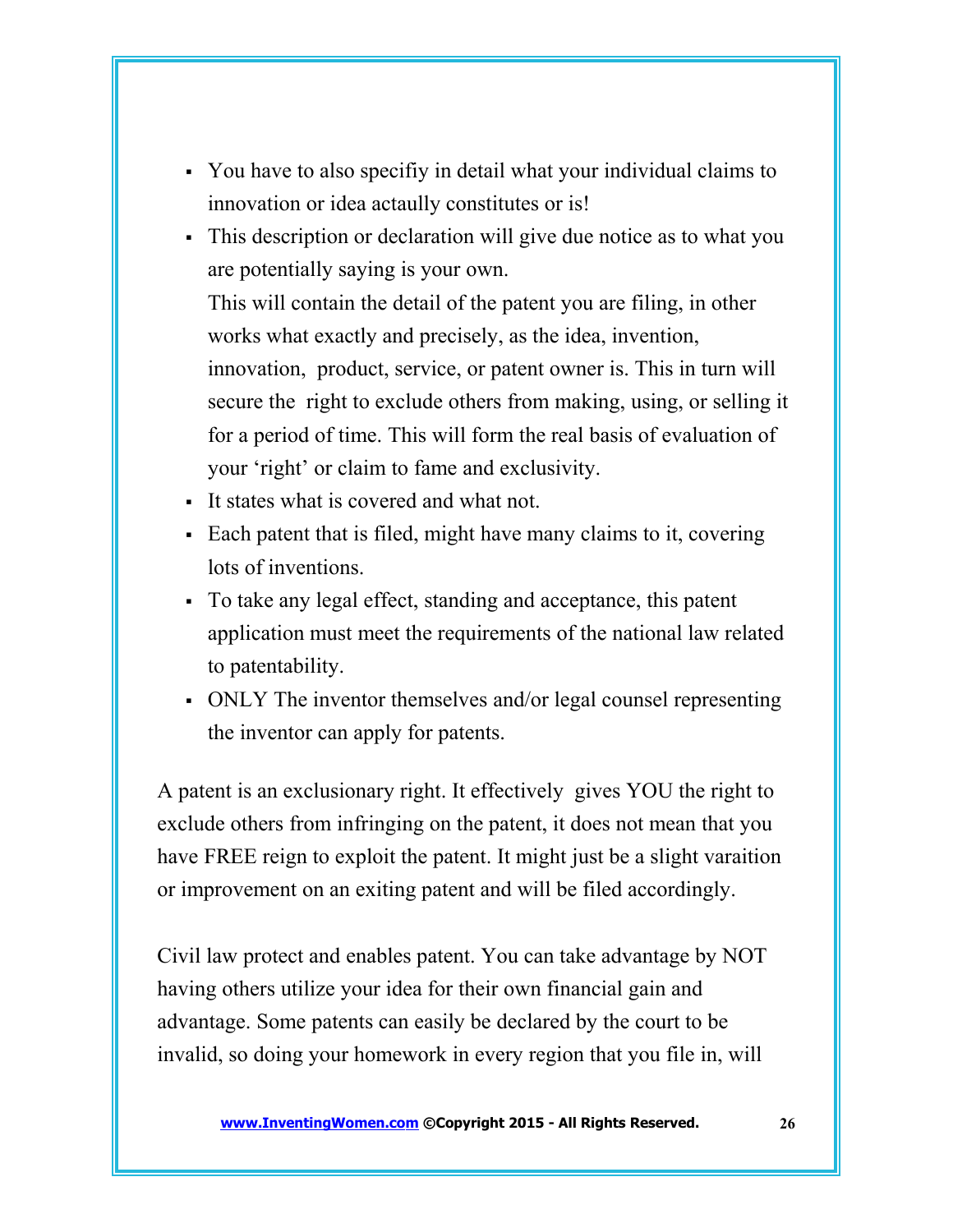also go a long way to protect your BEST iterest and ensure the widest, broadest and deepest coverage around.

All does not have to be lost or adverserial either! Patent licensing agreements are quite common as well. They are in true nature, effectively contracts that set out limited scope or rights, use and application with permission, protection against infringement. Most often technical companies will have various licensing agreements and crossfunctional stipulations on what is allowed and what not. These cross license agreements allow for even faster to market products and innovation, so partnering up with the right party could definitely be to your benefit, if you legally protect your best interest as well.

Patents are thus legal instruments you can file at relevant patent offices. Details about your invention and all protective measures claimed, and all accompanying documentation packages can easily be obtained and filled out. This will all help you learn about the process, what is involved and how best to make the most of your idea, with confidence in the marketplace. In some countries (like the US), inventors will not even have to build a prototype of their idea, product or invention BEFORE bringing it to market or pitching it to investors. You can also secure legal advice and representation to ensure smooth transition and procedural protocol, accuracy and completeness of documentation. Having someone familiar with the process on your side is crucial.

Compliance searches are done through and by the patent office as a next step. Objections are then handles as well through legal means and channels, allowing you to further shape, refine, clarify and correct, to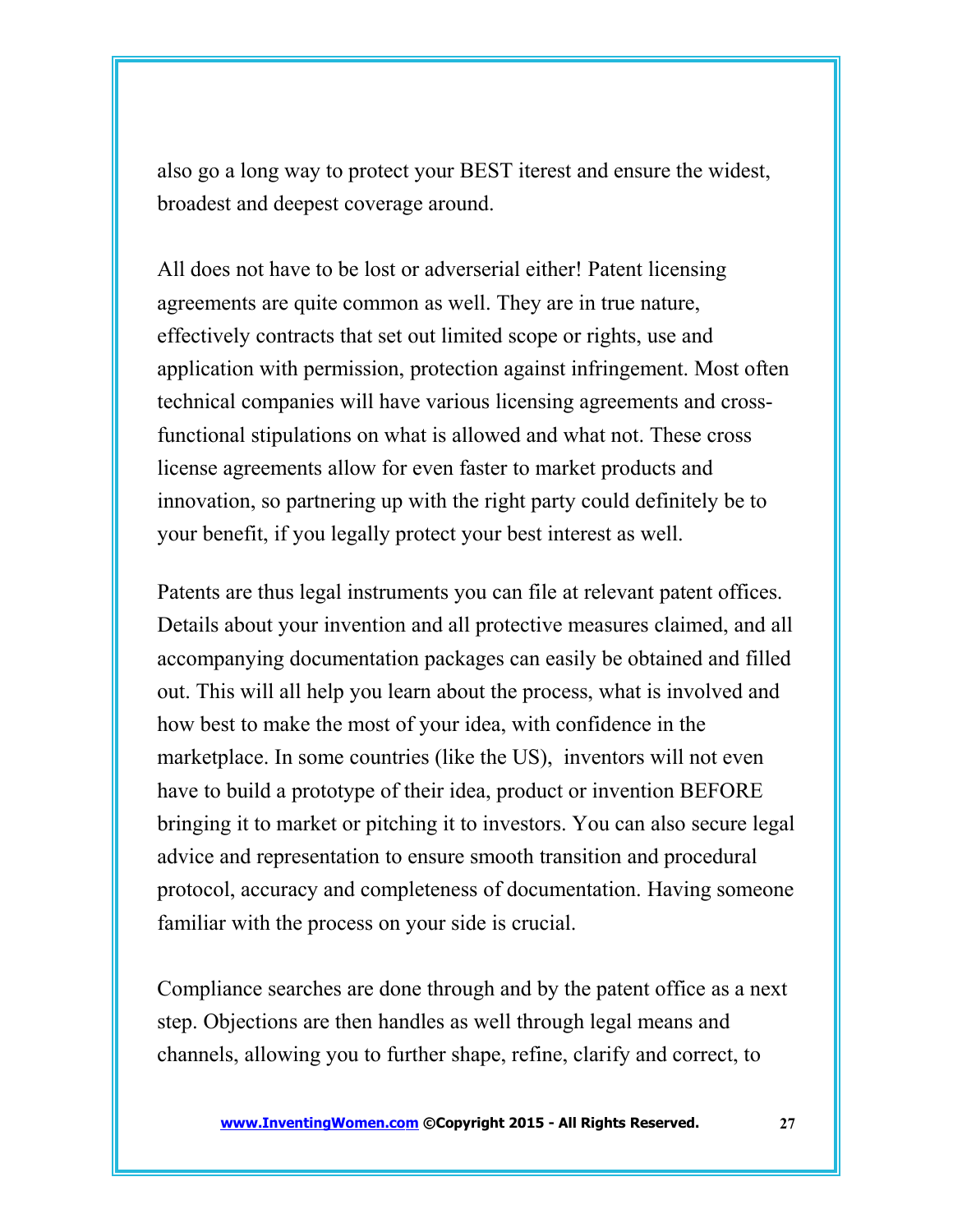assist you in successfully getting the patent. There will be some fees attached up-front for these and on-going costs for renewal and upholding of the patent can be expected and should be budgeted for annually.

A patent attorney is a valuable partner and asset to have in your million dollar idea process and outcome. These are typically specialist attorneys who help consumers and specifically inventors, obtaining patents. They represent your best interest with conifdence and specialist knowledge, expertise and competence, that you might not have!

Patent law and oppositions, protocol and documentation all become a breeze in the hands of an expert and you will not feel intimidated, demotivated or overwhelmed by the intricacies of the processes at all!

The titles patent agent and patent lawyer are also used in some jurisdictions. Getting the allies and partners you need to assist you in this million dollar idea and protective processes do not stop at legal counsel. There are many investors and interested markets out there to capitalize on.

#### **Securing Capital, Funding And Dollars**

When it comes to pitching your ideas to investors, not going it alone and getting others to front the money to get your idea, patent to the market, there are many options available to you. More-so than having to start your own business and risk everything to get this million dollar idea off the ground.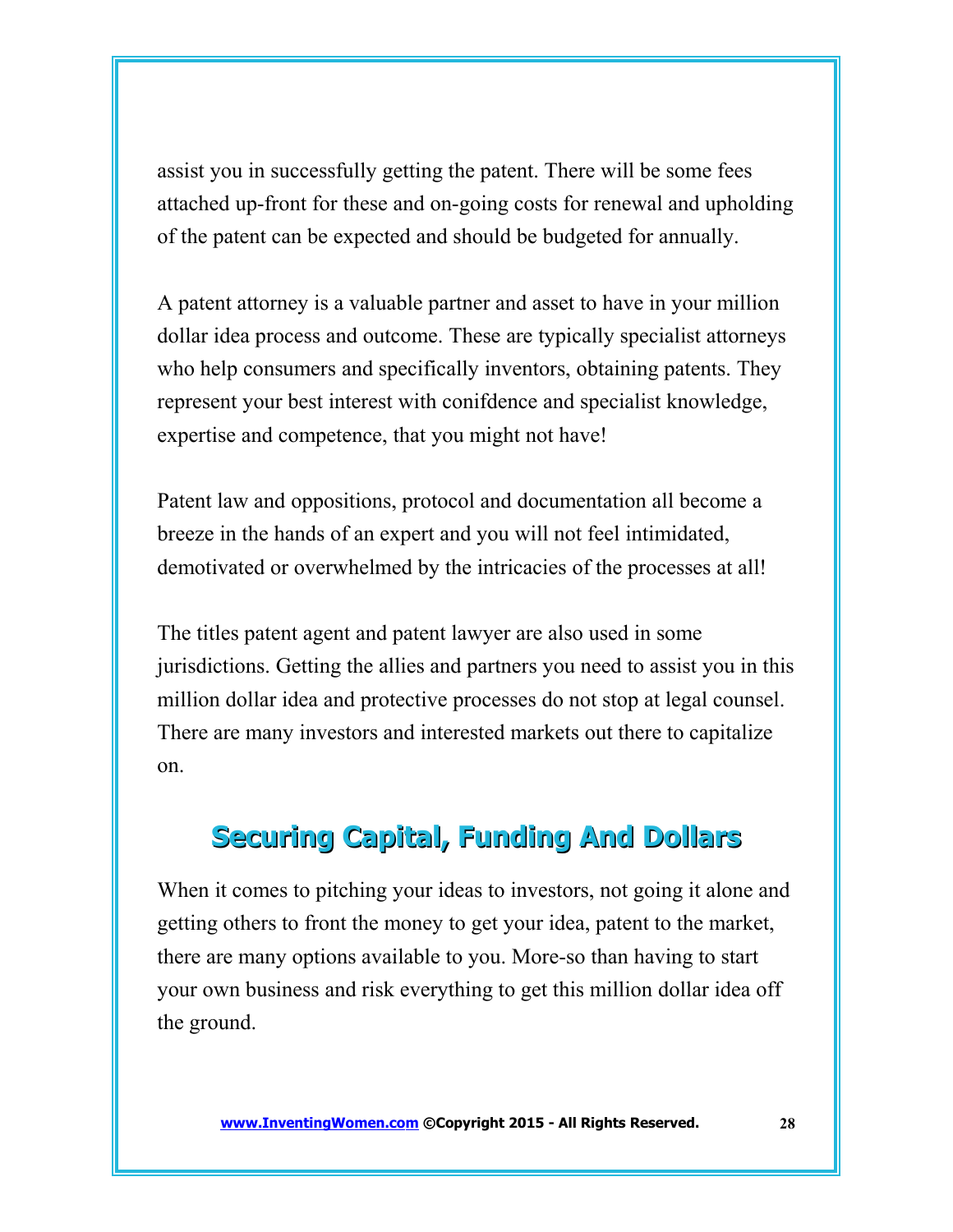There has been lots of developments, even online exchanges brought to life, niche funding specialists, venture capitol avenues and niche providers whose sole purpose and function is getting you the money you need to make the most of your million dollar idea.

Companies and investors are always on the hunt for ways to make more money. In the end business is about more than merely profits, most like the idea of competitive edge and innovation forming part of their business. Anything to get and keep them ahead is seen as a worthwhile investment.

Once you have figured out for yourself what you idea is, gone through the description, patent and/or other protective processes, have disclaimers and non-disclosures in place for all parties you are involved with and presenting for, it is time to package, ready and present your piece to others on order to get the backing you need, or licensing in place to get your million dollar idea in and on the market! The is a lot involved in preparing and presenting new product ideas to corporations for licensing.

New product concepts (read YOUR MILLION DOLLAR IDEA) from independent investors like yourself can have quite an impact on their profits as well. Negotiating licensing and royalties are probably best handled through legal representation. It does all however start with the genius of your own idea, patent or product. You can sit back and watch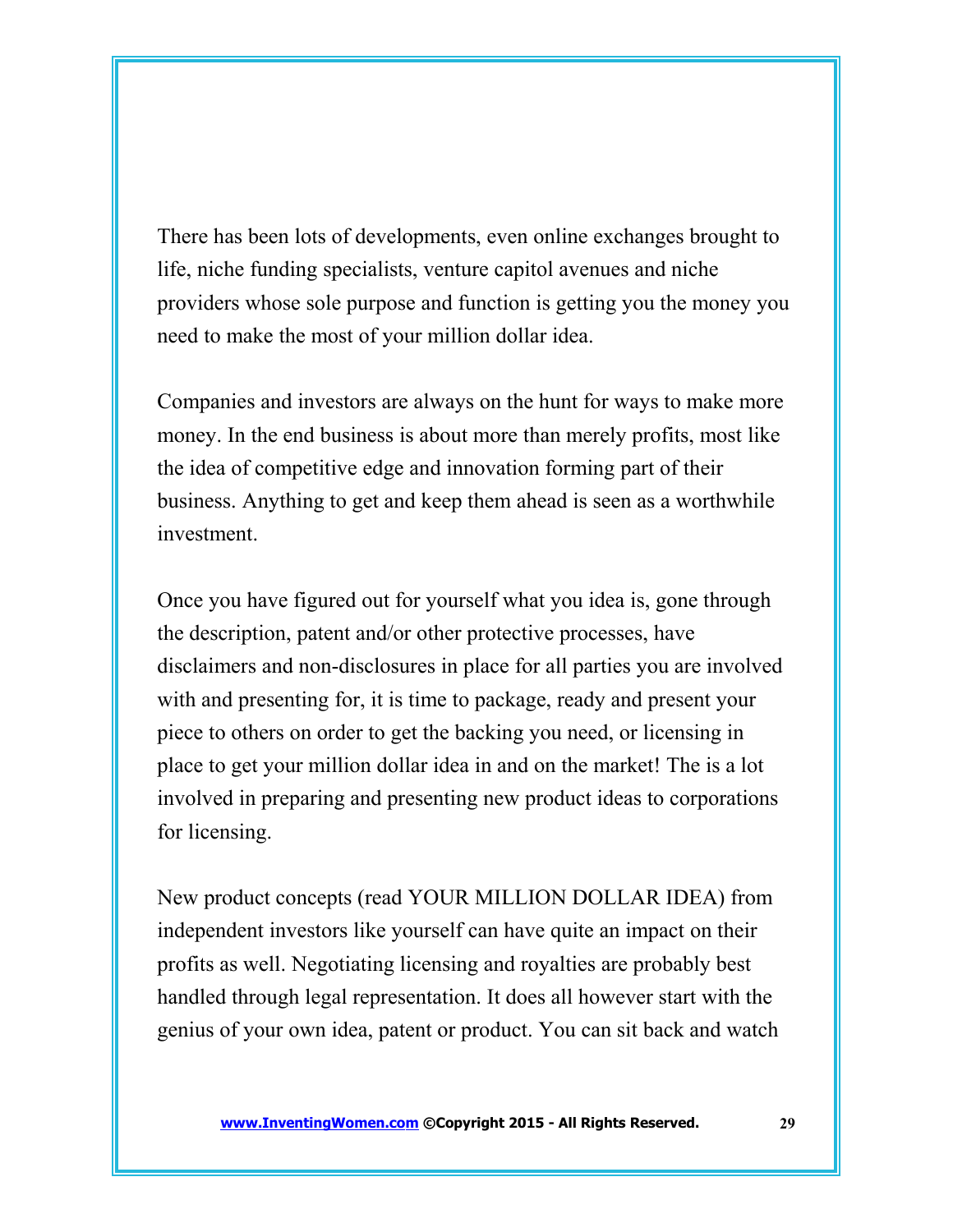others enjoy and benefit from your idea, while the financial compensation and profits start rolling in. Manufacturing, marketing and distribution can all be handled or licensed out, without you necessarily taking an active role in it at all.

Securing a license agreement with businesses and corporations are a great way for you to make your idea into a money-making machine, without having to front the capitol necessary to get through these initial process.

Oftentimes it happens that a product will rarely make it past the 'conceptual' stage. Getting it onto shelves and into the hands of consumers can be a tricky, uphill battle and tough road, especially if you have no experience presenting ideas, have no experience with the market-segment, etc. As one industry expert so aptly puts it "Simply having an invention will not guarantee that a product will make its way onto a store shelf. For a product to have a fighting chance, it requires skills and expertise from product specialists and process experts familiar with requirements and expectations." [www.inventionprocess.com](http://www.inventionprocess.com/)

Moving through each of the process steps in getting to your million dollar idea, market, profit and results can be a long haul. There is no shame in getting assistance with any, some or all of the process. You can design, develop, and present your ideas with ease and confidence yourself or get a third party, even legal specialists and representation to assist you. Without money to get the balls rolling, nothing is going to happen to your idea. It is tough, in some cases almost impossible to GO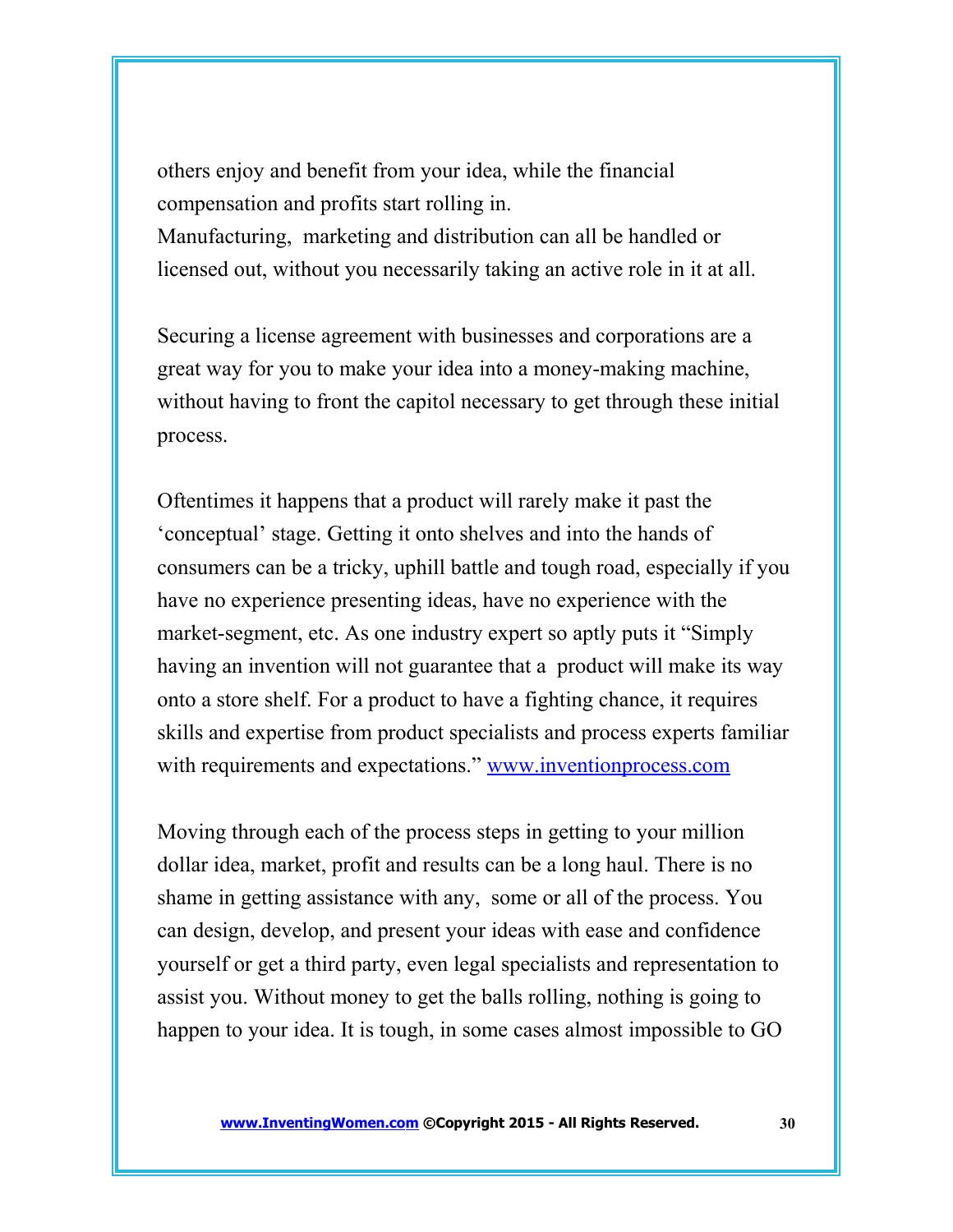IT ALONE! It is also unnecessary in this day and age. The risk and burden does not have to fall on your shoulders alone. Getting your product to market is the top priority. Doing so before anyone else does crucial!

Expertise, experience, track record and specialist knowledge that come from experienced professionals can also make all the difference in the overall success of presenting your product. Many inventions never make it past the idea stage, because the inventor had to go it alone without any assistance. Banks and even venture capitol firms all want guarantees and it is really tough to give those and live up to those requirements initially especially! Stack the odds in your favor and set yourself up for success by getting the backing, licensing you require to make the most of your million dollar idea, with money to spare in your pocket.

#### **The Intricacies And Complexities That Are Contracts And Profits**

When it comes to getting a new idea to market and making the most of it in terms of profit and ownership for you, there are many considerations and consequences, intricacies and complexities to consider. Patents, drawings, legal exclusivity rights, representation, funding, licensing and more. As we have seen so far, it is not as simple as just coming up with something and trying to 'sell' it!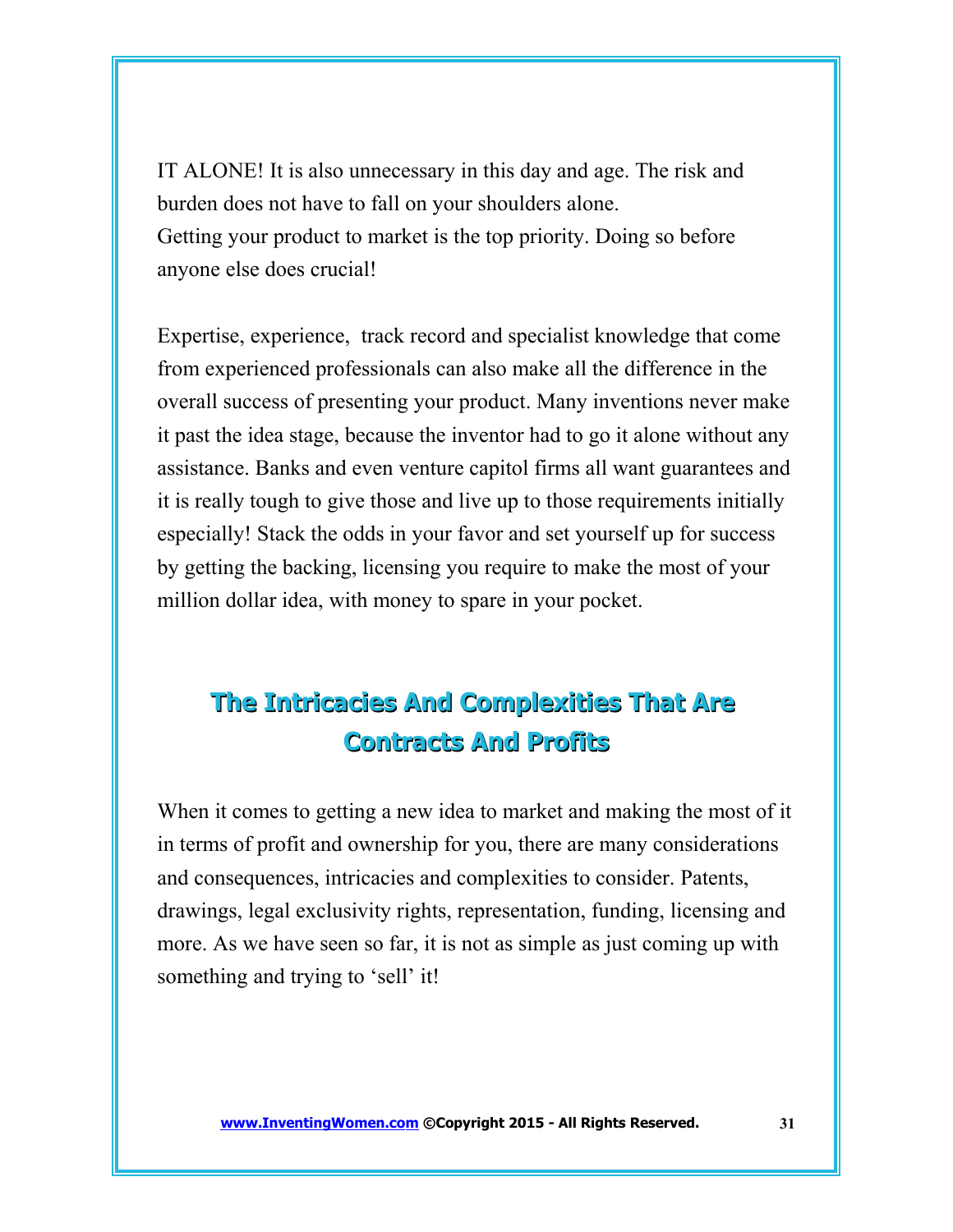According to industry sources, there are FOUR primary justifications for granting patents: innovation, disclosure, production investment, and designing.

Sharing the news and idea is a top priority and one of the most common reasons people want to go through these processes. Encouraging disclosure for the greater good what is in question.

If there were not these legal means of protecting your idea(s), you might not be so willing to share information and competitive advantage with others, rather opting to keep it a secret and going it alone. This might take longer, or the risk is also there of inventions and genius not getting captured and even lost, for lack of input, funds or experiences, means to get it to market. These enabling factors keep our economy and development ticking. These processes are there to help you make the most of yoru million dollar idea without risking losing ownership and/or profits! Getting the details of new technology publicly available, through patents and licensing, for use and exploitation by anyone with your explicit permission and benefitting from it for a period of time can go a long way in getting money and satisfaction in your pocket!

Once the period specified has passed, there are still licensing in place that can earn you royalties for example for years to come. Others might improve on your original idea and so the cycle continues. Documenting these inventions through these processes also help us to ensure that they are retained for generations to come. These will be record of it for future reference and a new generation of inventors and brilliant ideas!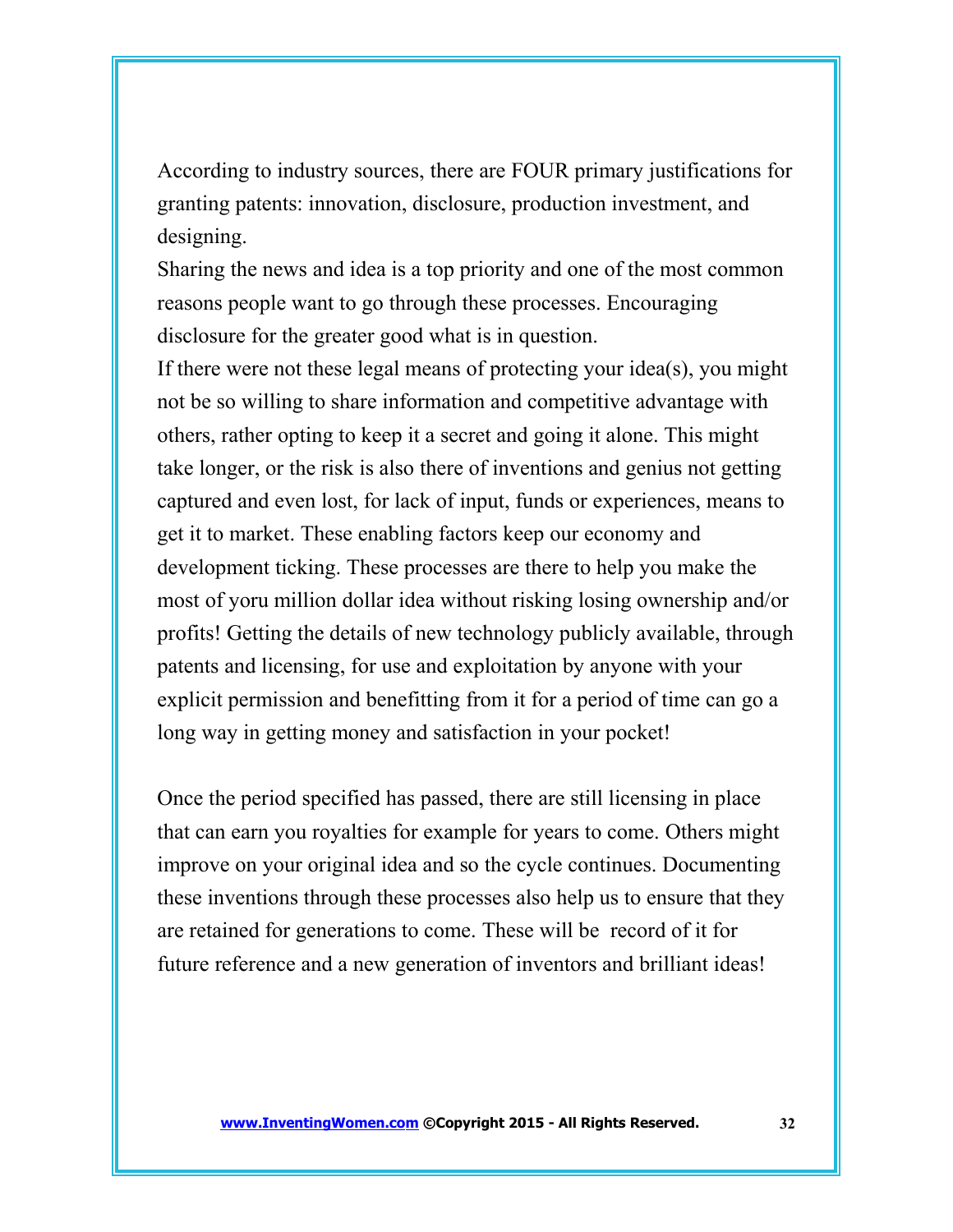We keep on improving, advancing and developing as a species and a community. Society at large, businesses and corporations, even individuals in research and development to continue this quest.

Modern corporations all typically have annual R&D budgets of hundreds of millions or even billions of dollars. You can dip into this pool with the right representation and product presentation for your million dollar idea. Then merely watch it take off, reaping in the rewards for you – almost on auto-pilot! These processe and your new ideas fuel the economy, technological advances and breakthroughs. You are contributing to society, being recognized as the owner, inventor of something different, useful and through licensing, patents and other measures your interest, property and claims are protected.

It is all about ownership and recognition. The what is in it for me if I do this principle.

Getting the idea and funding is only half the battle for most companies and businesses. Production, testing, manufacturing, marketing, packaging, distribution, service etc all cost money as well. Companies would not want to risk other jumping on the band wagon or having access to your idea as well. And their productization investment can be protected effecively through relevant licensing agreements, that will them help protect their rights as well. So not only do these processes and measures protect the initial inventor (YOU!), but also your partners!

Capitalizing on new ideas and innovation is a great way to get aheas, both personally and collectively as a society. Creating and enabling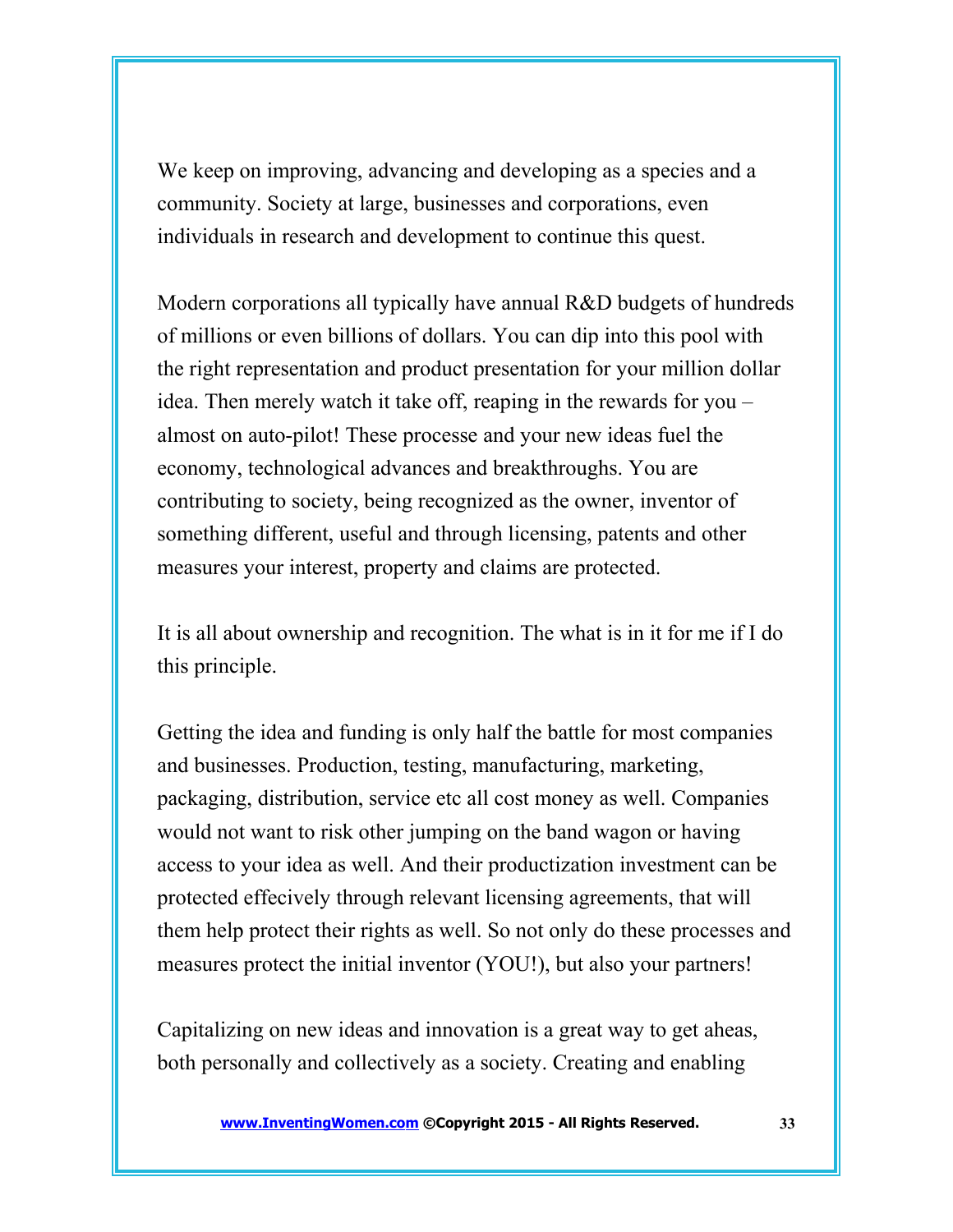improved or alternative technologies that might not otherwise have been developed keeps us moving forward.

These methods described here afford every inventor exclusive rights and status to become a licensor. You can assemble capitol and funding quickly (seeing reward and financial income /profit quickly!) from licensing the invention is very attractive and satisfying as well. It will keep you wanting more new ideas to benefit from! This in turn enablese rapid innovationwithout having to spend time, energy, money on prototypes and the other issues of manufacturability**,** marketing etc. **Think of it as a support network and enabling framework for you and your ideas. It is the quickest way to get your product to market.** 

Also have an exit strategy for initial, partial and original investors. How will they/you make a return, protect your investment and best interest? How will the profit-taking and money out part of the value-equation work. Getting these put in writing in a legal agreement, is prudent and advisable PRIOR to any activity or profits rolling in.

You need to focus NOT so much on what you know or do not know about getting your idea, product, invention or ingenious innovation ot market, but also to whom you afiliate yourself. It is also about WHO you know and partner with!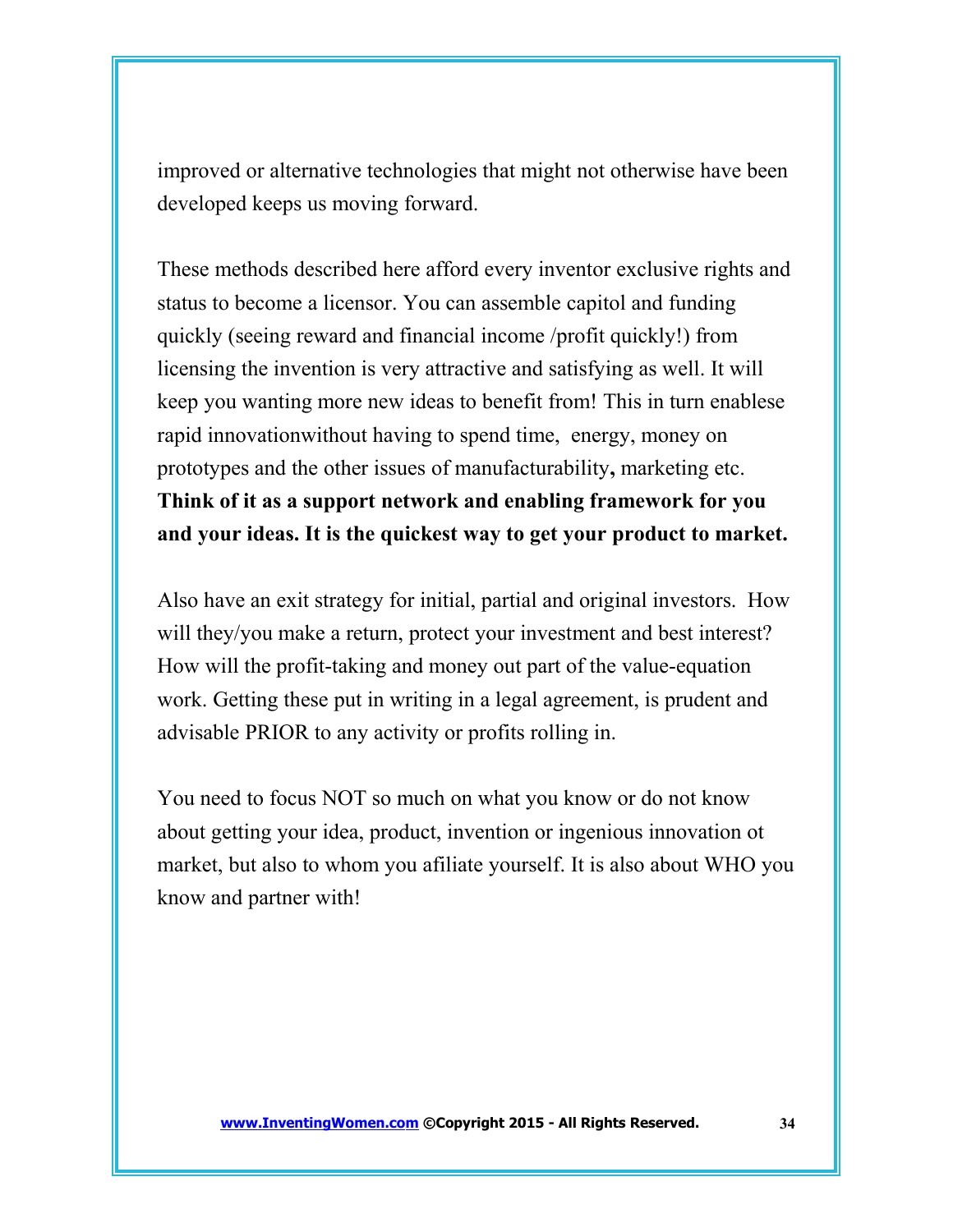#### **New Economy And Online Marketing, Virtual Marketplace**

Now that you have seen and learned about some of the steps to invention, new idea and patent success, it is time to also consider the playing fields of the new economy. There are many things you can do to make the most of your million dollar idea. You are not participating and entering the globalized, technology-enabled, online and virtual marketplace. Again partnering with the best, will let you benefit form all the existing and new channels and means that become available to reach the global audience.

Whether local, domestic, national and/or international markets appeal to you, bringing your new idea into it has a lot to do with packaging, pitching and presenting it just right! Here are some suggestions of how you can utilize some planned strategies to get the most bang for your buck, not having to do everything yourself:

STEP 1: BE AN INVENTOR, BUT ALSO AN 'initiator'! What we mean is that you can actually already do a lot of the most earliest of work yourself.

Capturing, describing, drawing and defining your idea YOURSELF. Giving shape, character and features to it. Bring the concept into reality that others understand it to. In other words, some of the early grunt and groundwork as best done by you anyway. You can enroll and solicit some help here if you are not sure how to get started exactly. We recommend a good note-book and daily idea-diary. Write things done, like the original date of your idea or invention. Keep track of the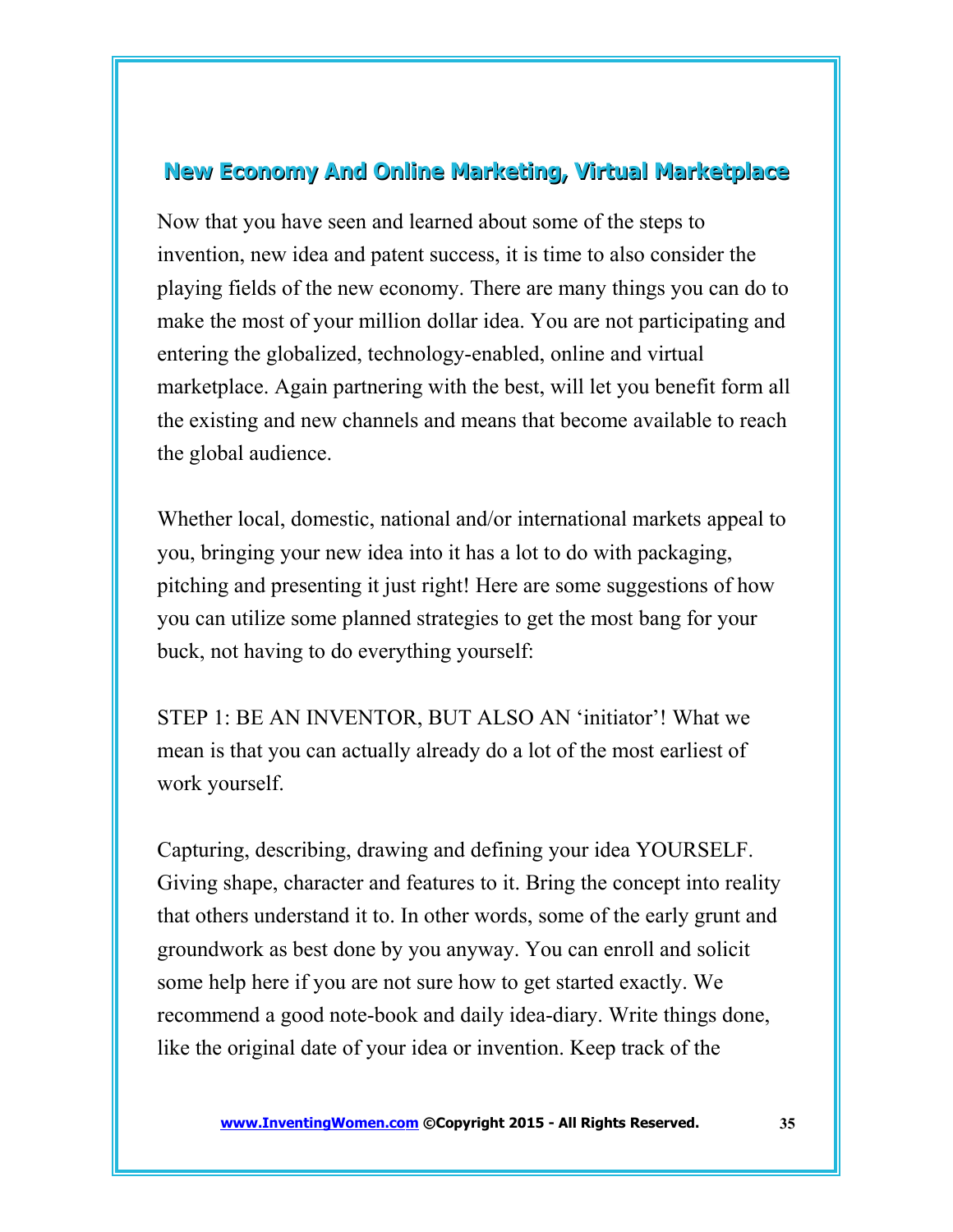development process, first public disclosure. It is an understated and often overlook part of the process. You as the inventor, has to take some responsibility for good notes and records of all your work.

As mentioned earlier, getting it notarized is also a great way you can take some precautionary steps to protecting your 'ownership' and claim to originality and first to market type proof. If there are any troubles ahead, legally or otherwise, these notes and documentations will become useful evidence. YOU WILL BE GLAD YOU KEPT THEM!

STEP 2: CHOOSE YOUR PARTNERS WELL Collaborate with the best and complementary skills to your own. Secure and align yourself with the legal and financial collaborators that will and can assist you best in getting your million dollar idea to market. Focus on licensing and options that have others doing what they are good at, without having to front all the capital and carry the risk alone.

STEP 3: UTILIZE PROTECTIVE MEASURES AND EXCLUSIVITY RIGHTS IN YOUR BEST INTEREST, while also protecting the rights and licensing, investment of your partners and financiers.

STEP 4: DIVERSITY AND DISTRIBUTE THE RISKS Ensure that the resources and manufacturing, marketing forces etc. behind your product are spread out. Minimize risk in the making, assembly and distribution of the product, serving the needs of customers a priority, consider offshore and outsourcing options when they make sense.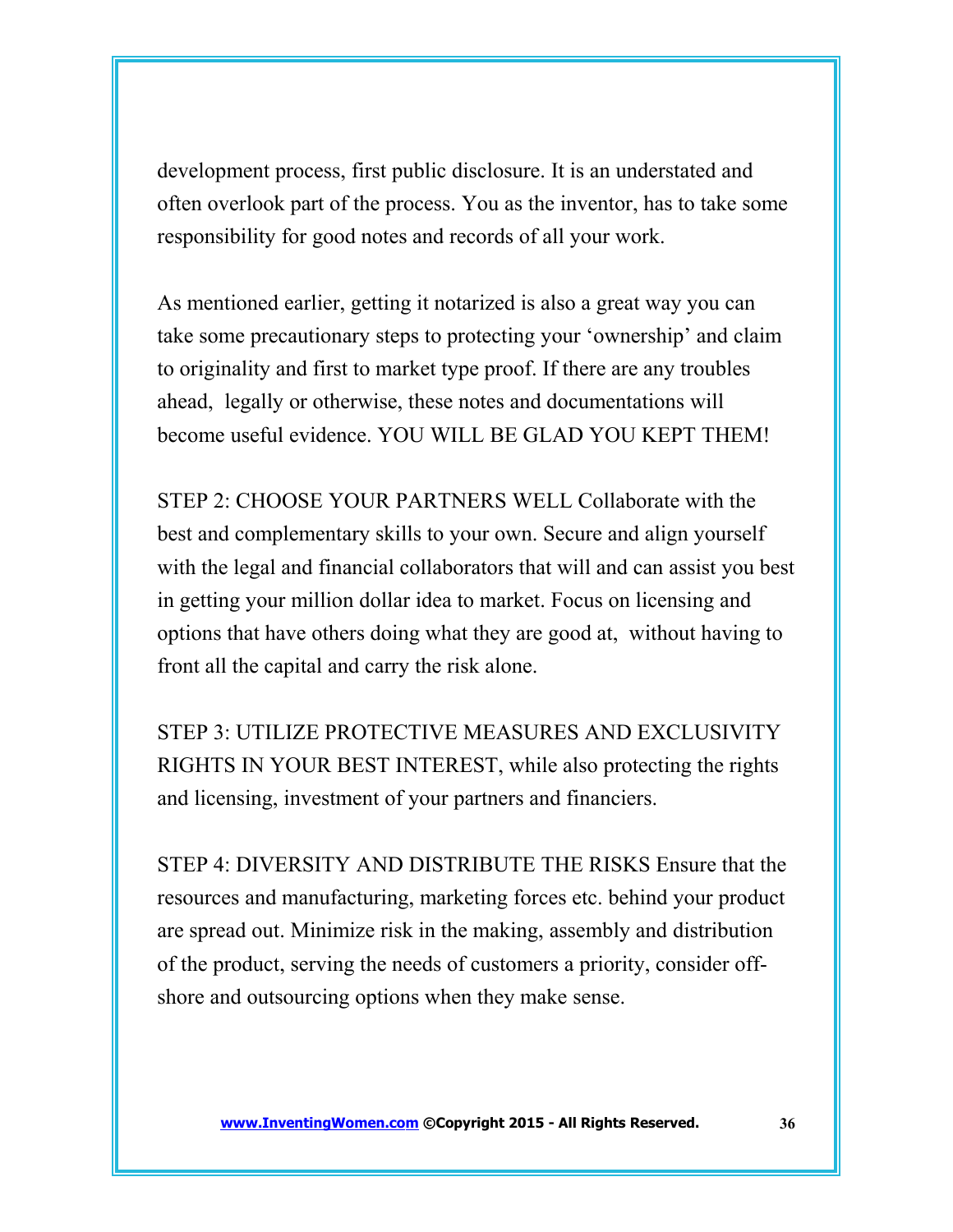STEP 5: GO GLOBAL! Set up channels and partnerships that work anywhere and everywhere overall when put together. Streamline all logistics and distribution keeping costs as low as possible, passing value back to both you and consumers!

## **How Licensing Helps You Optimize Your New Idea, Patent And Innovation**

Making the most of your million dollar idea has a lot to do with spending your energies where they belong- coming up with the new ideas! Focus on what you actually do best. Leave the rest up to those who are set up and qualified to do their bit! Do not just stop at one idea, keep trying to create and come up with new products for your target market. By partnering with financial, legal and manufacturing, marketing and distribution partners, setting in place licensing agreements and protecting all parties involved in these processes all go hand in hand in making the most of your new idea, patent and innovations. It saves time, money and effort and gets dollars in pockets quicker and more effectively, with the minimum risk. It has all the elements of a successful process and outcome, for all parties. You are spreading and sharing the risks and rewards involved! WITHOUT having to give up ownership, recognition and satisfaction that springs from it.

Lowering margins and outsourcing are ingenious ways you can make the new economy work.

 **[www.InventingWomen.co](http://www.InventingWomen.co/)[m](http://Www.InventingWomen.com/) ©Copyright 2015 - All Rights Reserved. 37**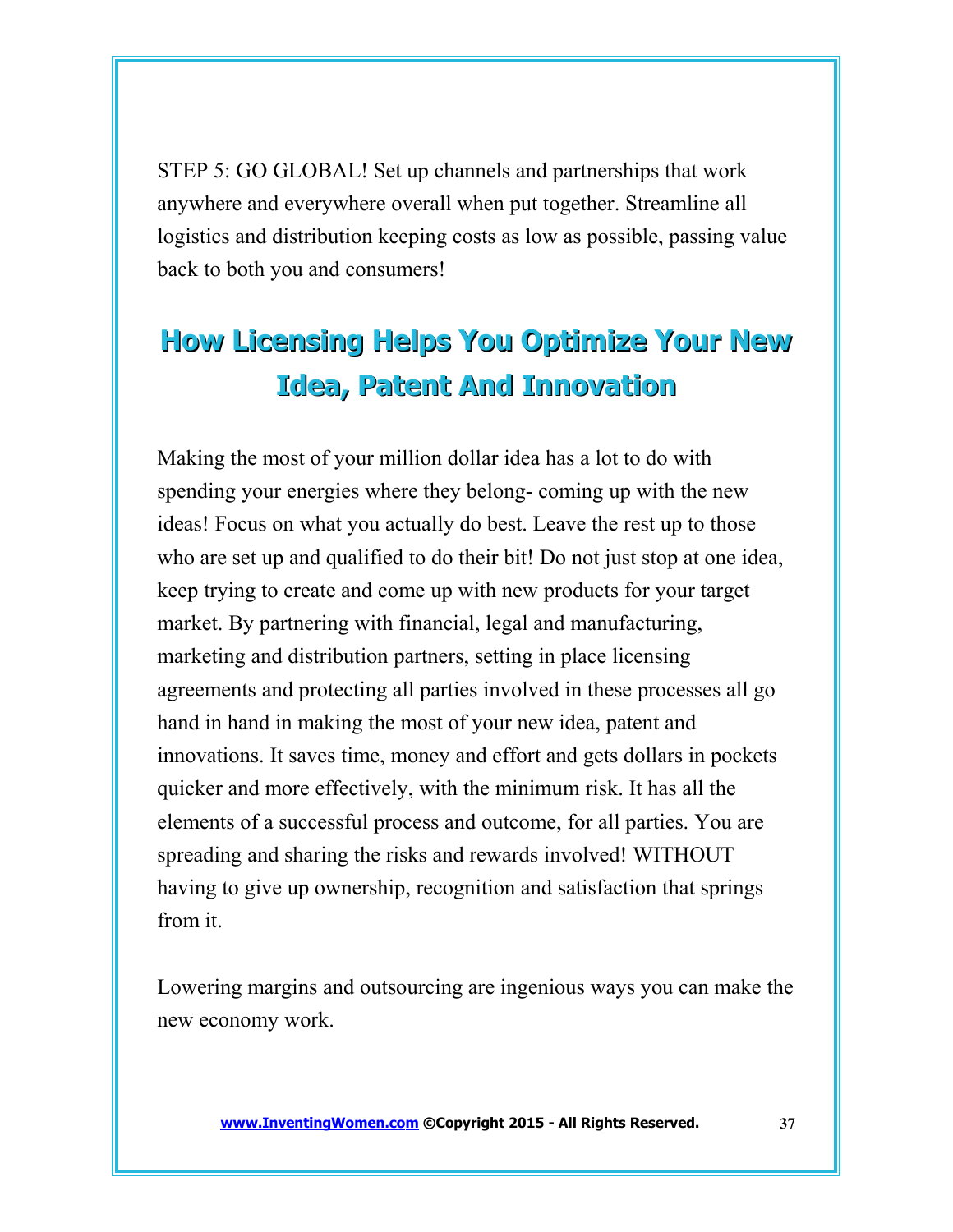Licensing agreements (limited tie exclusivity shared with partners, for mutual benefit) helps all make a profit from every unit sold. Royalties are calculated and stipulated and everyone benefits.

Overhead costs are kept at a minimum and you are spending less money of actually making, selling and distributing the product by yourself and through your own means, using your own capitol.

For any business owner keeping the costs low is what it is all about. Worries about staffing, manufacturing etc. are now not yours solely or at all (depending on the contracts and agreements in place).

Sales and marketing expenses is another area that can eat up capital fast, it not run well. It can be as high as 20%! There are lots of specialist firms and online strategies that can help you keep this as low and effective as possible, making every dollar spent count and worthwhile!

Patents and clauses to protect you from competitors or theft of your ideas are very important and a key element, combined with all the practical realities and strategies you have in getting your million dollar idea into the marketplace, earning you riches, profits and glory!

#### **Frequently Asked Questions Regarding Patents, New Ideas, Copyright And Trademarks**

**(SOURCE: Taken from the US Patent and Trademark Office website [http://www.uspto.gov/main/faq/\)](http://www.uspto.gov/main/faq/)**

How would I know what to file for my idea: Patents, Trademarks, or Copyright?

 **[www.InventingWomen.co](http://www.InventingWomen.co/)[m](http://Www.InventingWomen.com/) ©Copyright 2015 - All Rights Reserved. 38**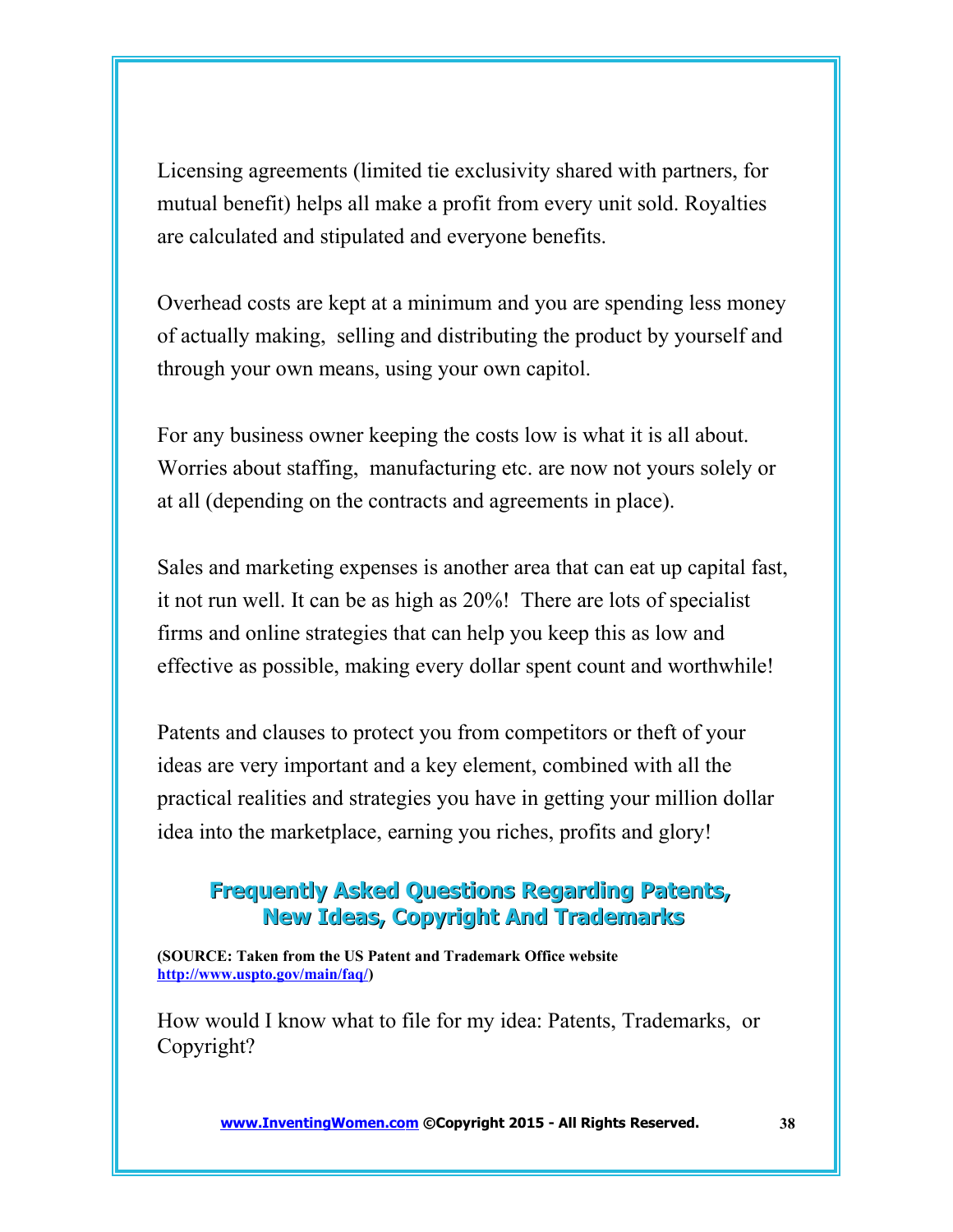There are THREE types of intellectual property protection. They are different and serve different purposes.

- Patents protect inventions, and improvements to existing inventions.
- Trademarks include any word, name, symbol, or device, or any combination, used, or intended to be used in commerce to identify and distinguish the goods of one manufacturer or seller from goods manufactured or sold by others, and to indicate the source of the goods.
- Service marks include any word, name, symbol, device, or any combination, used, or intended to be used, in commerce, to identify and distinguish the services of one provider from services provided by others, and to indicate the source of the services.
- Copyrights protect literary, artistic, and musical works.

FAST FACT: For general information, publications and other copyright related topics, you may visit their Web site at http://www.copyright.gov. Copyrights information can be obtained from the U.S. Copyright Office, Library of Congress, Washington, DC 20559 or you may call 202 707- 3000 or 202 707-6737 (TTY).

#### **Conclusion**

When it comes to moving through the invention process, getting an idea to market FIRST, quickly, cost effectively, with minimum risk, the financial means to do so and the right partners, can all help you make the most of your million dollar idea. The processes themselves are as complex or easy as you choose to make them.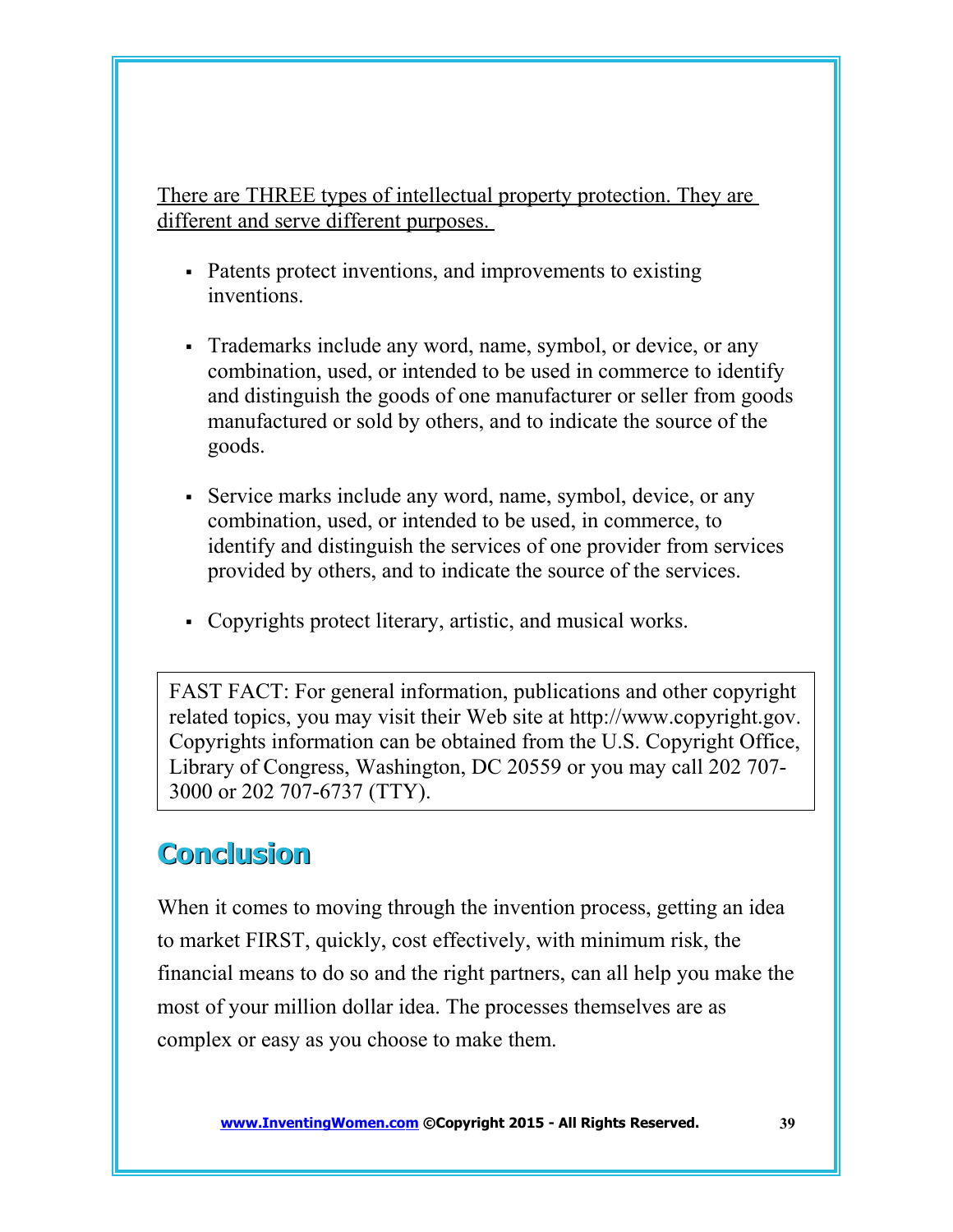You can go it alone, which is typically harder and not impossible, but riskier, or partner with the best the legal, financial, manufacturing, marketing, distributing or other related licensing parties can provide, individually and collectively.

In the end it is all about making the most of your idea, market and the exclusivity rights that go with it, for a period of time, guaranteed by law, giving you're the advantage and competitive edge above all other. This happening with some legal protective measures to give you the opportunity and time to make the most of your idea and reap maximum reward from it.

The central question revolves around *who actually owns the rights to a certain idea, patent, work or product*. This is by far the best way to make the most of your million dollar idea. These measures and processes are there to protect and enhance – you, your idea, your profits and society, the greater good, human advancement. The scope and impact is endless. They ensure everybody is able to profit from their originality and creative ideas.

You do not go through these processes in a haphazard fashion or lightheartedly. Profit is not the only motivation for 'protecting these exclusivity rights; YOUR NEW IDEA! As in investor and investor in your own future and well-being you are taking and enjoying legal control over when, where and how this new idea takes shape, gets a life of its own outside of you. YOUR DREAM IS BECOME REALITY ON YOUR TERMS!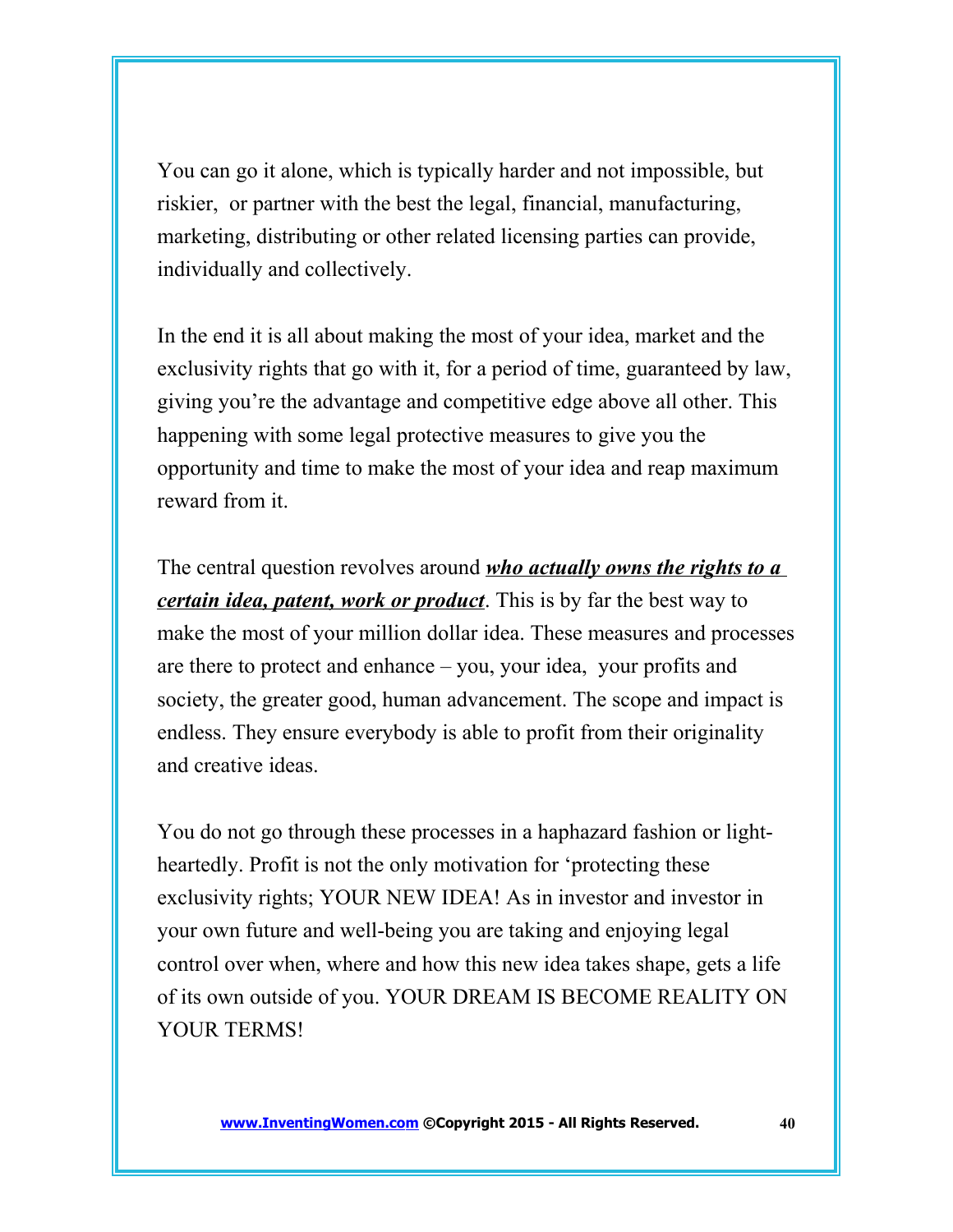The patent and other protection processes can be as broad and/or as detailed as you choose and can afford realistically. There are numerous highly subjective interpretations and legal details that are best served by and expert eye to further minimize your risk and exposure to possible theft, liability etc.

You are in fact controlling all production selling and use of this invention, protecting and holding the idea, its ownership and property where it belongs (WITH YOU!) It is and remains a tricky procedure and process to take on all by yourself, but can be done.

Whatever you do, take the time upfront to spend all your talents on setting your idea apart and showing how it is a significantly original creation, that can be told apart from millions of others, unique in its features, service, nature and functionality. One of the basic requirements of tests to see if your idea is truly NEW and ORIGINAL is to ask yourself if it is 'innovative' Is it creative enough that it wouldn't be obvious to others?

Checking for similar inventions in the U.S. Patent and Trademark Office's Patent Database or even getting their staff to do these searches for you is highly recommended. Filling out a patent application can be done on your own or with/through legal channels and representation. Patent lawyers and firms can go a long way to help you initially to get a jumpstart.

Here is a sampling from what the patent application documentation and related requirements might expect from investors: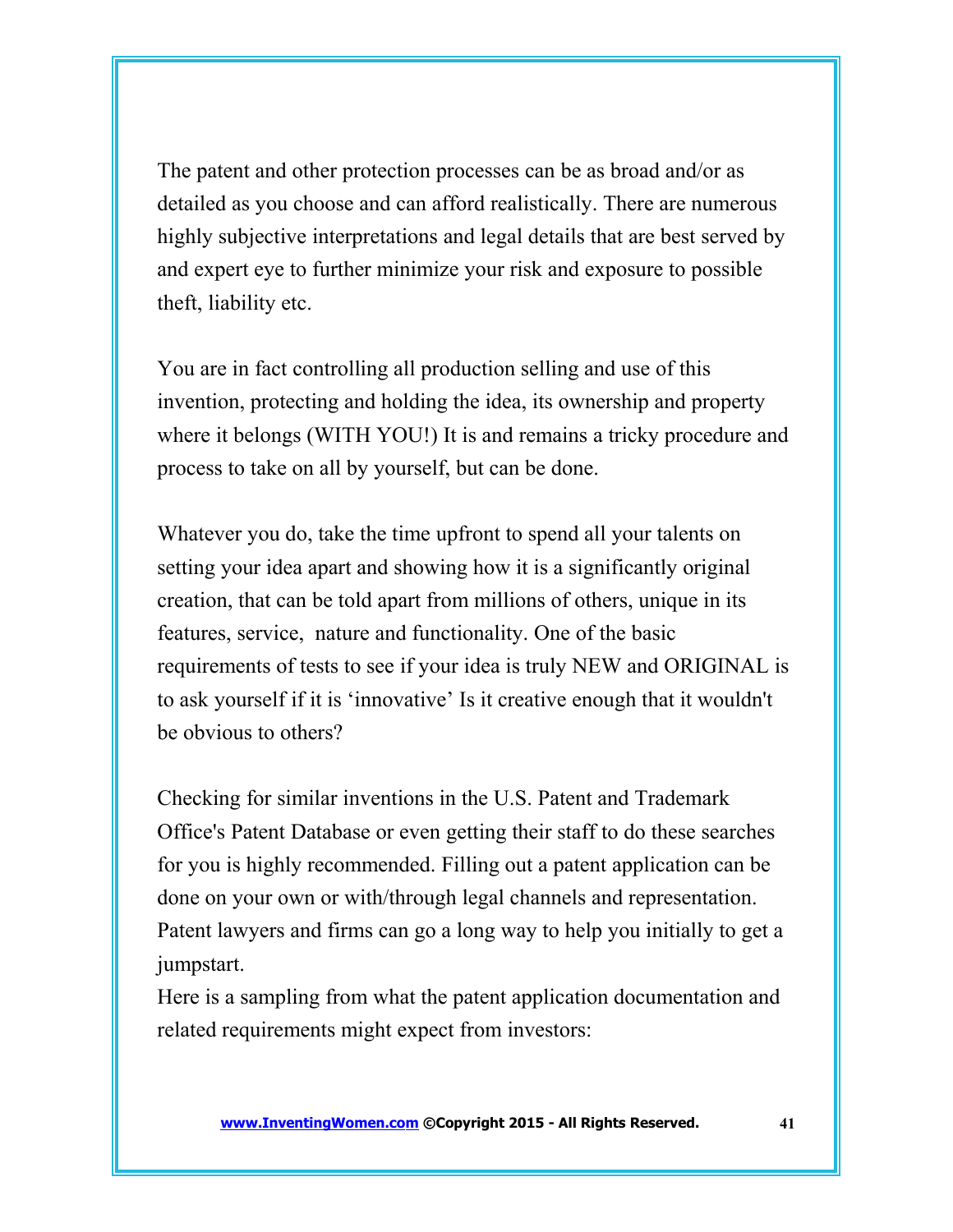#### **APPLICATION FOR PATENT**

**(Source: Excerpted from General Information Concerning Patents Print Brochure , from the US Government website – patent and trade organization – see reference listing at the back for full details)**

Non-Provisional Application for a patent, is made to the Assistant Commissioner for Patents and includes:

(1) A written document which comprises a specification (description and claims), and an oath or declaration;

(2) A drawing in those cases in which a drawing is necessary; and

(3) The filing fee. Payment of small entity fees must be supported by a small entity statement.

Fees change each October.

All application papers must be in the English language or a translation into the English language will be required along with the required fee set forth in 37 CFR 1.17(k).

All application papers must be legibly written on only one side either by a typewriter or mechanical printer in permanent dark ink or its equivalent in portrait orientation on flexible, strong, smooth, non-shiny, durable and white paper.

The papers must be presented in a form having sufficient clarity and contrast between the paper and the writing to permit electronic reproduction. The application papers must all be the same size -- —either 21.0 cm by 29.7 cm (DIN size A4) or 21.6 cm by 27.9 cm (8 1/2 by 11 inches), with a top margins of at least 2.0 cm (3/4 inch), a left side margin of at least 2.5 cm (1 inch), a right side margin of at least 2.0 cm (3/4 inch) and a bottom margin of at least 2.0 cm (3/4 inch) with no holes made in the submitted papers. It is also required that the spacing on all papers be 1 1/2 or double spaced and the application papers must be numbered consecutively (centrally located above or below the text) starting with page one.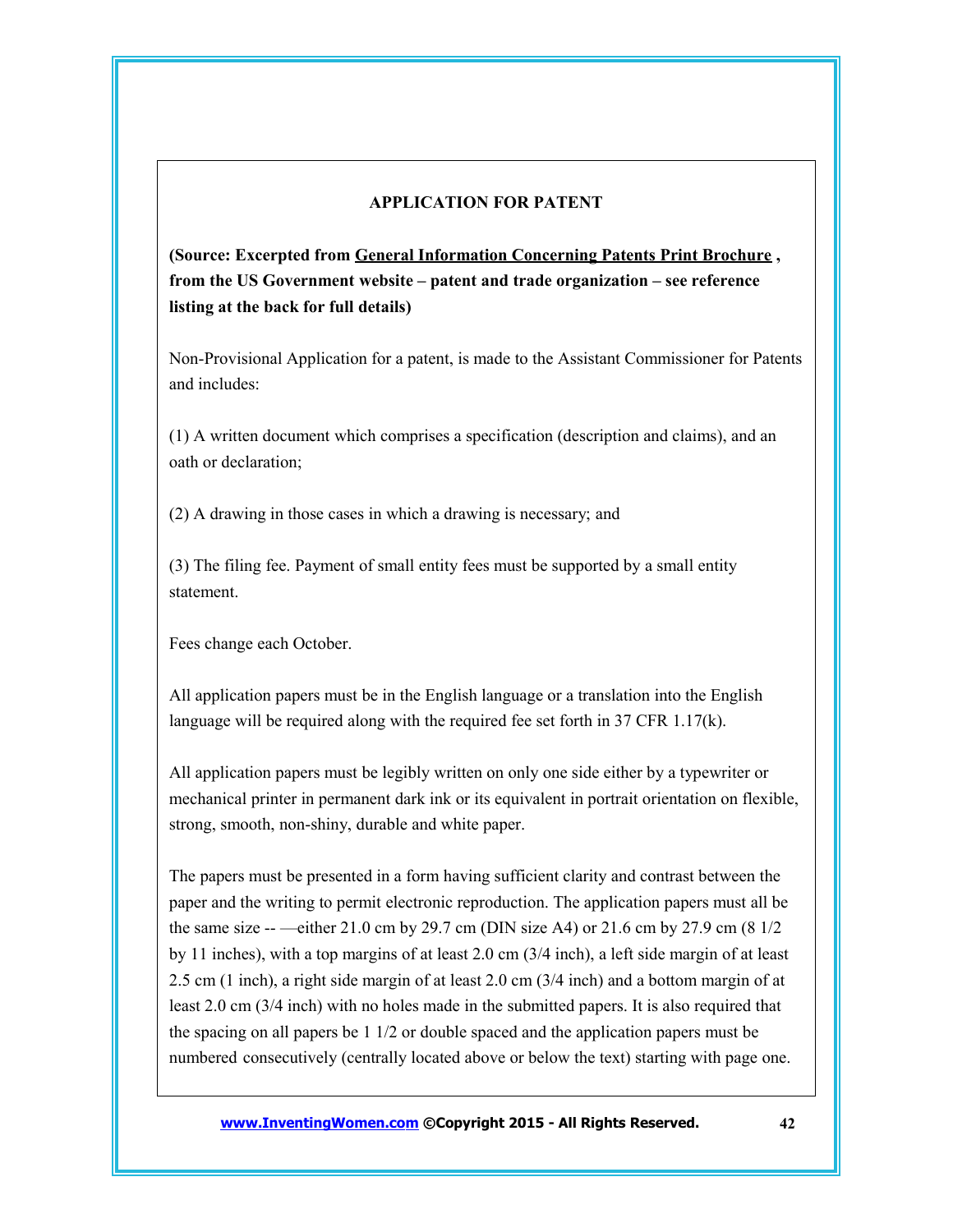Other detailed requirements that are considered prerequisites when filing for your patent are as follows:

- COMPLETE AND ACCURATE: The application for patent is not forwarded for examination until all required parts, complying with the rules related thereto, are received.
- INCOMPLETE OR DEFECTIVE: If any application is filed without all the required parts for obtaining a filing date (incomplete or defective), the applicant will be notified of the deficiencies and given a time period to complete the application filing (a surcharge may be required)—at which time a filing date as of the date of such a completed submission will be obtained by the applicant.
- RETURNS AND HANDLING FEES: If the omission is not corrected within a set, specified time period, the application will be returned or otherwise disposed of; the filing fee if submitted will be refunded less a handling fee as set forth in the fee schedule.
- ONE PACKAGE APPLICATION: It is desirable that all parts of the complete application be deposited in the Office together; otherwise each part must be signed and a letter must accompany each part, accurately and clearly connecting it with the other parts of the application.
- SERIAL NUMBERS AND FILING RECEIPTS: All applications received in the PTO are numbered in serial order and the applicant

 **[www.InventingWomen.co](http://www.InventingWomen.co/)[m](http://Www.InventingWomen.com/) ©Copyright 2015 - All Rights Reserved. 43**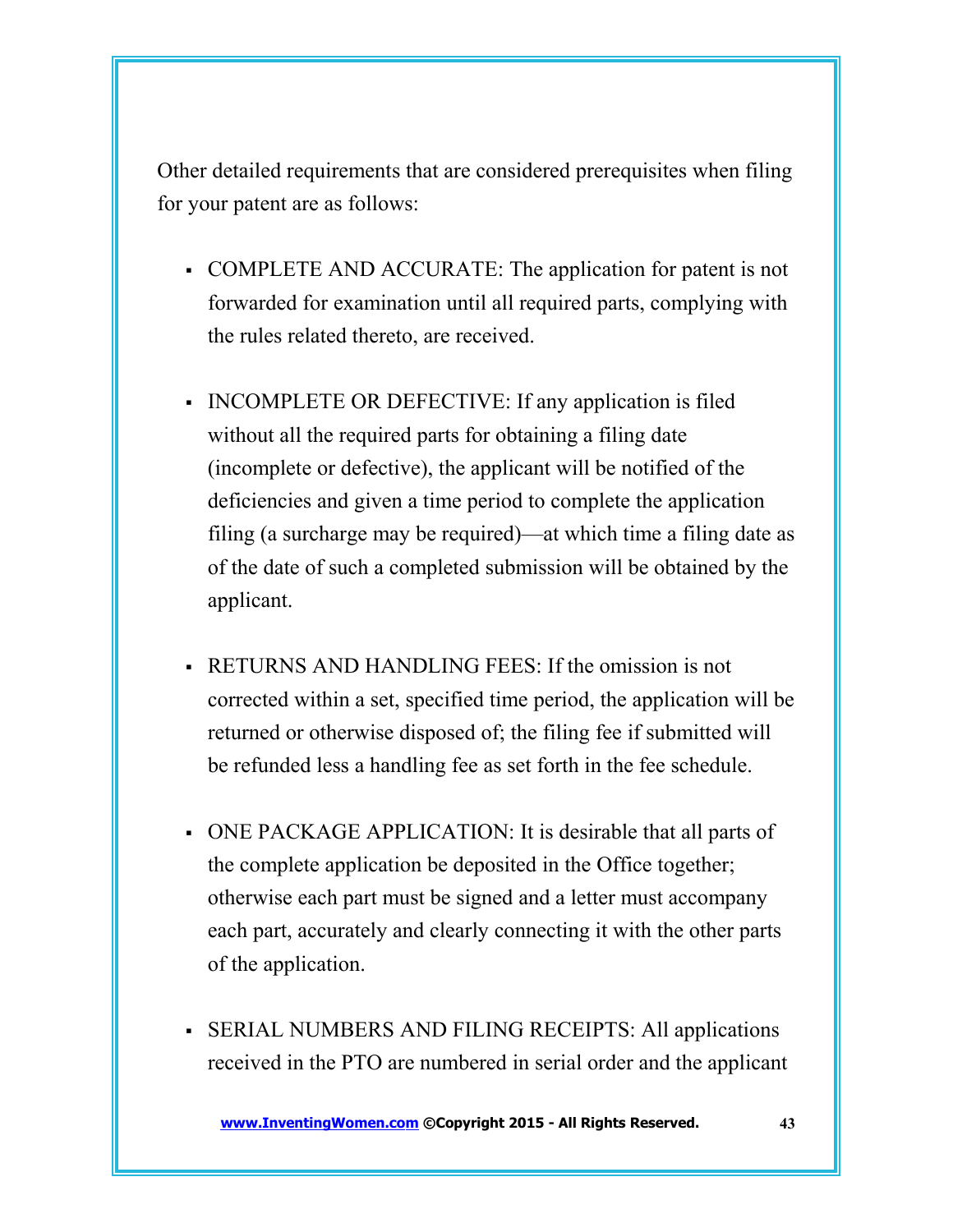will be informed of the application serial number and filing date by a filing receipt.

 FILING DATE: The filing date of an application for patent is the date on which a specification (including at least one claim) and any drawings necessary to understand the subject matter sought to be patented are received in the PTO; or the date on which the last part completing the application is received in the case of a previously incomplete or defective application.

#### **PROVISIONAL APPLICATIONS FOR A PATENT**

Inventors also have the option of filing a provisional application for patent which was designed to provide a lower cost first patent filing in the United States and to give U.S. applicants parity with foreign applicants.

What makes these provisional filings slightly different, is the fact that

- Claims and oath or declaration are NOT required for a provisional application.
- They provide the means to establish an early effective filing date in a patent application
- They permit the term "Patent Pending" to be applied in connection with the invention.

**\*\*NOTE: Provisional applications may not be filed for design inventions.** 

 **[www.InventingWomen.co](http://www.InventingWomen.co/)[m](http://Www.InventingWomen.com/) ©Copyright 2015 - All Rights Reserved. 44**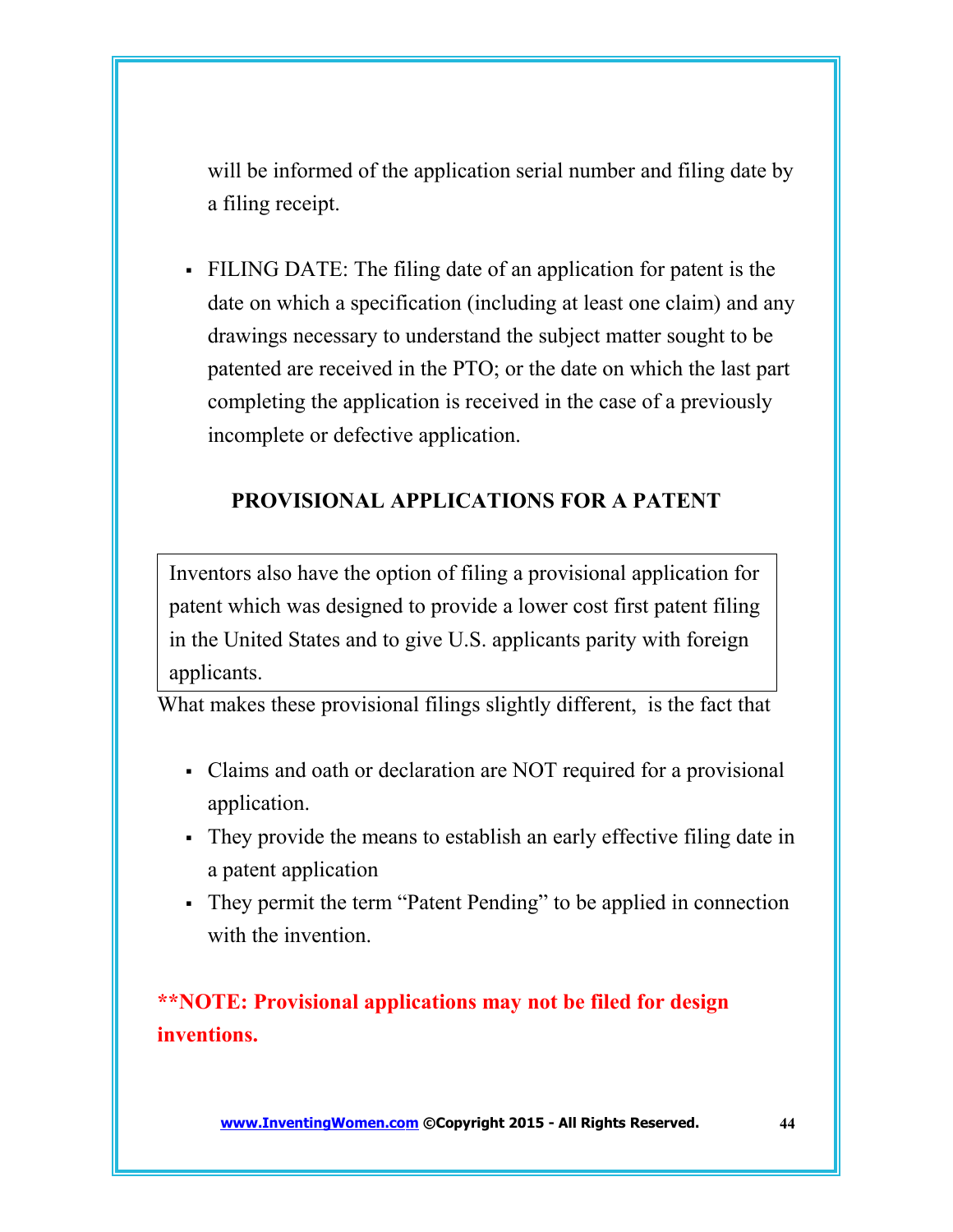FILING DATE: the date on which a written description of the invention, drawings if necessary, and the name of the inventor(s) are received in the patent office.

COMPLETE AND ACCURATE: To be complete, a provisional application must also include the filing fee, and a cover sheet specifying that the application is a provisional application for patent.

VALIDITY AND PROCESS: It is valid for a period of 12 months, in which period a non-provisional application for patent has to be filed as described above.

Why use it? The earlier filing date protects your ownership and first to idea and market status!

Other requirements include:

- Provisional applications are not examined on their merits.
- A provisional application will become abandoned by the operation of law twelve months from its filing date.
- The twelve month period for a provisional application is not counted toward the 20 year term of a patent granted on a subsequently filed non-provisional application which relies on the filing date of the provisional application.
- A surcharge is required for filing the basic filing fee or the cover sheet on a date later than the filing of the provisional application.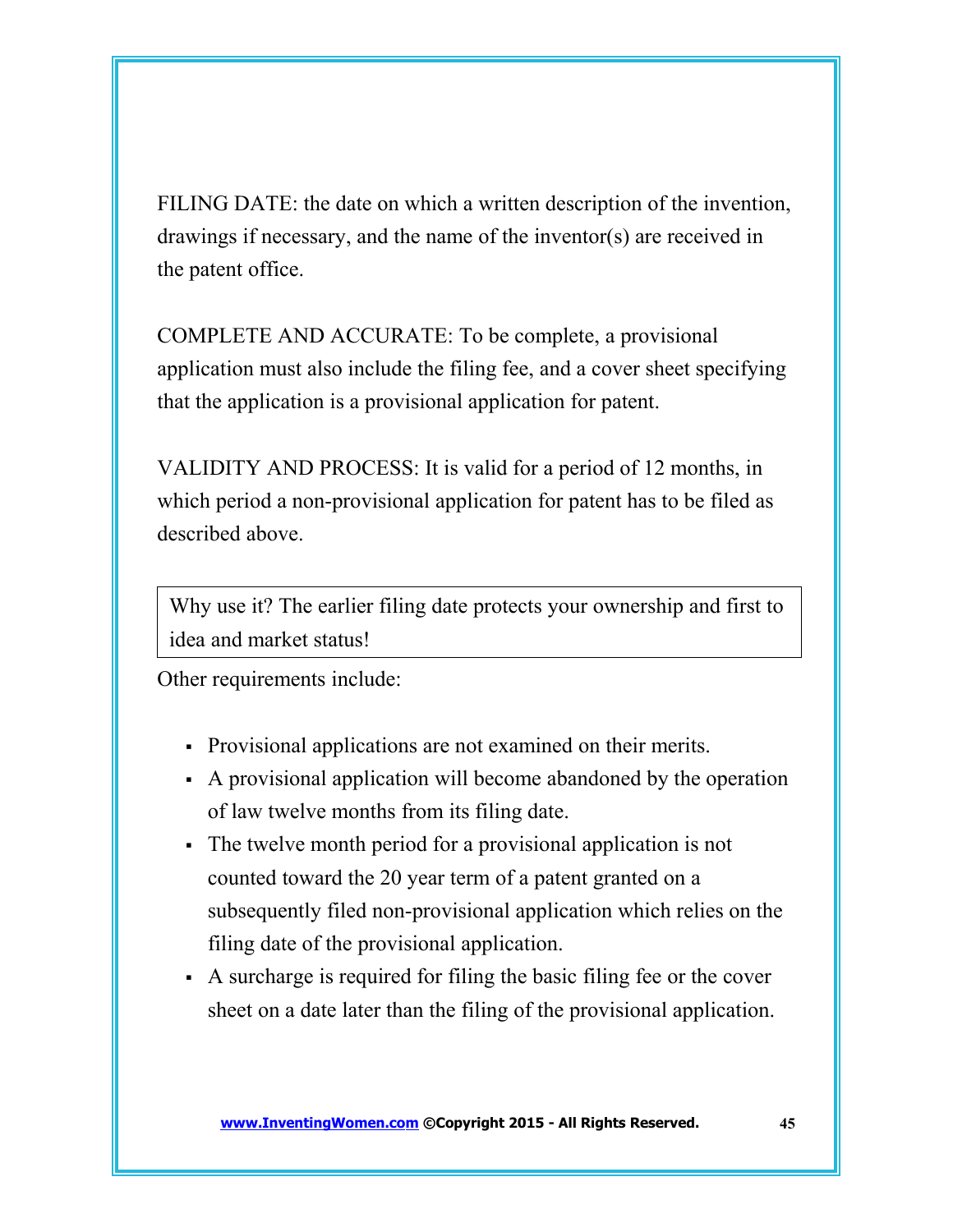A brochure on Provisional Application for Patent is available by calling the PTO General Information Services at 1-800-786-9199 or 703-308- 4357 or by accessing PTO's Web site at

[http://www.uspto.gov/web/offices/pac/provapp.htm.](http://www.uspto.gov/web/offices/pac/provapp.htm)

#### **THIRTY WAYS TO BEST PROTECT AND CAPITALIZE ON YOUR MILLION DOLLAR IDEA**

- 1. Utilize all aspects of patent law and what it has to offer.
- 2. Clearly specify the details as it pertains to your unique idea, patent and new product.
- 3. Include the general field of subject matter and expertise required, state what is and can be patented and what not
- 4. Clarify the conditions under which a patent may be obtained, licensing requirements and parties.
- 5. Remember that patents and protective measures are open to everyone. If you are someone who "invented or discovered a new and/or useful process, machine, manufacture, or even improvement to and existing product or service, you can realistically get the protection that goes with it through these processes and legal exclusivity rights instruments.
- 6. Everyone and everything is subject to the conditions and requirements of the law and equal under the law.
- 7. These measures work exceptionally well for all industrial or technical processes.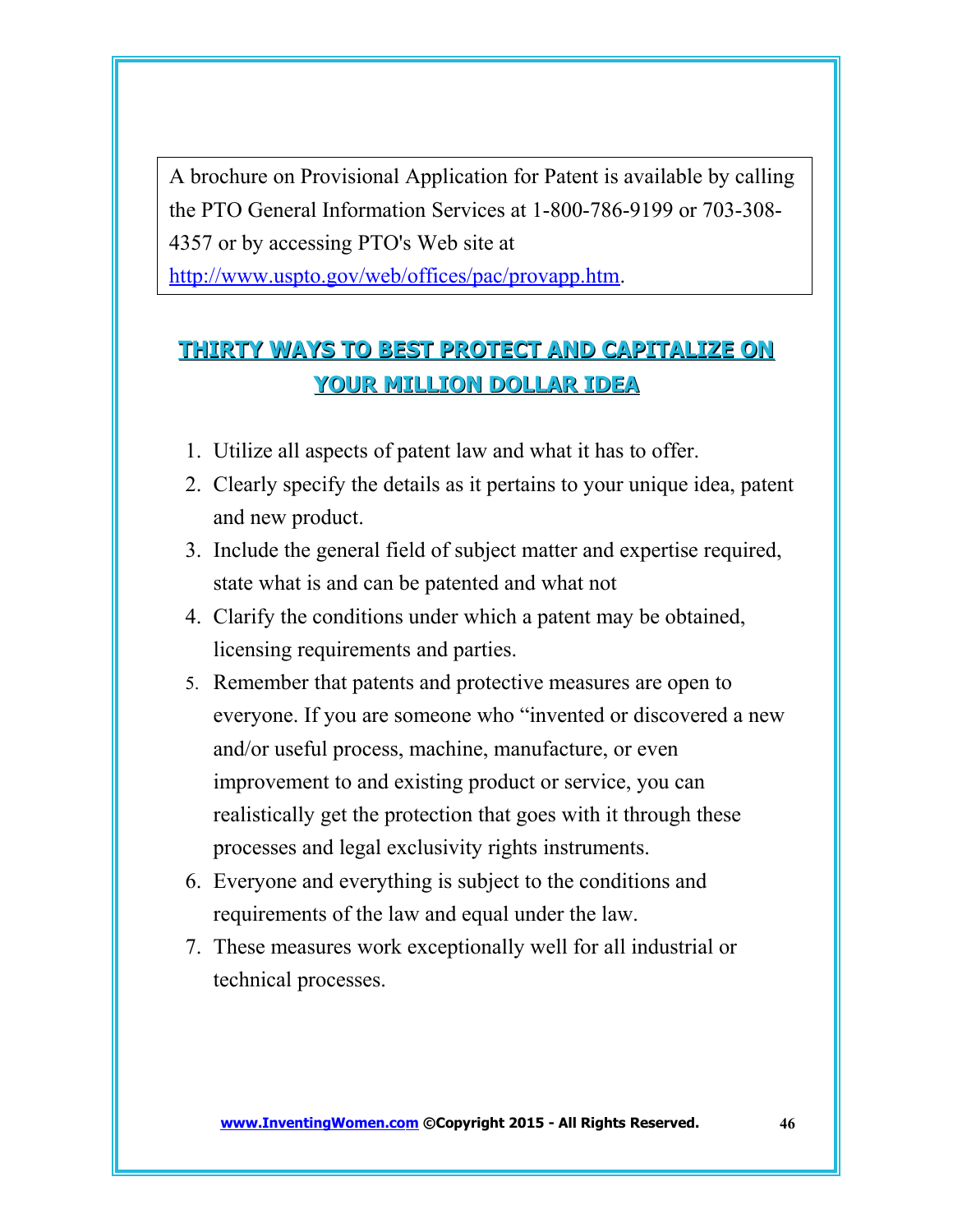- 8. You can practically include everything which is made by man and all processes for making the products in these protective processes. BE FIRST TO MARKET, DO SO QUICKLY, WELL AND PROTECT YOURSELF! These are the first steps on your road to success and profits!
- 9. Ensure that your idea, product or service is "useful." Describe the utility and function in detail. Do drawings, make notes and get them notarized, certified as your own original work, date it and keep it in a safe place.
- 10.Continue to make notes and refinements to capture the development process. YOU WILL BE GLAD YOU DID if it ever comes to legally defending your original idea, ownership and claims to property or exclusivity rights.
- 11.Note that laws of nature, physical phenomena and abstract ideas are not patentable subject matter.
- 12.A complete description and detailed requirements are prerequisites to benefit fully from these processes
- 13.New ideas do not just happen by themselves! You have to work, plan and execute hard and well to get things done and guarantee success.
- 14.These processes and outcomes have nothing to do with miracles and chance (some may beg to differ) Our position is that they are rather the exception than the rule!
- 15.To get results from your new ideas and patents, we would argue that you would have to plan to succeed and then GO FOR IT! You need to have a plan, you need to be informed and take appropriate actions to make YOUR DREAM A REALITY! You can profit from your invention, idea and patent TODAY!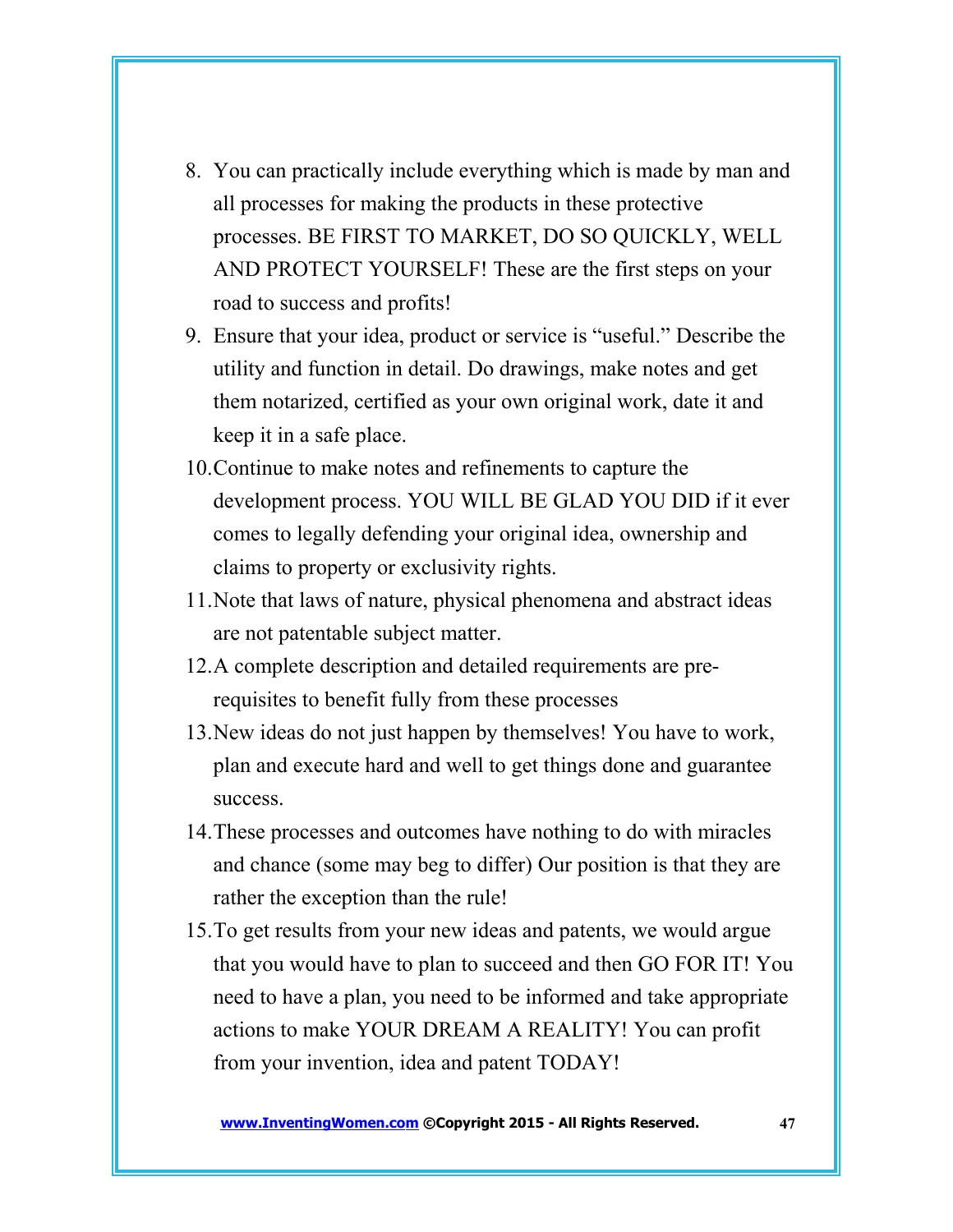#### 16.WE CAN NOT OVERSTATE THIS ONE ENOUGH! Keep track

of your ideas by actually writing them down – these notes and moments of inspiration will come to pay off loads later. You can turn this into a churning money-making machine later on, generating additional income. Your own money-mill of sorts. Date your entries and draw it, bring the concept into reality, describe it, what will it be used for, useful for, who would use it, how is or will it be made, variations on it, refine and define it more over time etc.

- 17.Get official recognition and registration of this idea if you deem it necessary and prudent. Get notes notarized by an official notary. This will prove date, time and the fact that it is your idea if it ever came to a legal position where you would have to defend your originality and first to idea or market.
- 18.Do a patent search and research patentability internet or professional patent searcher can be used in and for this process.
- 19.Prototypes will be next, to see and prove it works. (or look for funding, partners and manufacturers licensing agreements, nondisclosures in place to FAST-TRACK to market)
- 20.Read up about inventing and inventions and educate yourself on what to expect, what to encounter and what to do.
- 21.Non-disclosure agreements have to be signed by all parties with whom you are sharing your idea. They attest NOT to reveal anything regarding your idea without your written permission. It safeguards and protects your best interest.
- 22.Analyze costs, market research, manufacturing, production, distribution, delivery etc. both locally and abroad.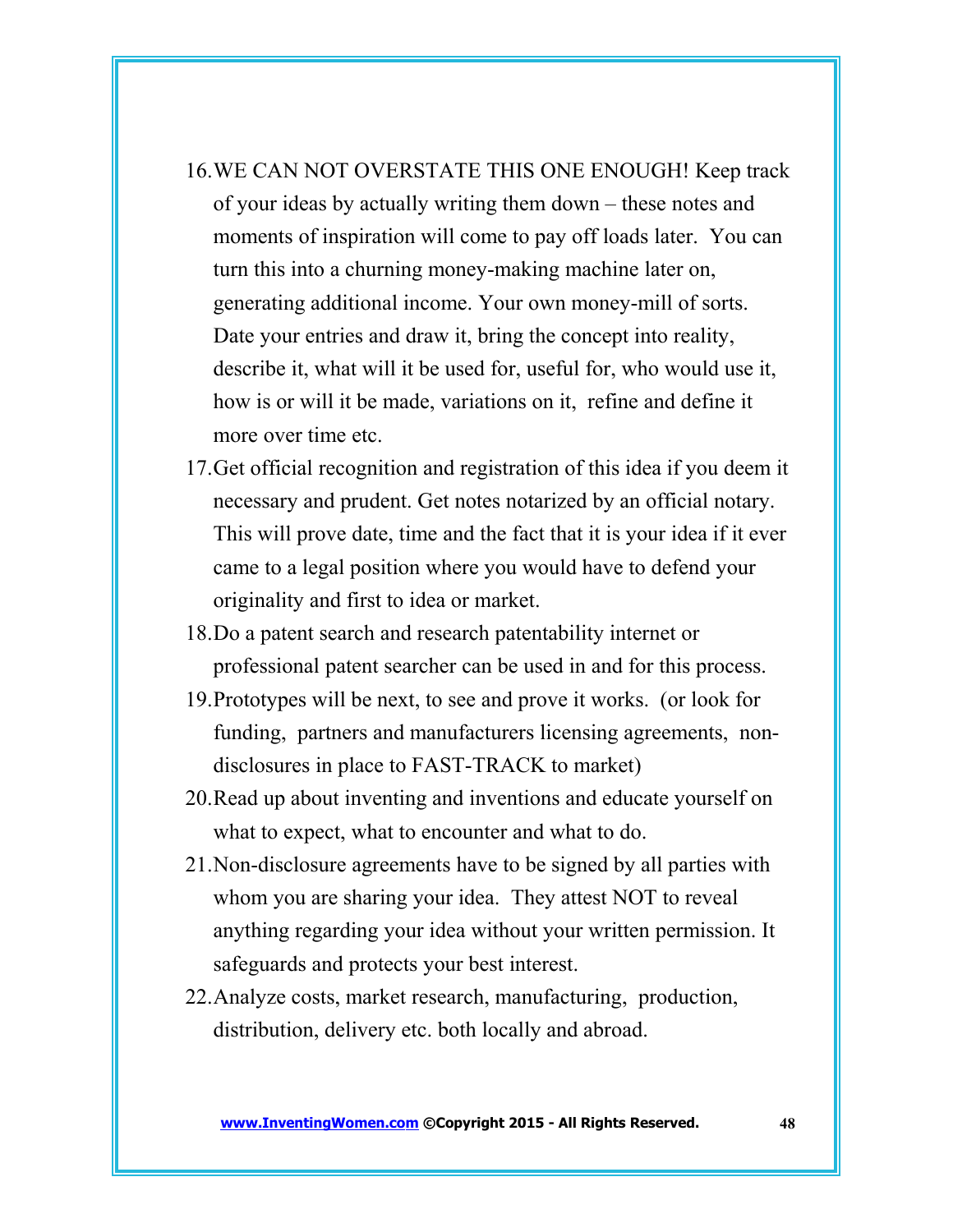- 23.Look at the benefits and disadvantages of your product, competitors, marketplace, feasibility, longevity in the marketplace.
- 24.Professional prototypes and patents filings are next. Provisional and non-provisional patents, with revisions filed by legal counsel representative.
- 25.Licensing and royalties (3-7% of net sales) licensing agents in field of invention is a wise choice and investment, worthwhile pursuing.
- 26.Making and distributing the product, financing and capital
- 27. PROTECT YOUR IDEA! Some have called this process and outcome the product development from concept to consumer – find your balance between keeping your idea and sharing it with the world! Turning it into an economically rewarding mutual value proposition in the spirit of the new economy and the commodities that exchange hands there and enable our lives!

The earliest history regarding patents can be found in the rationale that inventors have to be rewarded to be encouraged to keep coming up with useful and new ideas! It was used to fuel inspiration. This spirit lives on today. It drives our progress in society and keeps us improving and moving forward. Patent protection has a proud history and a bright future. YOU TOO CAN BENEFIT FROM IT, by making and putting it to work for you, not against you! *Get limited time exclusive rights to your ideas and inventions. This is your time, choice, channel and means to control exploitation of the invention and to realize any profits for a specific length of time.*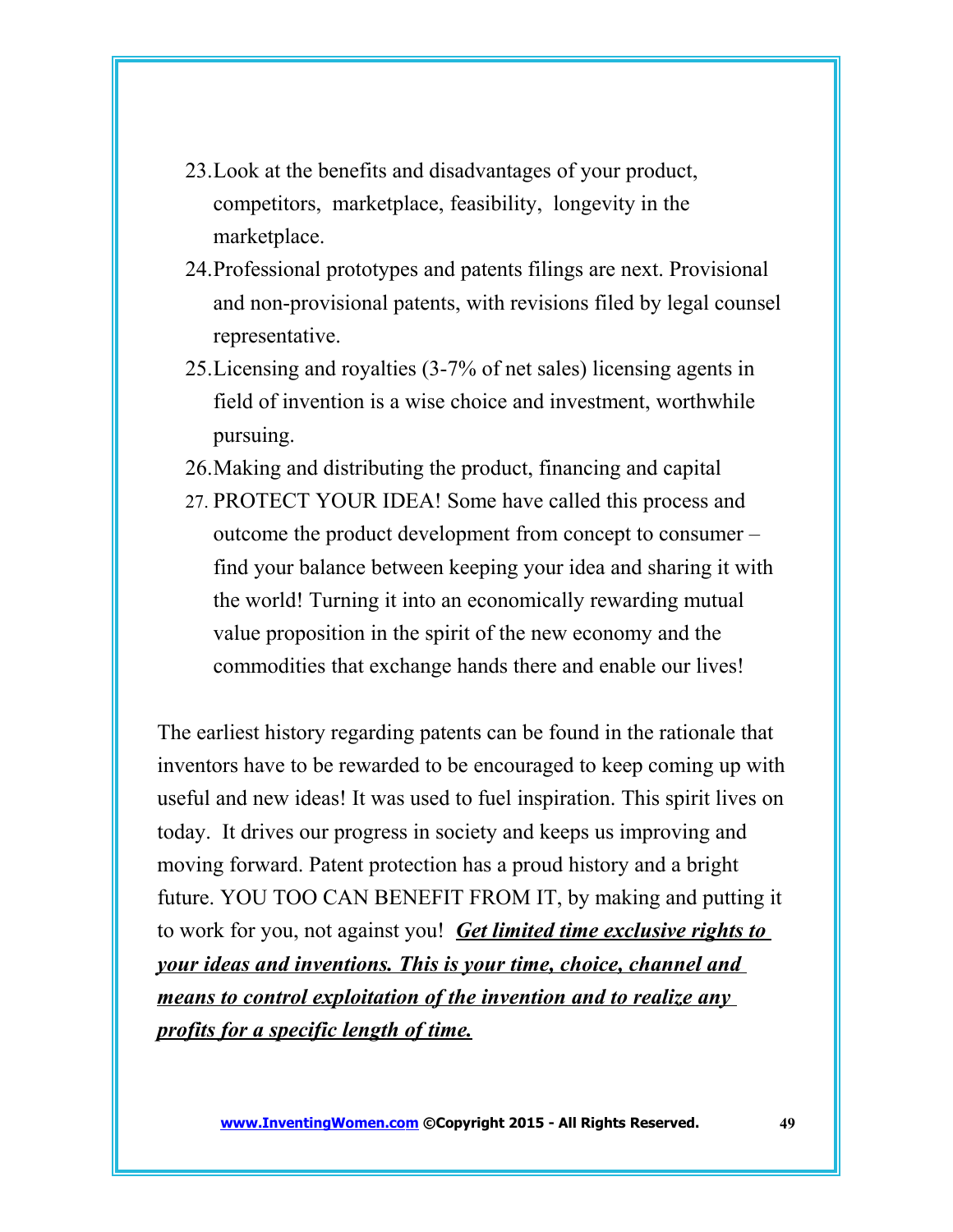28. HAVE FORESIGHT AND BE FORWARD-THINKING - provide the necessary protection for newly developed products or processes. Be ready for success and even perhaps creating new industries or new companies. Who knows your idea might just be the ONE that sparks the development of numerous other multi-billion dollar ideas or even new industry! TAKE THE CHANCE!

29. DREAM BIG! See your name up there with the greats of all time Eli Whitney, Samuel Morse, Thomas Edison, Orville and Wilbur Wright, Gertrude Elion and George Washington Carver.

30. Be part of protection-while nurturing creative thinking, scientific problem-solving and technology development that will pave the way for our future.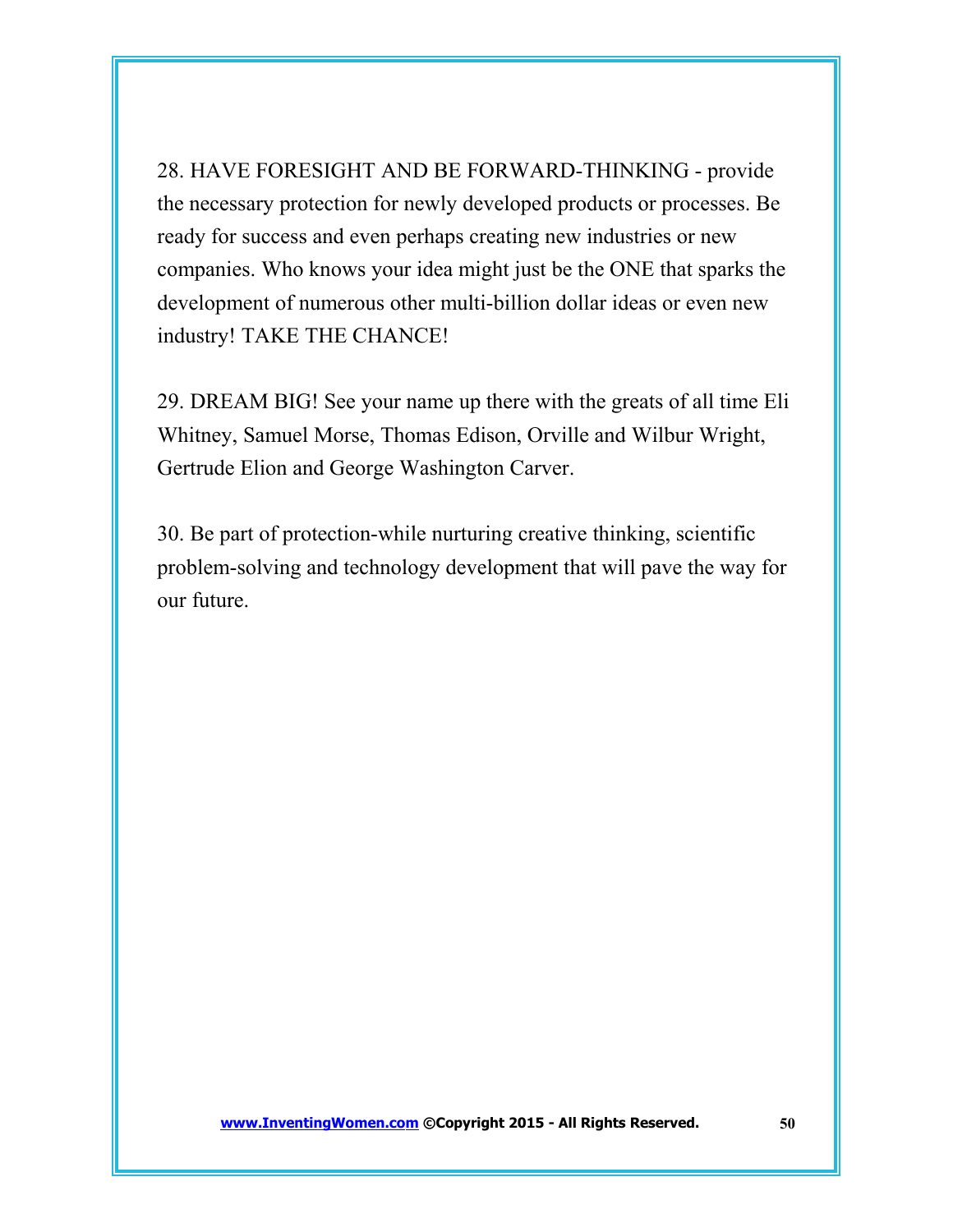#### **An Eclectic Glossary Of Legal Concepts Dealing With Patents, Licensing And New Ideas Taken From Online Sources**

**There are some great concepts, descriptions, definitions and even legalese found on the US Government website for trade and patents at [http://www.uspto.gov/main/glossary/,](http://www.uspto.gov/main/glossary/) as well as at [www.wikipedia.org](http://www.wikipedia.org/) . This is just a sampling of some of the terms you might actually come across in your undertakings, when trying to make the MOST of your million dollar idea!** 

*Assignor estoppel* this bars a patent's seller (assignor) from attacking the patent's validity if he/she is found to have infringed that patent later.

*Claim* the extent of the protection, described, conferred and conveyed by a patent.

*Clearance search and opinion* A search done on issued patents or on pending patent applications. This process is used to determine if a product or process infringes any of the claims of the issued patents or pending patent applications.

*Defensive publication* A publication intended to prevent the grant of a patent to a competitor by placing information in the public domain.

*Disclaimer* An amendment consisting in limiting a claim by introducing a negative technical feature.

 **[www.InventingWomen.co](http://www.InventingWomen.co/)[m](http://Www.InventingWomen.com/) ©Copyright 2015 - All Rights Reserved. 51**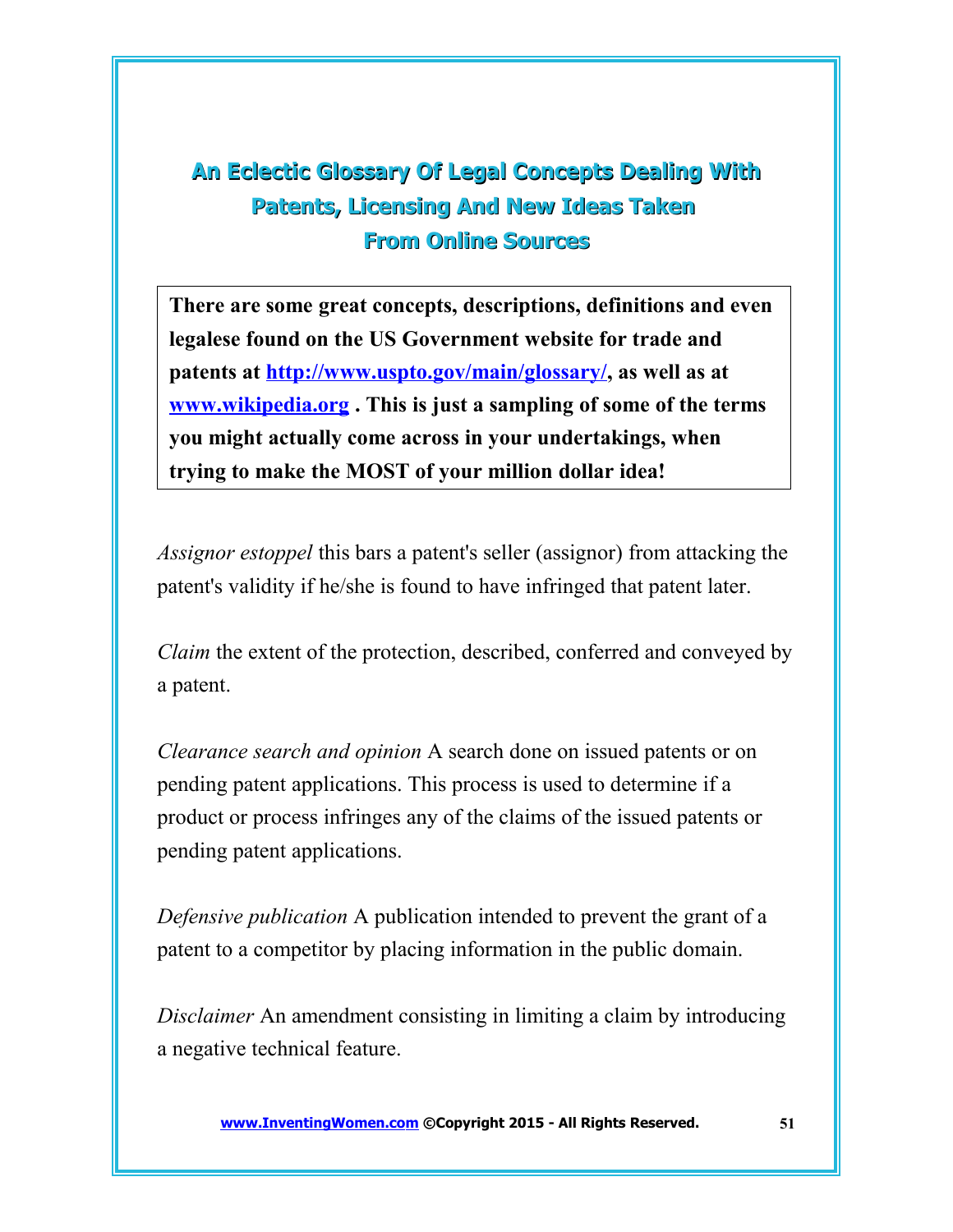*Doctrine of equivalents* A legal rule that allows a court to hold a party liable for patent infringement even though the infringing device or process does not fall within the literal scope of a patent claim, but nevertheless is equivalent to the claimed invention.

*Essential patent* A patent that is required to make a certain product is described as essential.

*Exhaustion of rights* A legal concept stating that rights in a product are exhausted by its sale.

*Filing date* The filing date of a patent application is the date on which that application is legally accepted at the patent office. That date is typically the date on which the documents are deposited at the office, but may be later if there are defects in the documents.

*First to file* A legal concept in which the right to a patent for an invention is determined by the first person to file for a patent to protect that invention, cf. First to invent.

*First to invent* A legal concept in which the right to a patent for an invention is determined by the first person to make that invention, cf. First to file.

*Industrial applicability* A requirement of many patent systems, requiring that an invention be capable of industrial applicability in order for a patent to be granted for that invention.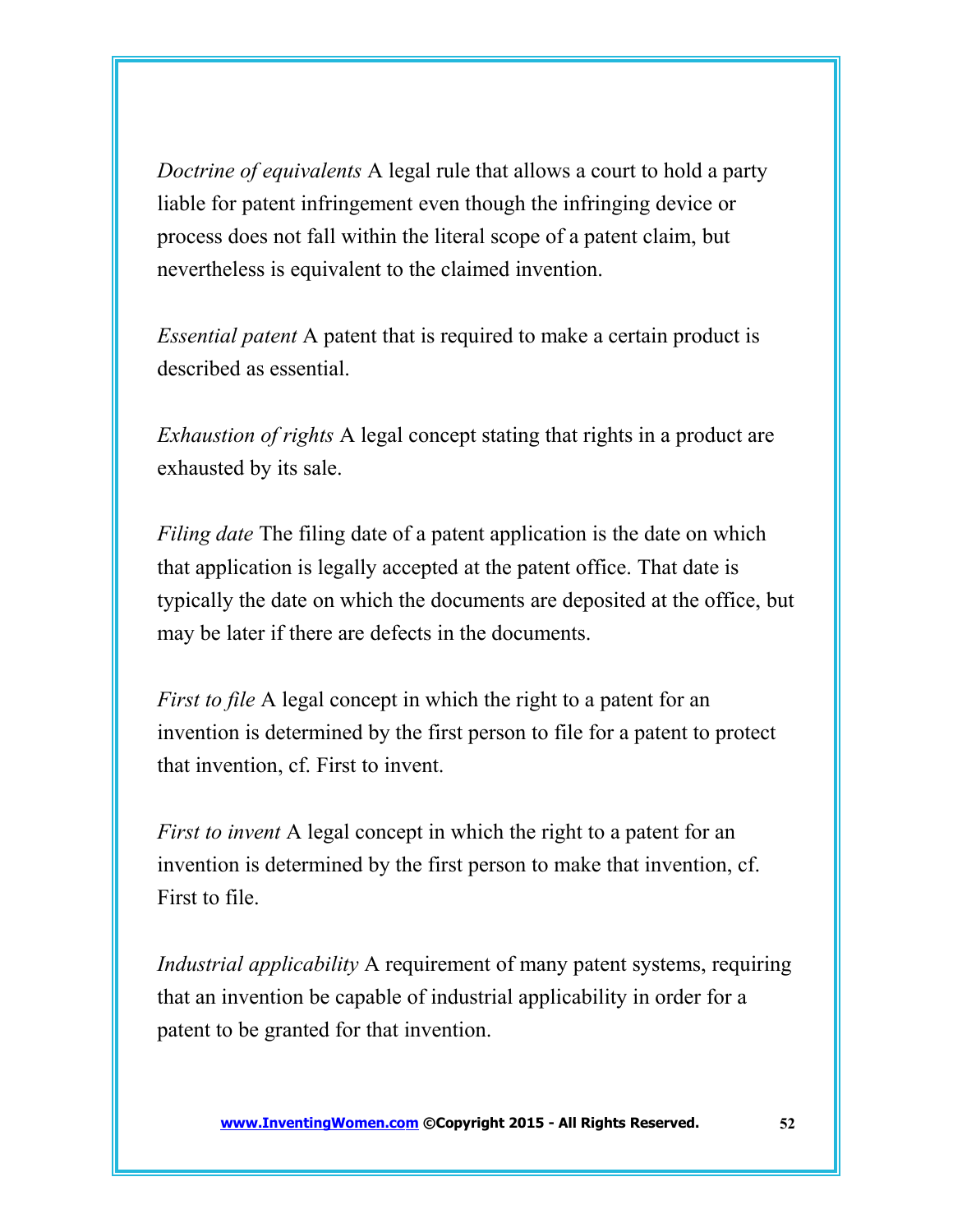*Interference proceeding* A type of proceedings, particularly at the USPTO, to decide who is entitled to the grant of a patent for an invention.

*Inventive step* A patentability requirement according to which an invention should be sufficiently inventive, i.e. non-obvious, in order to be patented. See also non-obviousness.

*Inventor* The actual devisor of an invention that is the subject of a patent. Letters patent An old term for a patent, sometimes used in reference to a bound formal copy of a patent provided by the USPTO to the inventor upon a patent's issue.

*Maintenance fee* A fee to be paid to maintain a patent in force.

*Non-obviousness* A patentability requirement according to which an invention should be non-obvious in order to be patented. See also Inventive step.

*Novelty* A patentability requirement according to which an invention is not patentable if it was already known before the date of filing.

*On-sale bar* A concept of US law in which the grant of a patent is prevented if the invention that is the subject of the patent application was on sale more than one year prior to the priority date.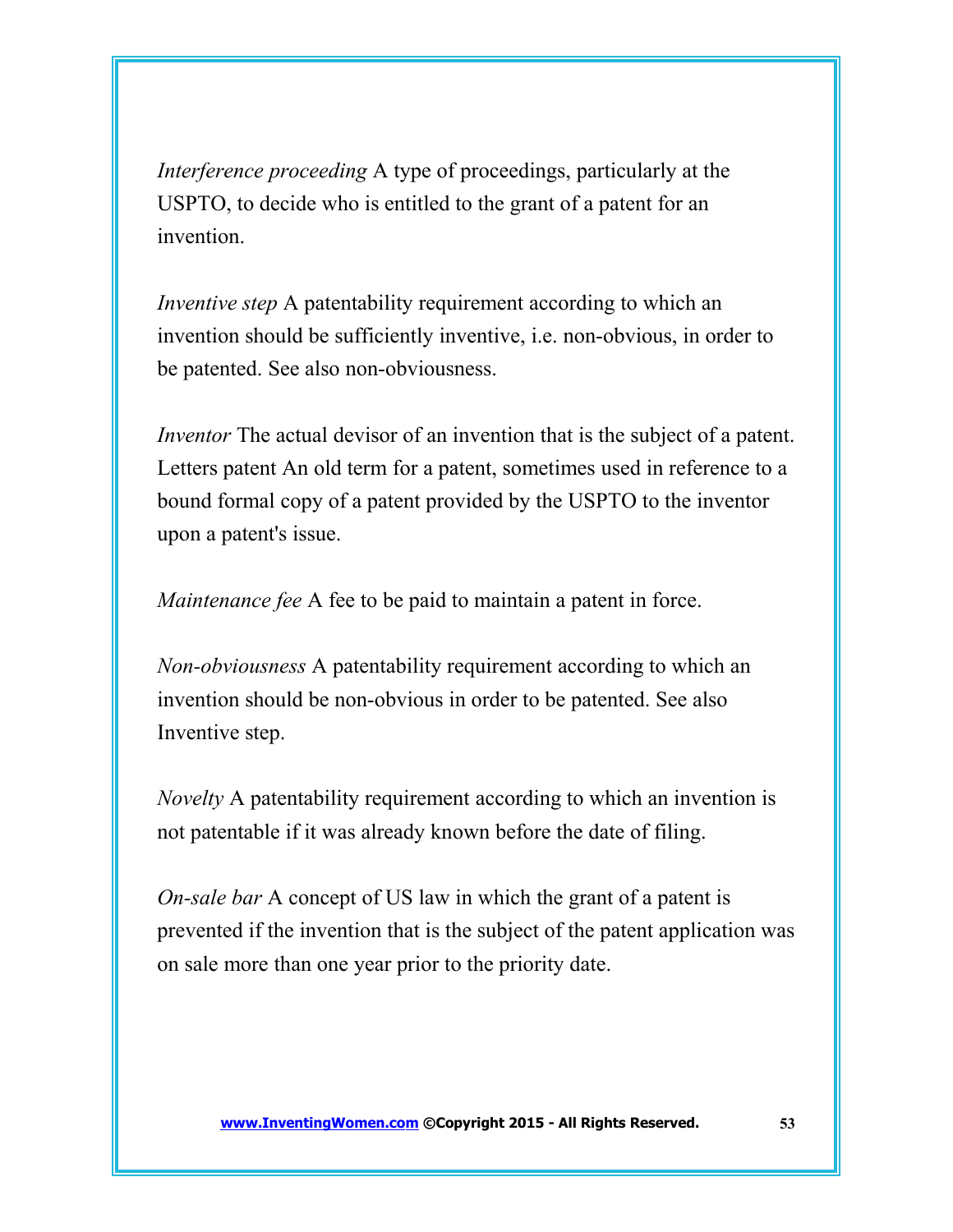*Opposition proceeding* Proceedings in which a third party opposes the grant of a patent in an attempt to prevent that grant, or have the patent revoked.

*Patent classification* Classification of patents in technological areas for convenient retrieval during prior art searches.

*Patent family* A group of patents related by a common priority claim.

*Patent infringement* Commercially exploiting an invention claimed in a patent without permission of the patentee.

*Patent misuse* In United States patent law, an affirmative defense used in patent litigation after the defendant has been found to have infringed a patent.

*Patent model* A miniature model that shows how an invention works.

*Patent pending* A term used to describe an invention for which a patent application is pending at a patent office. Used to mark products to alert people to the possible existence of a patent, thereby initiating the date from which damages may be claimed.

*Patent pool* A consortium of at least two companies agreeing to crosslicense patents and other IP rights relating to a particular technology.

*Patent watch* A process for monitoring newly issued patents on a periodic basis to see if any of these patents might be of interest.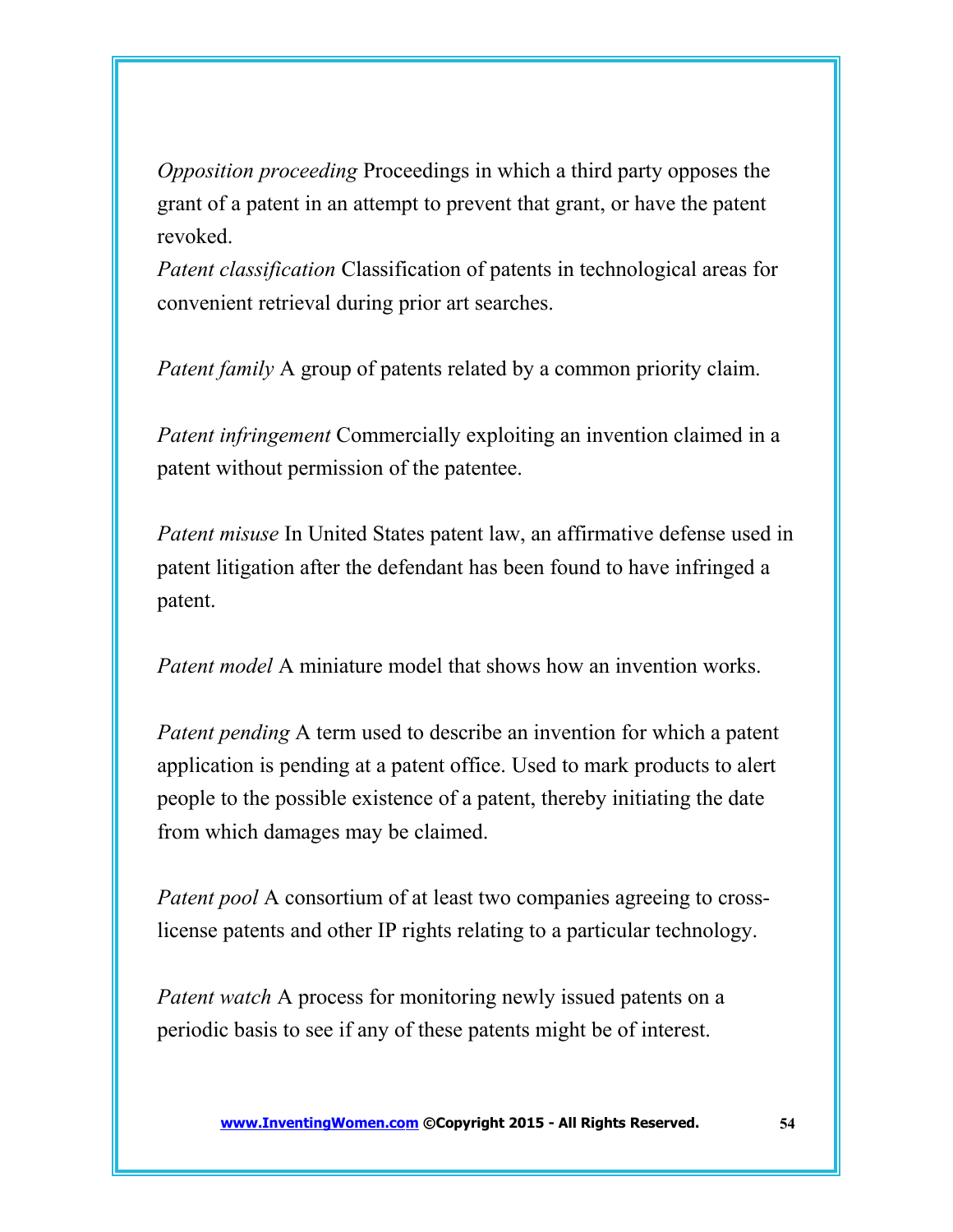*Patentability* A set of substantive requirements for a patent to be granted.

Patentable subject matter Patent systems exclude certain areas from the grant of patents. Material not so excluded is known as patentable subject matter.

Person having ordinary skill in the art A hypothetical person having typical knowledge of a particular field or art, used such as to assess whether an invention is non-obvious or whether the specification of the patent enables one to practice what is claimed.

*Petition to make special* A United States patent law procedure that requests the U.S. Patent and Trademark Office to accelerate a patent's prosecution, based on a showing that certain conditions are met. For example, if the inventor is old or sick, or the field of invention is a favored area of science that significantly enriches people's lives, The U.S. PTO may allow such a petition.

*Piracy Pejorative term*. Generally refers to the willful infringement of a patent. May also be applied to the vigorous enforcement of a patent.

*Prior art Material* publicly available prior to the priority date of an application which may anticipate the subject of and prevent the grant of a patent.

*Priority right* The priority right is a right to claim priority from an earlier application. Claiming priority gives the later filed application a priority date of the filing date of the earlier application.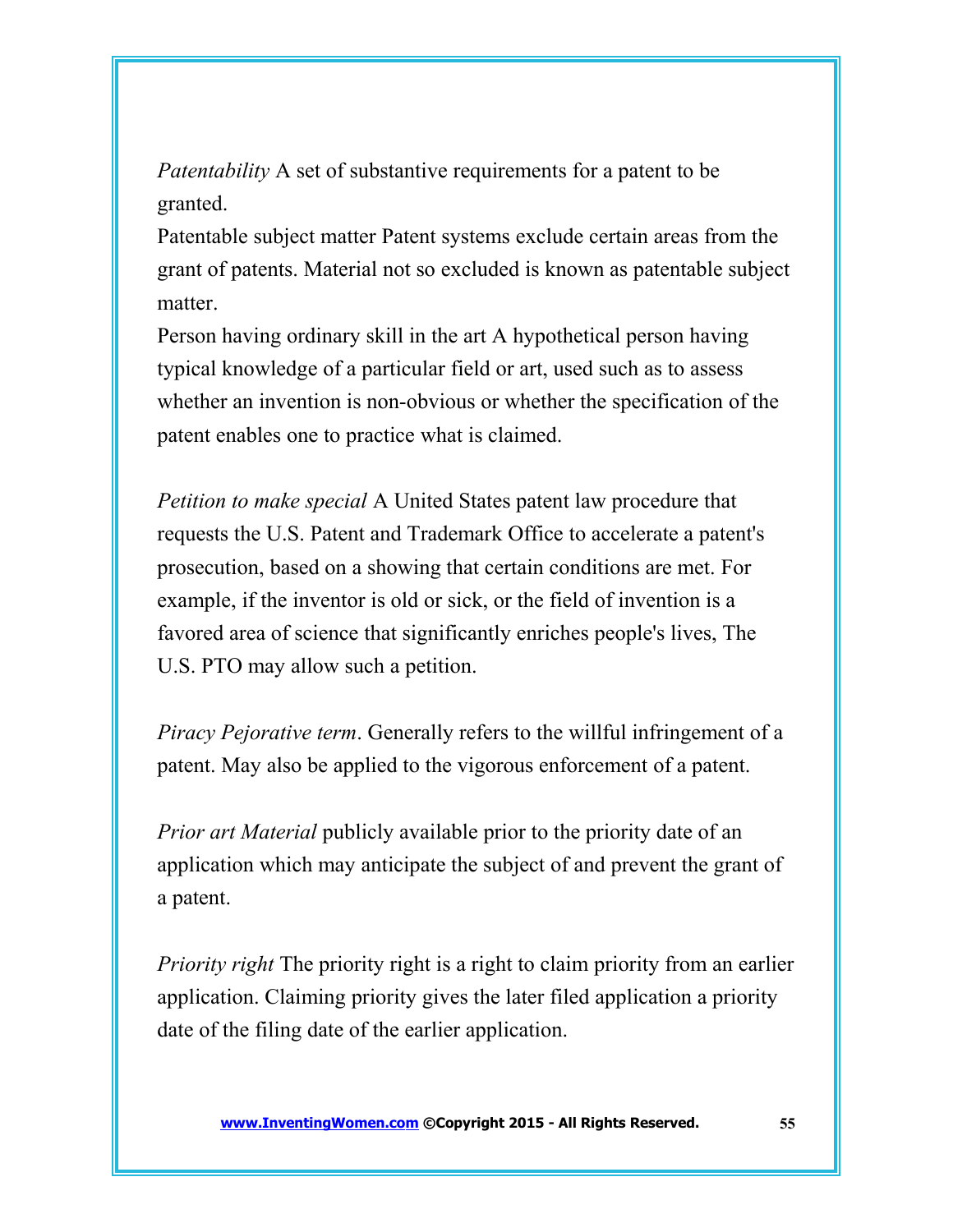*Prosecution history estoppel* In certain states actions during prosecution can estop a party from certain later actions or assertions.

*Provisional rights* The rights conferred to a published or non-published patent application, i.e. the rights conferred before the patent is granted. See also U.S. patent law, 35 USC 154(d).

*Reasonable and Non Discriminatory Licensing* A type of licensing typically used during standardization processes.

*Reduction to practice* In United States patent law, the embodiment of the concept of an invention.

*Reexamination* The examination of a granted patent, which can result in the revocation of that patent.

*Research exemption* In some legislations, an exemption to the rights conferred by patents, pursuant to which performing research and tests for preparing regulatory approval does not constitute infringement for a limited term before the end of patent term.

*Submarine patent* A patent first published and granted long after the original application was filed.

*Sufficiency of disclosure* An important requirement to be met by a patent in order to be validly granted. According to this requirement, an invention must be described in the application or patent in a sufficiently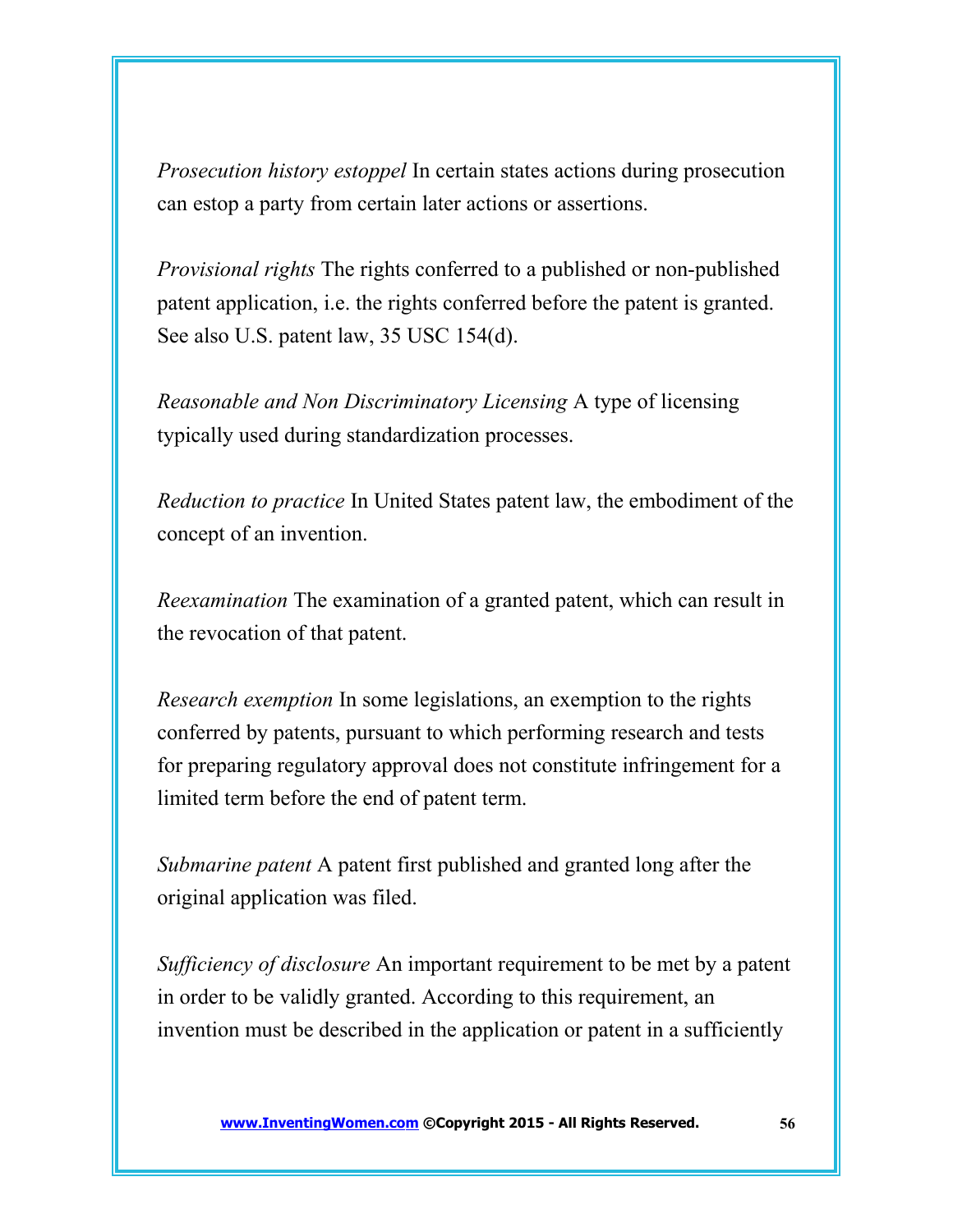clear and complete manner to enable the person skilled in the art to carry out the invention.

*Supplementary protection certificate* A *sui generis* right available for medicinal and plant protection products. The right comes into force after the corresponding patent expires and has a maximum life time of 5 years.

*Swear back of a reference* A procedure under US patent law whereby an inventor can get a patent even if the invention has become public before the patent application was filed.

*Term of patent* The maximum period during which it can be maintained into force.

*Transfer* An operation by which the owner of a patent or of a patent application changes (for instance as a result of a financial transaction).

*Unity of invention* A requirement that a patent application can relate only to one invention.

*Utility* A patentability requirement mainly used to prevent the patenting of inoperative devices such as perpetual motion machines.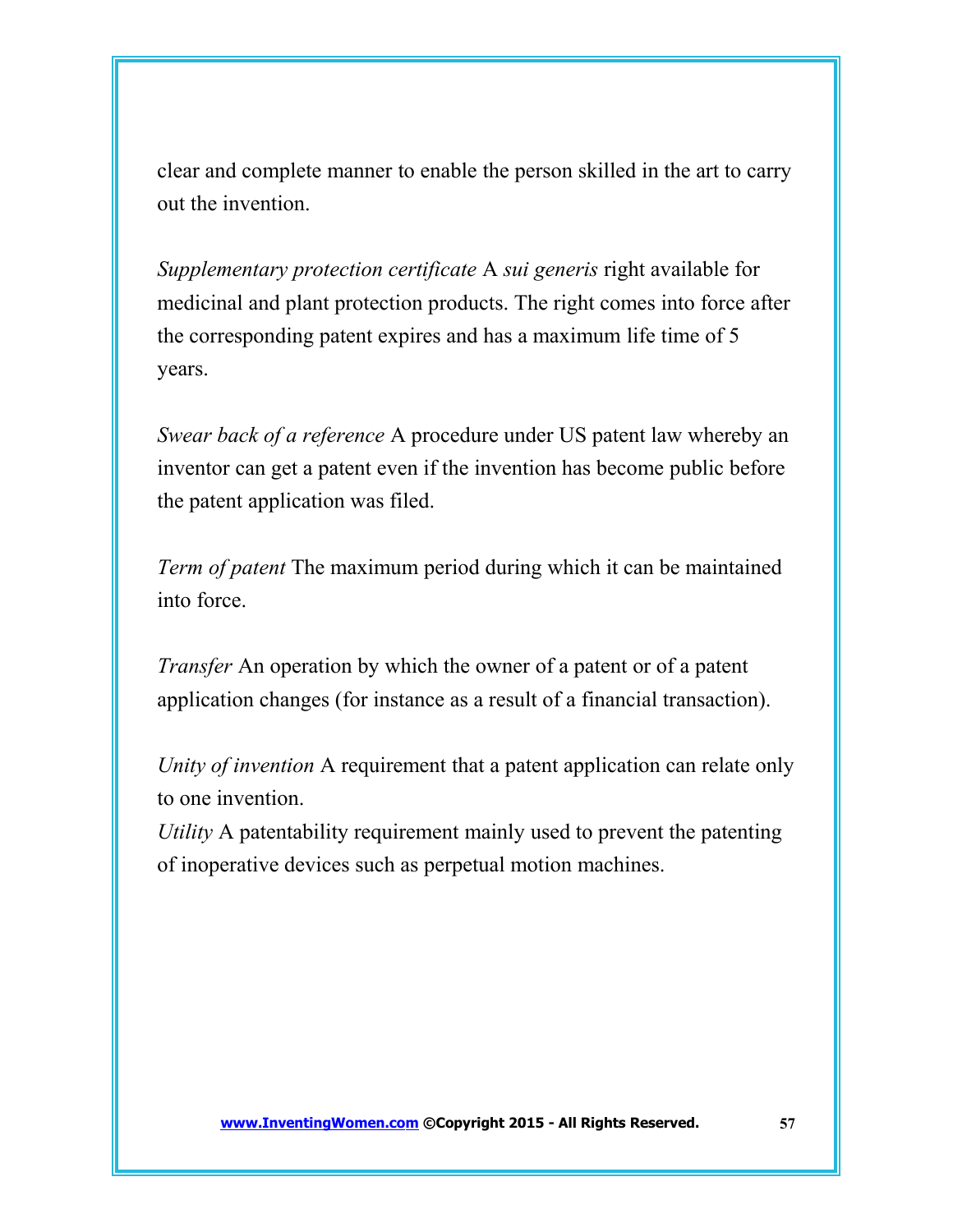#### **Resources**

Reese, H. , (2002): How to License Your Million Dollar Idea: Everything You Need To Know To Turn a Simple Idea into a Million Dollar Payday, 2nd Edition, John Wiley & Sons Canada, Ltd. ; ISBN: 0471204013

Arthur Raphael Miller, Michael H. Davis, Intellectual Property: Patents, Trademarks, and Copyright, West Wadsworth; 3rd edition, 2000, ISBN 0314235191 (textbook particularly covering copyright and patent law)

Stephan Kinsella, "Against Intellectual Property", Journal of Libertarian Studies, Vol. 15, No. 1, pp. 1-53, 2001. Available in .PDF here Jason Mazzone, Copyfraud,<http://ssrn.com/abstract=787244>

Michael Perelman, Steal This Idea: Intellectual Property Rights and the Corporate Confiscation of Creativity, Palgrave Macmillan, 2002, ISBN 0312294085, (a critical discussion of some of the social, scientific and cultural impacts of recent intellectual property developments)

Roger E. Schechter, John R. Thomas, Intellectual Property: The Law of Copyrights, Patents and Trademarks, West Wadsworth, 2003, ISBN 0314065997 (textbook)

Siva Vaidhyanathan, Copyrights and Copywrongs: The Rise of Intellectual Property and How it Threatens Creativity. New York: New York University Press, 2001.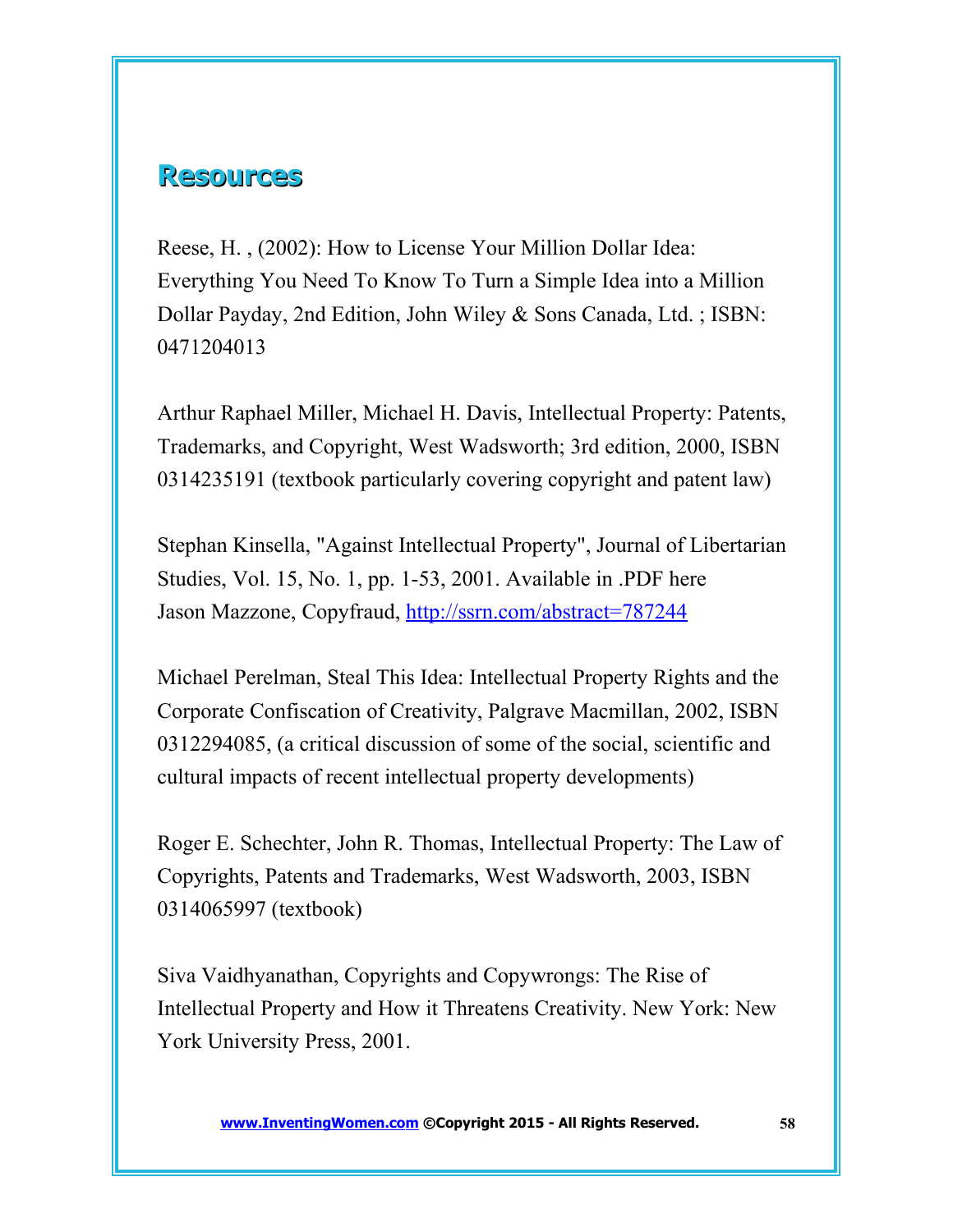Siva Vaidhyanathan, The Anarchist in the Library: How the Clash Between Freedom and Control is Hacking the Real World and Crashing the System. New York: Basic Books, 2004.

Also see [http://en.wikipedia.org/wiki/Patent\\_office](http://en.wikipedia.org/wiki/Patent_office) for a listing of patent offices and providers internationally. (compare below)

There are also numerous sources of information available both online and in print. Intellectual property organizations encompass international intergovernmental organizations that involve cooperation in the area of copyrights, trademarks and patents, and non-governmental, non-profit organizations, lobbying organizations, think thanks, as well as professional associations.

General organizations

- [World Intellectual Property Organization](http://en.wikipedia.org/wiki/World_Intellectual_Property_Organization) (WIPO)
- [African Regional Intellectual Property Organization](http://en.wikipedia.org/wiki/African_Regional_Intellectual_Property_Organization) (ARIPO)
- *[Organisation Africaine de la Propriété Intellectuelle](http://en.wikipedia.org/wiki/Organisation_Africaine_de_la_Propri%C3%A9t%C3%A9_Intellectuelle)* (OAPI) or African Intellectual Property Organization

Patent-related organizations

- [European Patent Organisation](http://en.wikipedia.org/wiki/European_Patent_Organisation) (EPO or EPOrg)
- [Eurasian Patent Organization](http://en.wikipedia.org/wiki/Eurasian_Patent_Organization) (EAPO)
- Patent Office of the Cooperation Council for the Arab States of [the Gulf](http://en.wikipedia.org/w/index.php?title=GCC_Patent_Office&action=edit) (GCC)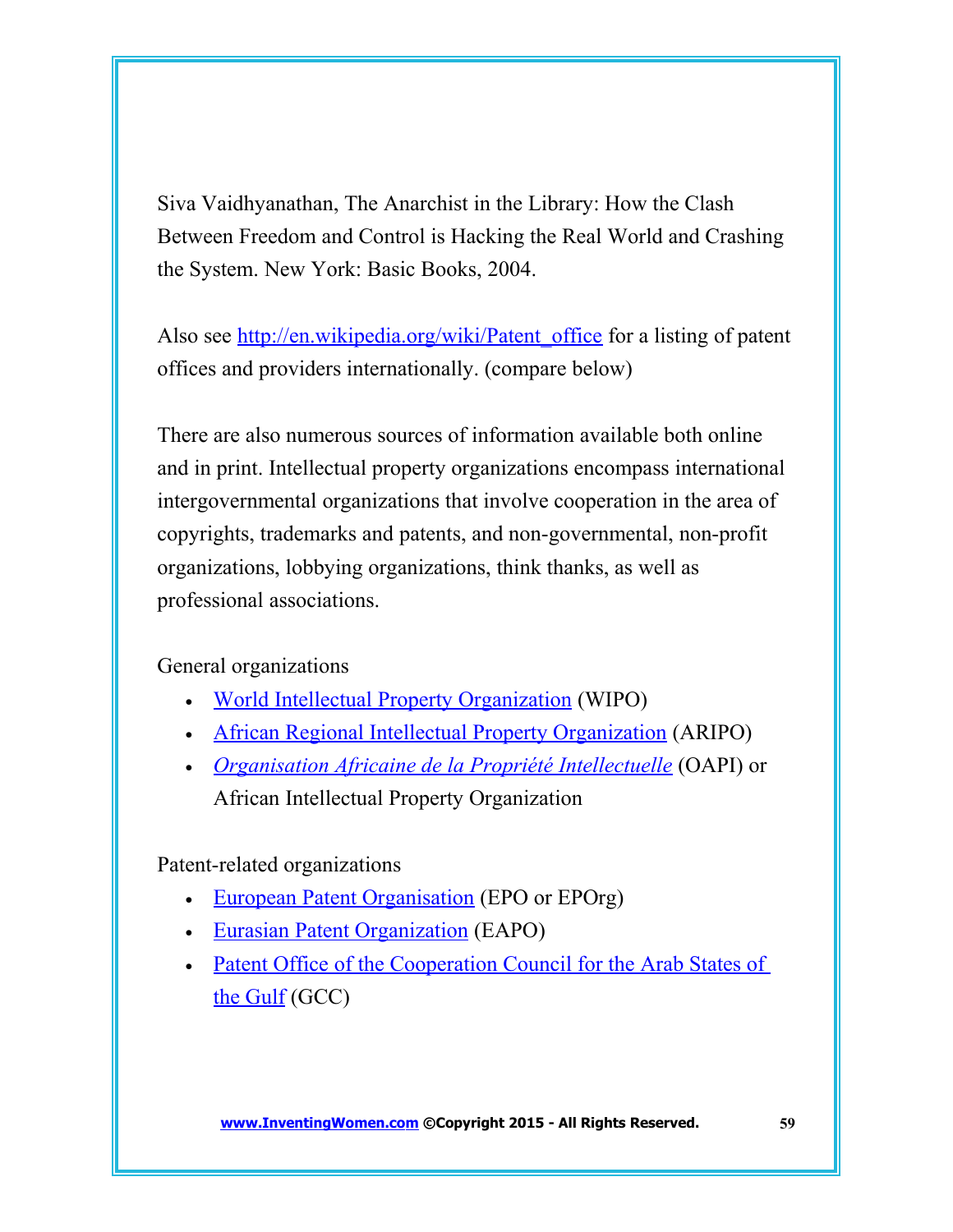Trademark-related organizations

- [Office for Harmonization in the Internal Market](http://en.wikipedia.org/wiki/Office_for_Harmonization_in_the_Internal_Market) (OHIM)
- [Benelux Trademarks Office](http://en.wikipedia.org/w/index.php?title=Benelux_Trademarks_Office&action=edit)

Design-related organizations

[Benelux Designs Office](http://en.wikipedia.org/w/index.php?title=Benelux_Designs_Office&action=edit) (BDO)

Think tanks, institutes and non-profit organizations

- [AHRC Research Centre for Studies in Intellectual Property and](http://en.wikipedia.org/wiki/SCRIPT_(AHRC_Centre))  [Technology Law](http://en.wikipedia.org/wiki/SCRIPT_(AHRC_Centre)) (SCRIPT)
- [American Intellectual Property Law Association](http://en.wikipedia.org/wiki/American_Intellectual_Property_Law_Association) (AIPLA)
- [Arab Society for Intellectual Property](http://en.wikipedia.org/w/index.php?title=Arab_Society_for_Intellectual_Property&action=edit) [\[1\]](http://www.aspip.org/Default.aspx?&lang=en)
- [International Association for the Protection of Industrial Property](http://en.wikipedia.org/wiki/International_Association_for_the_Protection_of_Industrial_Property) (AIPPI)
- [Centre for International Industrial Property Studies](http://en.wikipedia.org/wiki/Centre_for_International_Industrial_Property_Studies) (CEIPI)
- [Center for Intellectual Property Studies](http://en.wikipedia.org/wiki/Center_for_Intellectual_Property_Studies) (CIP)
- [Institute of Patentees and Inventors](http://en.wikipedia.org/wiki/Institute_of_Patentees_and_Inventors)
- [European Patent Institute](http://en.wikipedia.org/wiki/Institute_of_Professional_Representatives_before_the_European_Patent_Office) (epi)
- [International Association for the Protection of Industrial Property](http://en.wikipedia.org/wiki/International_Association_for_the_Protection_of_Industrial_Property) (AIPPI)
- [International Federation of Intellectual Property Attorneys](http://en.wikipedia.org/wiki/International_Federation_of_Intellectual_Property_Attorneys) (FICPI)
- [International Intellectual Property Alliance](http://en.wikipedia.org/wiki/International_Intellectual_Property_Alliance) (IIPA)
- [International Intellectual Property Institute](http://en.wikipedia.org/w/index.php?title=International_Intellectual_Property_Institute&action=edit) (IIPI)
- [Intellectual Property Owners Association](http://en.wikipedia.org/wiki/Intellectual_Property_Owners_Association) (IPO)
- **[International Trademark Association](http://en.wikipedia.org/wiki/International_Trademark_Association) (INTA)**
- [Japan Intellectual Property Association](http://en.wikipedia.org/w/index.php?title=Japan_Intellectual_Property_Association&action=edit) (JIPA)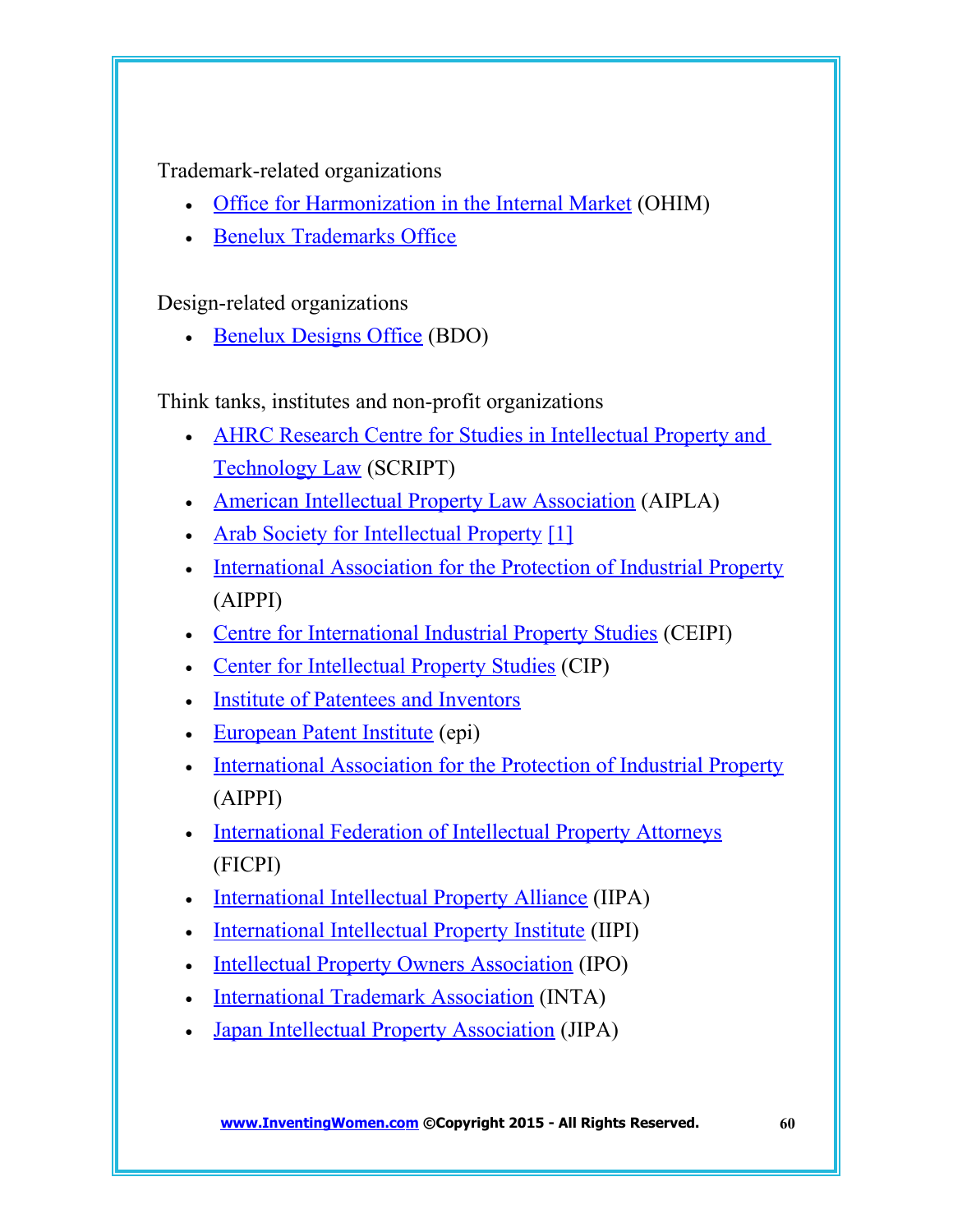- [Max Planck Institute for Intellectual Property, Competition and](http://en.wikipedia.org/w/index.php?title=Max_Planck_Institute_for_Intellectual_Property%2C_Competition_and_Tax_Law&action=edit)  [Tax Law](http://en.wikipedia.org/w/index.php?title=Max_Planck_Institute_for_Intellectual_Property%2C_Competition_and_Tax_Law&action=edit)
- [Public Patent Foundation](http://en.wikipedia.org/wiki/Public_Patent_Foundation) (PUBPAT)
- Oueen Mary Intellectual Property Research Institute
- [Trade Marks, Patents and Designs Federation](http://en.wikipedia.org/w/index.php?title=Trade_Marks%2C_Patents_and_Designs_Federation&action=edit) (TMPDF)

Anti-patent organizations

- [Patent Commons](http://en.wikipedia.org/wiki/Patent_Commons)
- [Pirate Party](http://en.wikipedia.org/wiki/Pirate_Party)

#### External links

- Europe
	- o [Institute of Professional Representatives before the](http://www.patentepi.com/)  [European Patent Office](http://www.patentepi.com/) or "European Patent Institute (epi)"
	- o [The Chartered Institute of Patent Attorneys](http://www.cipa.org.uk/) [\(CIPA\)](http://en.wikipedia.org/wiki/Chartered_Institute_of_Patent_Attorneys) United Kingdom
	- o [Deutsche Patentanwaltskammer](http://www.patentanwalt.de/)  German Chamber of Patent Attorneys, in [German](http://en.wikipedia.org/wiki/German_language)
		- **[Find German Patent Attorneys](http://www.patentanwalt.de/dl/anwaltsuche.html)**
- North America
	- o [USPTO database of patent attorneys and agents](http://www.uspto.gov/web/offices/dcom/olia/oed/roster/index.html)
	- o [USPTO Office of Enrollment and Discipline](http://www.uspto.gov/web/offices/dcom/gcounsel/oed.htm)
	- o [Manual of Patent Examining Procedure](http://www.uspto.gov/web/offices/pac/mpep/)
- New Zealand
	- o [New Zealand patent office](http://www.iponz.govt.nz/pls/web/DBSSITEN.main?p_access_no=7C32961DAF11308CC3788C1C2E3A6824)
		- [New Zealand patents](http://www.iponz.govt.nz/pls/web/DBSSITEN.main?p_access_no=7C32961DAF11308CC3788C1C2E3A6824)
		- Kew Zealand patent attorneys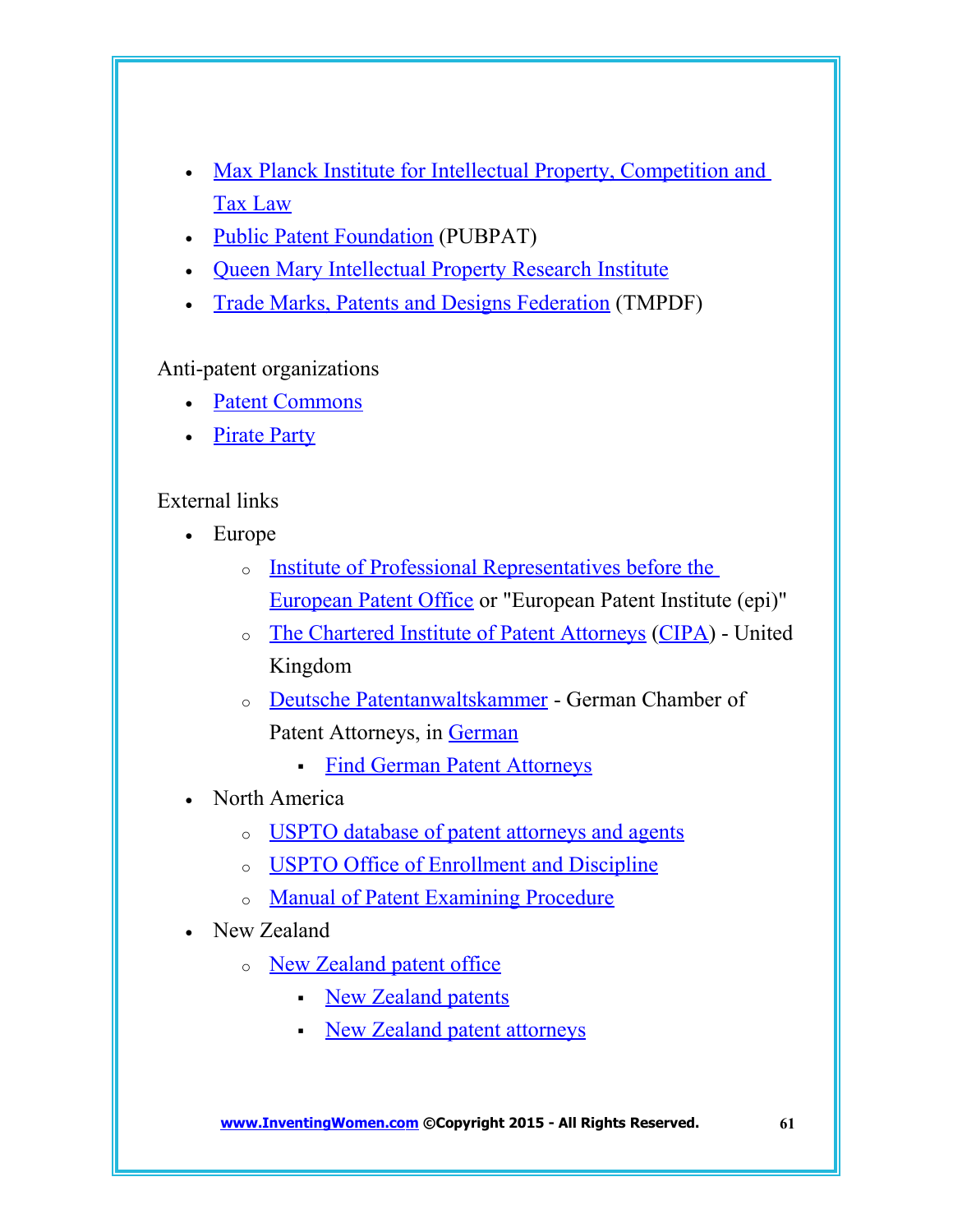- Singapore
	- o [Intellectual Property Office of Singapore](http://www.ipos.gov.sg/)
	- o [Singapore Register of Patents](http://www.epatents.gov.sg/)

#### Notable blogs

- Canada, [Now, Why Didn't I Think of That?,](http://www.gelsing.ca/blog) ed. Sander Gelsing.
- China, [IP Dragon,](http://ipdragon.blogspot.com/) patent, copyright and trademark.
- Europe,  $\underline{BLOG@IP::JUR}$ , ed. Axel H. Horns.
- . US, [Anything Under the Sun Made By Man,](http://www.krajec.com/blog/) ed. Russ Krajec.
- US, [Just a Patent Examiner,](http://just-n-examiner.livejournal.com/) Dialog between [patent examiner](http://en.wikipedia.org/wiki/Patent_clerk) and patent attorneys/agents.
- US, [Patent Baristas](http://www.patentbaristas.com/) pharma and biotechnology patents.
- US, [Patently-O: Patent Law Blog,](http://www.patentlyobviousblog.com/) ed. [Dennis Crouch.](http://en.wikipedia.org/wiki/Dennis_Crouch)
- US, [Patent Pros,](http://patentpros.typepad.com/) ed. Benjamin Tramm and Andrew DeMaster.
- US, Promote the Progress<sup>®</sup>, Patent law and policy. Founded and maintained by [J. Matthew Buchanan.](http://www.promotetheprogress.com/contact.html)
- US, [The Invent Blog,](http://www.inventblog.com/) ed. Stephen M. Nipper.
- US, [Rantings of an Urban Terrorist](http://urbanterrorist.blogspot.com/) Blog on patent reform issues.

Retrieved from ["http://en.wikipedia.org/wiki/Patent\\_attorney"](http://en.wikipedia.org/wiki/Patent_attorney) <http://www.inventiontomarket.com/>